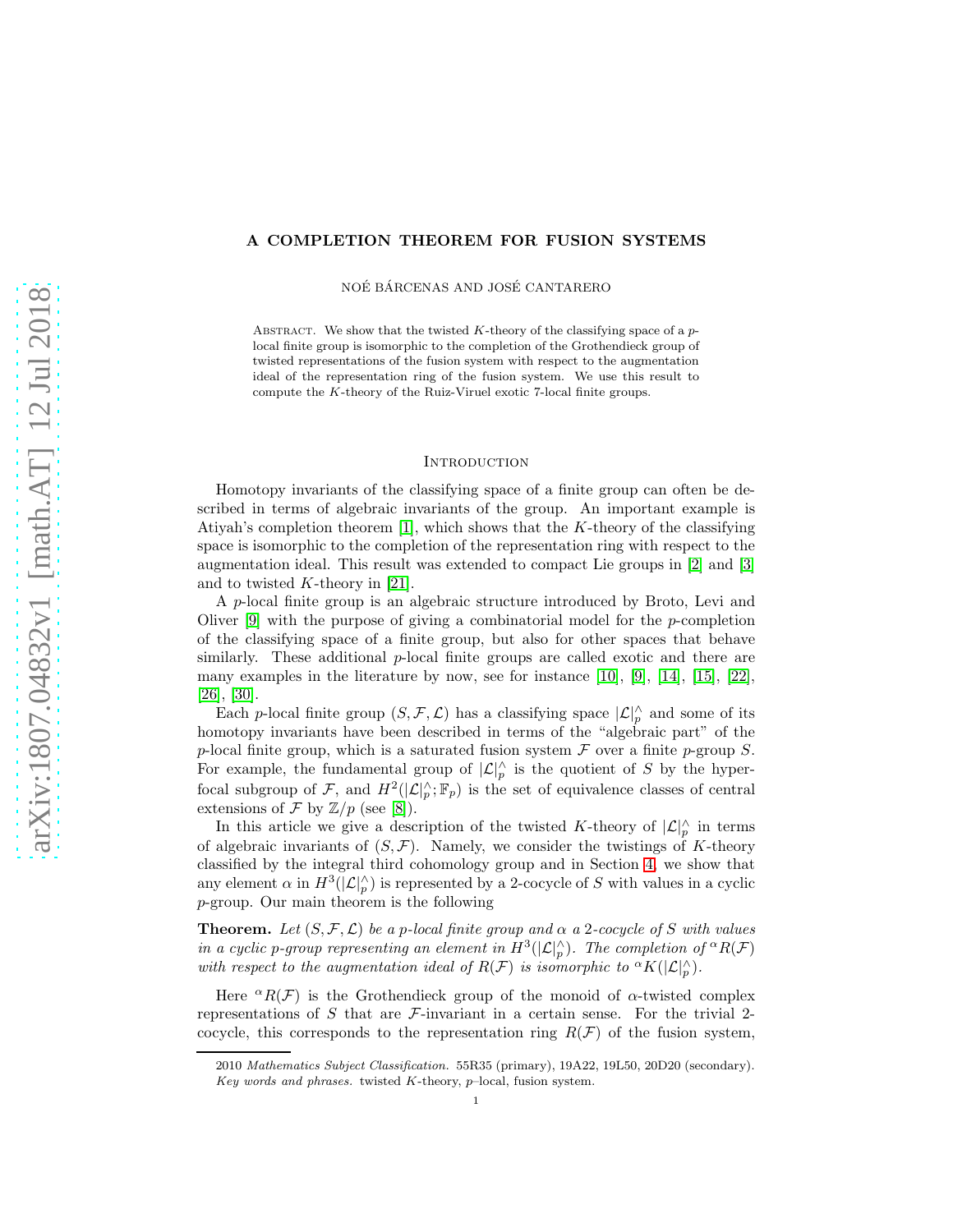already studied in [\[11\]](#page-27-11) and [\[12\]](#page-27-12). A complex representation  $\rho$  of S is F-invariant if  $\rho_{|P}$  is equivalent to  $\rho_{|f(P)} \circ f$  for any  $P \leq S$  and any  $f: P \to S$  in  $\mathcal{F}$ .

In Section [2,](#page-4-0) we adapt Atiyah's proof from [\[1\]](#page-27-0) to determine the prime ideals of  $R(F)$  and compare the  $I(S)$ -topology and the  $I(F)$ -topology on  $R(S)$ , where  $I(S)$ and  $I(F)$  are the augmentation ideals of  $R(S)$  and  $R(F)$ , respectively, and  $R(S)$ can be regarded as an  $R(\mathcal{F})$ -module via the inclusion  $R(\mathcal{F}) \to R(S)$ . Both  $R(\mathcal{F})$ and the K-theory of  $\vert \mathcal{L} \vert_p^{\wedge}$  are computed by stable elements, in the sense that they are limits over the orbit category of  $\mathcal F$ -centric subgroups of the representation ring functor and the K-theory of the classifying space functor. The completion theorem in this case, which is proved in Section [3,](#page-9-0) follows from the naturality of Atiyah's completion map, the results in Section [2](#page-4-0) and the exactness of the completion functor for finitely generated modules.

To study the general case, we see in Section [4](#page-10-0) that an element  $\alpha$  in  $H^3(|\mathcal{L}|_p^{\wedge})$ induces a central extension  $(S_\alpha, \mathcal{F}_\alpha, \mathcal{L}_\alpha)$  of the p-local finite group  $(S, \mathcal{F}, \mathcal{L})$  by  $\mathbb{Z}/p^n$ , where  $p^n$  is the order of S. There is a process of turning an  $\alpha$ -twisted representation of S into a representation of  $S_\alpha$  and we say that the twisted representation is  $\mathcal{F}$ invariant when the corresponding twisted representation is  $\mathcal{F}_{\alpha}$ -invariant. In this way we obtain that  ${}^{\alpha}R(\mathcal{F})$  is isomorphic to the Grothendieck group  $R(\mathcal{F}_{\alpha}, \mathbb{Z}/p^n)$ of  $\mathcal{F}_{\alpha}$ -invariant representations of  $S_{\alpha}$  where  $\mathbb{Z}/p^n$  acts by scalar multiplication. Moreover, we show that this group can be computed by stable elements in  $\mathcal{F}_{\alpha}$ .

In order to compare this group with the twisted K-theory of  $\mathcal{L}|_p^{\wedge}$ , we note that the classifying space  $|\mathcal{L}_{\alpha}|_p^{\wedge}$  fits into a principal  $B\mathbb{Z}/p^n$ -bundle  $|\mathcal{L}_{\alpha}|_p^{\wedge} \to |\mathcal{L}|_p^{\wedge}$ . We describe in Section [5](#page-15-0) an alternative description of the twisted  $K$ -theory for spaces X which are the base space of such a principal bundle with respect to the twisting that classifies the bundle. In particular, the twisted K-theory of  $\mathcal{L}|_p^{\wedge}$  is given as a set of equivariant homotopy classes of  $B\mathbb{Z}/p^n$ -equivariant maps from  $|\mathcal{L}_{\alpha}|_p^{\wedge}$  to a certain space of Fredholm operators. The advantage of this characterization is that we can give a stable elements formula in  $\mathcal{F}_{\alpha}$ . The completion maps of [\[21\]](#page-27-3), seen from this point of view, are natural and this allows us to use the same strategy as in the untwisted case to prove the general completion theorem.

In Section [6](#page-18-0) we use this theorem for several computations. We compute the K-theory of the p-completion of  $B\Sigma_p$  for any odd prime p and the twisted Ktheory of the 2-completion of  $BA<sub>4</sub>$  with respect to the only nontrivial twisting in the third cohomology group of  $A_4$ . We also determine the K-theory of all the classifying spaces for the 7-local finite groups over the extraspecial 7-group of order 343 with more than two elementary abelian centric radical subgroups. This includes in particular the three exotic 7-local finite groups from [\[30\]](#page-28-0).

0.1. Acknowledgments. The first author thanks the support of PAPIIT-UNAM grants IA 100315 "Topología Algebraica y la Aplicación de Ensamble de Baum-Connes", IA 100117 "Topología Equivariante y Teoría de índice", as well as CONACYT-SEP Foundational Research grant "Geometría No conmutativa, Aplicación de Baum-Connes y Topología Algebraica". The second author was partially supported by SEP-CONACYT grant 242186.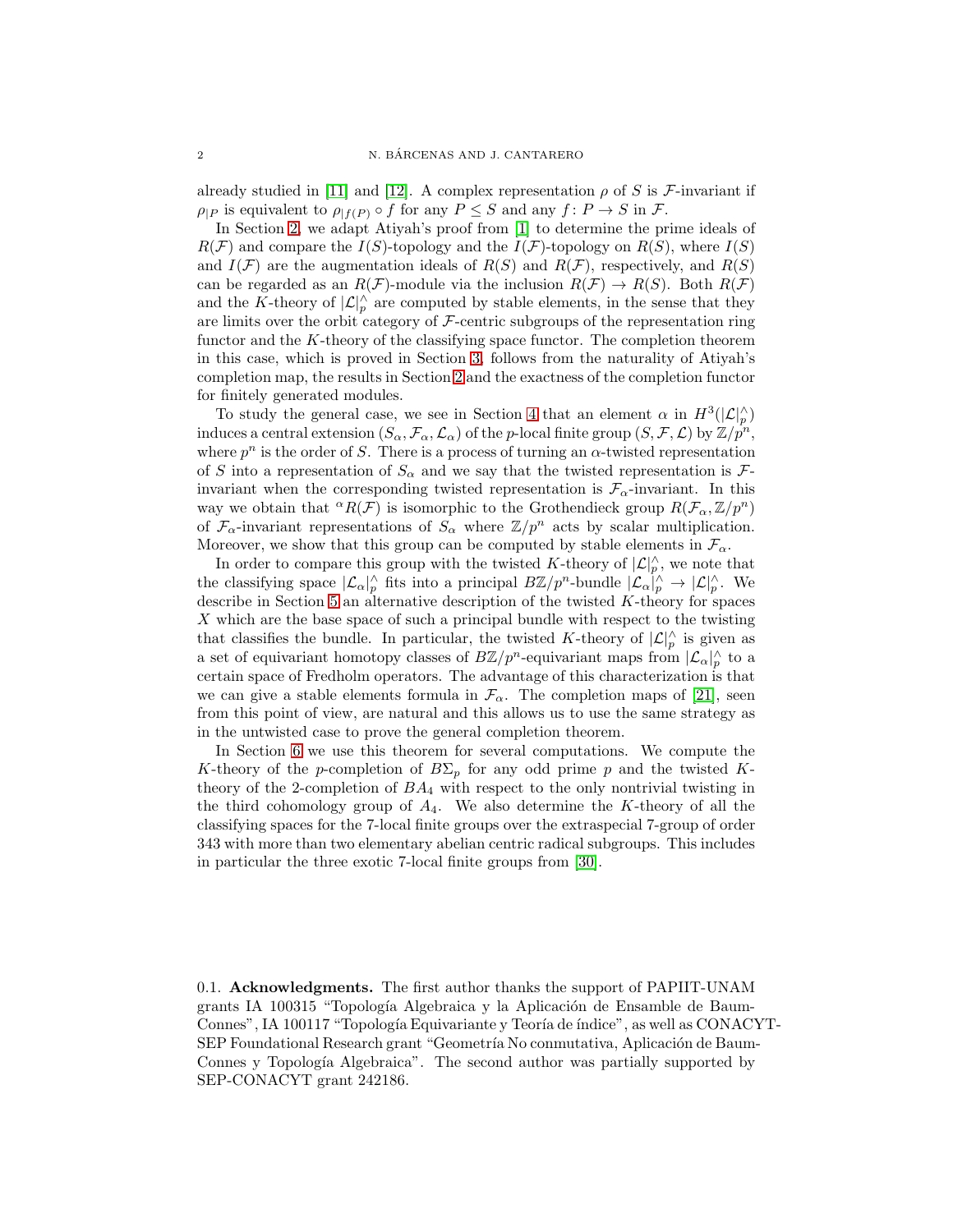#### 1. Preliminaries

We first review the models of twisted  $K$ -theory and some of the results in the theory of p-local finite groups that will be used in the paper. This material is included for completeness and to fix some of the notation.

Twisted K-theory with respect to an integral twist  $\alpha \in H^3(X;\mathbb{Z})$  was first introduced in [\[16\]](#page-27-13) and [\[29\]](#page-28-1). We will adopt the homotopy theoretical viewpoint, as stated originally in [\[4\]](#page-27-14), with the point-set topology considerations in [\[5\]](#page-27-15).

Let  $\mathcal H$  be an infinite-dimensional separable complex Hilbert space. A projective bundle  $P \to X$  is a locally trivial bundle with fiber  $\mathbb{P}(\mathcal{H})$  and structural group PU(H). We give  $PU(\mathcal{H}) = U(\mathcal{H})/S^1$  the quotient topology, where  $U(\mathcal{H})$  is given the compactly generated topology generated by the compact-open topology. Since  $PU(\mathcal{H})$  is a  $K(\mathbb{Z}, 2)$ , isomorphism classes of projective bundles over X are classified by elements in  $H^3(X)$ . However, a twisting will be a projective bundle, which corresponds to a 3-cocycle.

Let Fred'(H) be the set of pairs  $(A, B)$  of bounded operators on H such that  $AB - 1$  and  $BA - 1$  are compact operators. Endow Fred'(H) with the topology induced by the embedding

Fred'(
$$
\mathcal{H}
$$
)  $\rightarrow$   $B(\mathcal{H}) \times B(\mathcal{H}) \times K(\mathcal{H}) \times K(\mathcal{H})$   
( $A, B$ )  $\mapsto$  ( $A, B, AB - 1, BA - 1$ )

where  $B(\mathcal{H})$  is the space of bounded operators with the compact-open topology and  $K(\mathcal{H})$  is the space of compact operators with the norm topology. The group  $PU(\mathcal{H})$  acts on Fred'( $\mathcal{H}$ ) by conjugation. Given a projective bundle  $P \to X$ , we denote by Fred(P) the associated bundle  $P \times_{PU(\mathcal{H})}$  Fred'(H) over X.

**Definition 1.1.** The P-twisted K-theory of X is the group of homotopy classes of sections of  $\text{Fred}(P) \to X$ . We denote it by  $\mathbb{P}K(X)$ .

Twisted K-theory is functorial with respect to maps of spaces and maps of projective bundles. Namely, a map  $f: Y \to X$  induces a group homomorphism  $f^*: P K(X) \to f^* P K(Y)$ . And a map of projective bundles  $g: P \to Q$  over X induces a group homomorphism  $g_*\colon P K(X) \to Q K(X)$ . Hence if two projective bundles are isomorphic, the corresponding twisted  $K$ -theory groups are isomorphic, but not canonically. There is also a multiplication

$$
P K(X) \times {}^Q K(X) \to {}^{P \otimes Q} K(X)
$$

In particular,  $P K(X)$  is a module over  $K(X)$ .

Now we recall the notion of a  $p$ -local finite group introduced by Broto, Levi and Oliver in  $[9]$  as a way of modelling combinatorially the p–completion of the classifying space of a finite group. Their definition was based on the concept of saturated fusion system, first described by Puig [\[27\]](#page-27-16).

Given subgroups P and Q of S we denote by  $\text{Hom}_S(P,Q)$  the set of group homomorphisms  $P \to Q$  that are conjugations by an element of S and by  $\text{Inj}(P,Q)$ the set of monomorphisms from  $P$  to  $Q$ .

**Definition 1.2.** A fusion system F over a finite p–group S is a subcategory of the category of groups whose objects are the subgroups of S and such that the set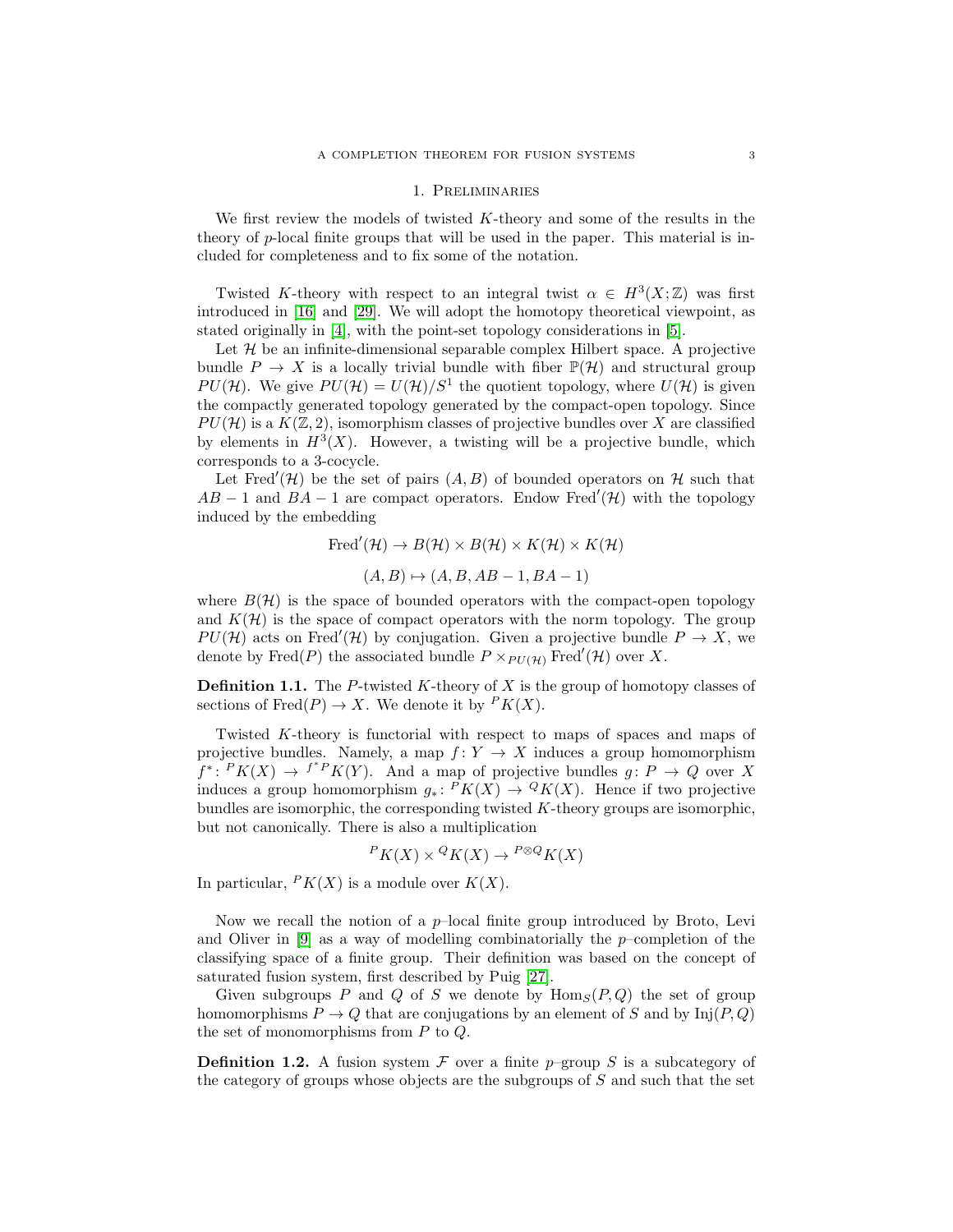of morphisms  $\text{Hom}_{\mathcal{F}}(P,Q)$  between two subgroups P and Q satisfies the following conditions:

- (a)  $\text{Hom}_S(P,Q) \subseteq \text{Hom}_{\mathcal{F}}(P,Q) \subseteq \text{Inj}(P,Q)$  for all  $P,Q \leq S$ .
- (b) Every morphism in  $\mathcal F$  factors as an isomorphism in  $\mathcal F$  followed by an inclusion.

**Definition 1.3.** Let  $\mathcal F$  be a fusion system over a p–group  $S$ .

- We say that two subgroups  $P, Q \leq S$  are  $\mathcal{F}$ -conjugate if they are isomorphic in F.
- A subgroup  $P \leq S$  is fully centralized in  $\mathcal{F}$  if  $|C_S(P)| \geq |C_S(P')|$  for all  $P' \leq S$  which are *F*-conjugate to *P*.
- A subgroup  $P \leq S$  is fully normalized in  $\mathcal{F}$  if  $|N_S(P)| \geq |N_S(P')|$  for all  $P' \leq S$  which are *F*-conjugate to *P*.
- $\mathcal F$  is a saturated fusion system if the following conditions hold:
	- (I) Each fully normalized subgroup  $P \leq S$  is fully centralized and the group  $\text{Aut}_S(P)$  is a p–Sylow subgroup of  $\text{Aut}_{\mathcal{F}}(P)$ .
	- (II) If  $P \leq S$  and  $\varphi \in \text{Hom}_{\mathcal{F}}(P, S)$  are such that  $\varphi P$  is fully centralized, and if we set

$$
N_{\varphi} = \{ g \in N_S(P) | \varphi c_g \varphi^{-1} \in \text{Aut}_S(\varphi P) \},
$$

then there is  $\overline{\varphi} \in \text{Hom}_{\mathcal{F}}(N_{\varphi}, S)$  such that  $\overline{\varphi}_{|P} = \varphi$ .

The motivating example for this definition is the fusion system of a finite group G. For a fixed Sylow p–subgroup S of G, let  $\mathcal{F}_{S}(G)$  be the fusion system over S defined by setting  $\text{Hom}_{\mathcal{F}_S(G)}(P,Q) = \text{Hom}_G(P,Q)$ . This is a saturated fusion system. Examples of other exotic examples can be found for instance in [\[10\]](#page-27-5), [\[9\]](#page-27-4), [\[14\]](#page-27-6), [\[15\]](#page-27-7), [\[22\]](#page-27-8), [\[26\]](#page-27-9), [\[30\]](#page-28-0).

Alperin's fusion theorem for saturated fusion systems (Theorem A.10 in [\[9\]](#page-27-4)) shows that morphisms can be expressed as compositions of inclusions and automorphisms of a particular class of subgroups, called  $\mathcal{F}$ -centric radical subgroups. This result is often used to reduce limits over the orbit category of  $\mathcal F$  to the full subcategory whose objects are  $\mathcal{F}\text{-centric subgroups or } \mathcal{F}\text{-centric radical subgroups.}$ 

**Definition 1.4.** Let  $\mathcal F$  be a fusion system over a  $p$ –group  $S$ .

- A subgroup  $P \leq S$  is F-centric if P and all its F-conjugates contain their S–centralizers.
- A subgroup  $P \leq S$  is  $\mathcal{F}\text{-radical if } \text{Aut}_{\mathcal{F}}(P)/\text{Inn}(P)$  is p-reduced, that is, it has no nontrivial normal p–subgroup.

The notion of a centric linking system is the extra structure needed in the definition of a  $p$ -local finite group to obtain a classifying space which behaves like  $BG_p^{\wedge}$  for a finite group G. For the purposes of this paper, it suffices to say that a centric linking system  $\mathcal L$  associated to a saturated fusion system is category  $\mathcal L$ whose objects are the F-centric subgroups of S, together with a functor  $\pi: \mathcal{L} \to \mathcal{F}^c$ that satisfies certain properties. See Definition 1.7 in [\[9\]](#page-27-4).

**Definition 1.5.** A p–local finite group is a triple  $(S, \mathcal{F}, \mathcal{L})$ , where  $\mathcal{F}$  is a saturated fusion system over a finite  $p$ –group S and  $\mathcal L$  is a centric linking system associated to F. The classifying space of the p–local finite group  $(S, \mathcal{F}, \mathcal{L})$  is the space  $|\mathcal{L}|_p^{\wedge}$ , the p-completion in the sense of Bousfield-Kan  $[6]$  of the geometric realization of the category  $\mathcal{L}$ .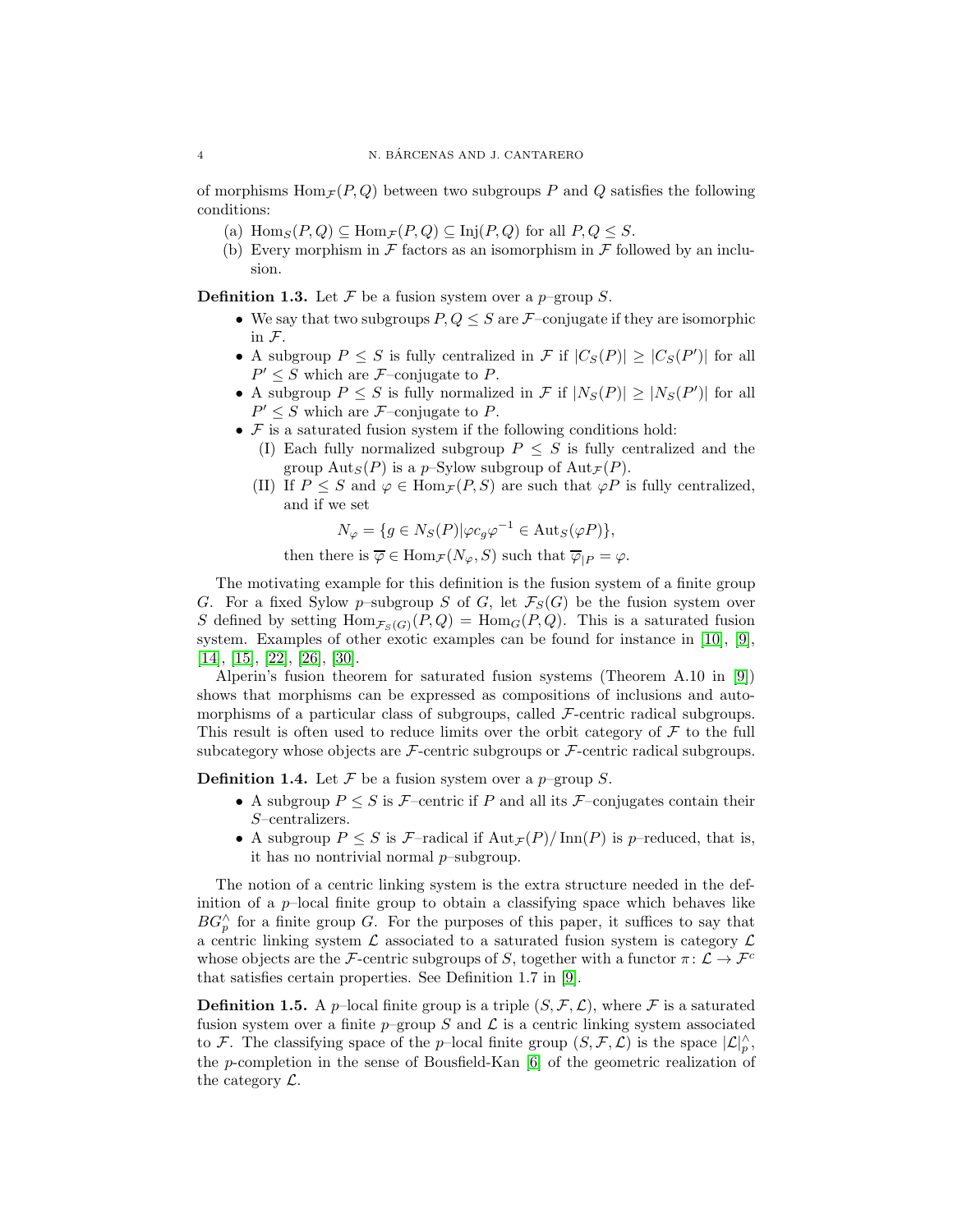A theorem of Chermak [\[13\]](#page-27-18) (see also Oliver [\[25\]](#page-27-19)) states that every saturated fusion system admits a centric linking system and that it is unique up to isomorphism of centric linking systems. In particular, the classifying space of a  $p$ -local finite group is determined up to homotopy equivalence by the saturated fusion system. In this paper we need to consider cohomological decompositions of  $|\mathcal{L}|_p^{\wedge}$  over the orbit category. The orbit category of  $\mathcal F$  is the category whose objects are the subgroups of S and whose morphisms are

$$
\operatorname{Hom}_{\mathcal{O}(\mathcal{F})}(P,Q) = \operatorname{Rep}_{\mathcal{F}}(P,Q) := \operatorname{Hom}_{\mathcal{F}}(P,Q)/\operatorname{Inn}(Q).
$$

Also,  $\mathcal{O}(\mathcal{F}^c)$  is the full subcategory of  $\mathcal{O}(\mathcal{F})$  whose objects are the F-centric sub-groups of S. Theorem 4.2 of [\[11\]](#page-27-11) shows that cohomological invariants of  $p$ -local finite groups can be computed by stable elements, in the following sense.

**Theorem 1.1.** Let  $h^*$  be a generalized cohomology theory. Given a p-local finite group  $(S, \mathcal{F}, \mathcal{L})$ , there is an isomorphism

$$
h^*(|\mathcal{L}|_p^\wedge) \cong \varprojlim_{\mathcal{O}(\mathcal{F}^c)} h^*(BP).
$$

Finally, we would like to say a few words about the theory of central extensions of p–local finite groups in [\[8\]](#page-27-10). The center of a fusion system  $\mathcal F$  over S is the subgroup

$$
Z_{\mathcal{F}}(S) = \varprojlim_{\mathcal{F}^c} Z
$$

where Z is the functor  $P \mapsto Z(P)$ . If A is a subgroup of  $Z_{\mathcal{F}}(S)$  and  $(S, \mathcal{F}, \mathcal{L})$  is a p-local finite group, there is a p-local finite group  $(S/A, \mathcal{F}/A, (\mathcal{L}/A)^c)$  with

$$
\text{Hom}_{\mathcal{F}/A}(P/A, Q/A) = \text{Im}[\text{Hom}_{\mathcal{F}}(P, Q) \to \text{Hom}(P/A, Q/A)]
$$

and such that there is a principal fibration

$$
BA \to |\mathcal{L}|_p^{\wedge} \to |(\mathcal{L}/A)^c|_p^{\wedge}
$$

A central extension of a p–local finite group  $(S, \mathcal{F}, \mathcal{L})$  by a finite abelian p–group A is a p-local finite group  $(\tilde{S}, \tilde{\mathcal{F}}, \tilde{\mathcal{L}})$  such that  $A \leq Z_{\tilde{\mathcal{F}}}(S)$  and  $(S, \mathcal{F}, \mathcal{L})$  is isomorphic to  $(\tilde{S}/A, \tilde{\mathcal{F}}/A, (\tilde{\mathcal{L}}/A)^c)$ . The following theorem is part of Theorem 6.13 in [\[8\]](#page-27-10)

**Theorem 1.2.** There is a bijective correspondence between

- Equivalence classes of central extensions of  $(S, \mathcal{F}, \mathcal{L})$  by A.
- Equivalence classes of principal fibrations  $BA \to X \to |\mathcal{L}|_p^{\wedge}$ .
- Elements of  $H^2(|\mathcal{L}|_p^{\wedge};A)$ .

# 2. The representation ring of a fusion system

<span id="page-4-0"></span>In this section we determine the prime ideals of the representation ring of a saturated fusion system  $\mathcal F$  over a finite p-group S. The argument is inspired by Section 6 of [\[1\]](#page-27-0). We use this information to compare different topologies on representation rings of subgroups of S. We start by recalling the definition of  $\mathcal{F}\text{-invariant}$ representations from [\[11\]](#page-27-11).

**Definition 2.1.** Let  $\mathcal F$  be a saturated fusion system over a finite p-group S. A representation  $\rho: S \to U_n$  is F-invariant if the representations  $\rho_{|P}$  and  $\rho_{|f(P)} \circ f$ are isomorphic for any  $P \leq S$  and any  $f \in \text{Hom}_{\mathcal{F}}(P, S)$ . We will also refer to  $\rho$  as a representation of F.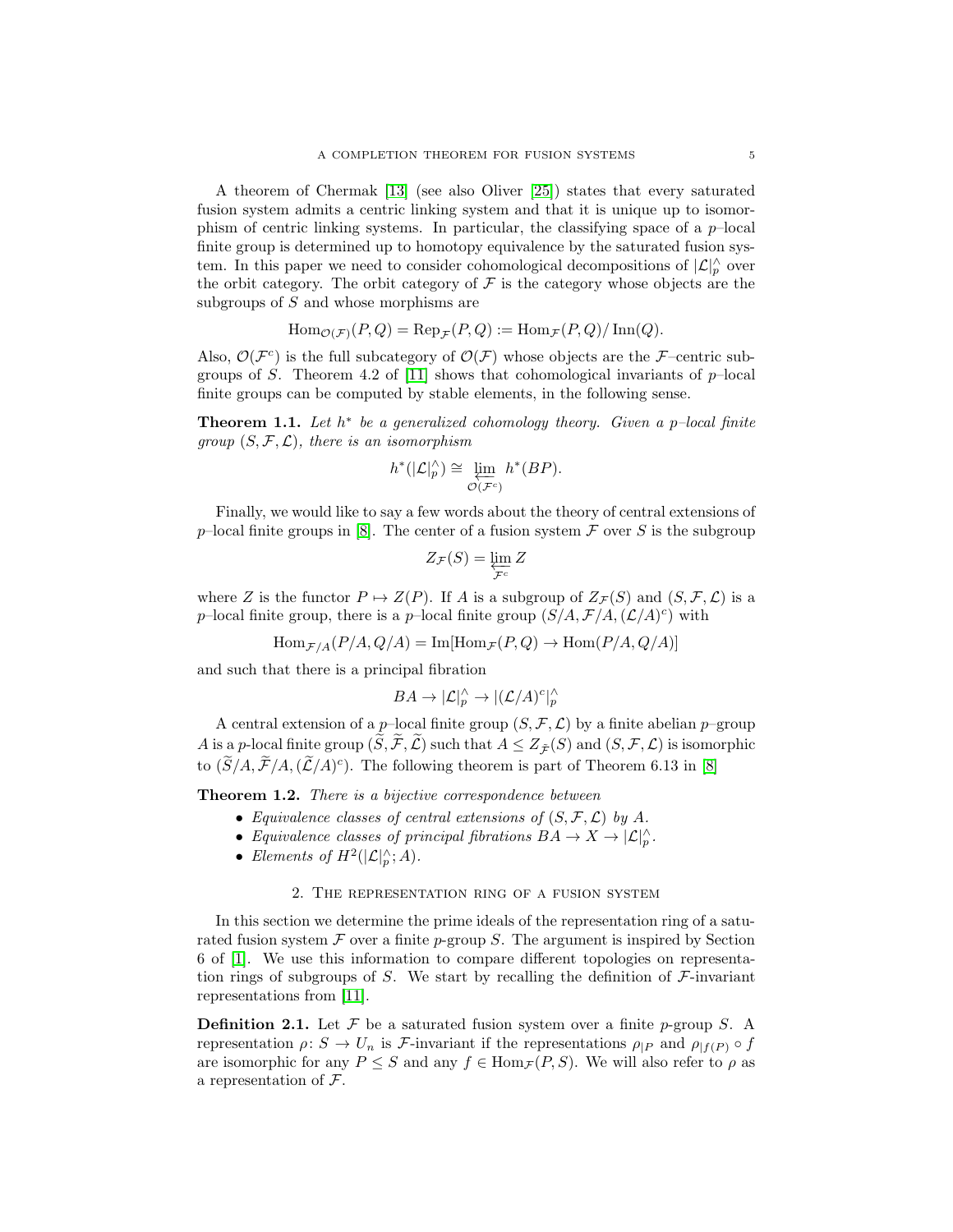A representation  $\rho$  is F-invariant if and only if its character  $\chi_{\rho}$  is F-invariant in the sense that  $\chi_{\rho}(s) = \chi_{\rho}(f(s))$  for any morphism f in F (See Remark 3.3 in [\[11\]](#page-27-11)). In particular, the regular representation of S and the trivial representation are F-invariant for any saturated fusion system F over S. Note that the set  $Rep(F)$ of isomorphism classes of unitary representations of  $S$  which are  $\mathcal F$ -invariant is a monoid under the operation induced by direct sum of representations. It is closed under tensor product as well.

**Definition 2.2.** The representation ring  $R(\mathcal{F})$  of  $\mathcal{F}$  is the Grothendieck group of  $\operatorname{Rep}(\mathcal{F}).$ 

By Proposition 5.7 in [\[11\]](#page-27-11), it can be described by stable elements:

$$
R(\mathcal{F}) \cong \varprojlim_{\mathcal{O}(\mathcal{F}^c)} R(Q)
$$

Note that if  $V$  is an  $\mathcal{F}\text{-invariant representation which is isomorphic to a direct}$ sum  $A \oplus B$  of representations of S, where A is F-invariant, then so is B. Hence any  $\mathcal F$ -invariant representation is isomorphic to a direct sum of  $\mathcal F$ -invariant representations which can not be decomposed as direct sums of nontrivial  $\mathcal{F}\text{-invariant}$ subrepresentations. We will call these irreducible  $\mathcal{F}\text{-invariant representations}$ . Note that an irreducible  $\mathcal{F}\text{-invariant representation}$  may be reducible as a representation of S.

Therefore  $R(\mathcal{F})$  is the free abelian group generated by the characters of irreducible F-invariant representations. Let  $X_{\mathcal{F}}$  be the set of F-conjugacy classes of elements of S. Taking an  $\mathcal{F}$ -invariant representation to its character induces a ring homomorphism  $\chi_{\mathcal{F}}: R(\mathcal{F}) \otimes \mathbb{C} \to \mathrm{Map}(X_{\mathcal{F}}, \mathbb{C}).$ 

<span id="page-5-0"></span>**Lemma 2.1.** The map  $\chi_{\mathcal{F}}: R(\mathcal{F}) \otimes \mathbb{C} \to \mathrm{Map}(X_{\mathcal{F}}, \mathbb{C})$  is an isomorphism.

*Proof.* Note that  $Rep(\mathcal{F})$  is a submonoid of  $Rep(S)$  by definition, hence the forgetful map  $R(\mathcal{F}) \to R(S)$  is an injective ring homomorphism. Since C is flat over Z, the induced map  $R(\mathcal{F}) \otimes \mathbb{C} \to R(S) \otimes \mathbb{C}$  is also injective.

Let  $X<sub>S</sub>$  the set of S-conjugacy classes of elements of S and consider the following commutative diagram

$$
R(\mathcal{F}) \otimes \mathbb{C} \xrightarrow{\chi_{\mathcal{F}}} \mathrm{Map}(X_{\mathcal{F}}, \mathbb{C})
$$
\n
$$
\downarrow j
$$
\n
$$
R(S) \otimes \mathbb{C} \xrightarrow{\chi_{S}} \mathrm{Map}(X_{S}, \mathbb{C})
$$

where the horizontal maps are induced by sending representations to their characters and  $r: X_S \to X_{\mathcal{F}}$  is the quotient map.

It is well known that  $\chi_S$  is an isomorphism, hence  $\chi_F$  is injective. Given a map  $f: X_{\mathcal{F}} \to \mathbb{C}$ , we have  $r^*(f) = \chi_S(z)$  for some  $z \in R(S) \otimes \mathbb{C}$ . But this implies

$$
z \in \varprojlim_{\mathcal{O}(\mathcal{F}^c)} (R(P) \otimes \mathbb{C})
$$

And since  $\mathbb C$  is flat over  $\mathbb Z$ 

$$
\varprojlim_{\mathcal{O}(\mathcal{F}^c)} (R(P) \otimes \mathbb{C}) = \left(\varprojlim_{\mathcal{O}(\mathcal{F}^c)} R(P)\right) \otimes \mathbb{C} = \text{Im}(j)
$$

And then  $\chi_{\mathcal{F}}(z) = f$ , that is,  $\chi_{\mathcal{F}}$  is an isomorphism.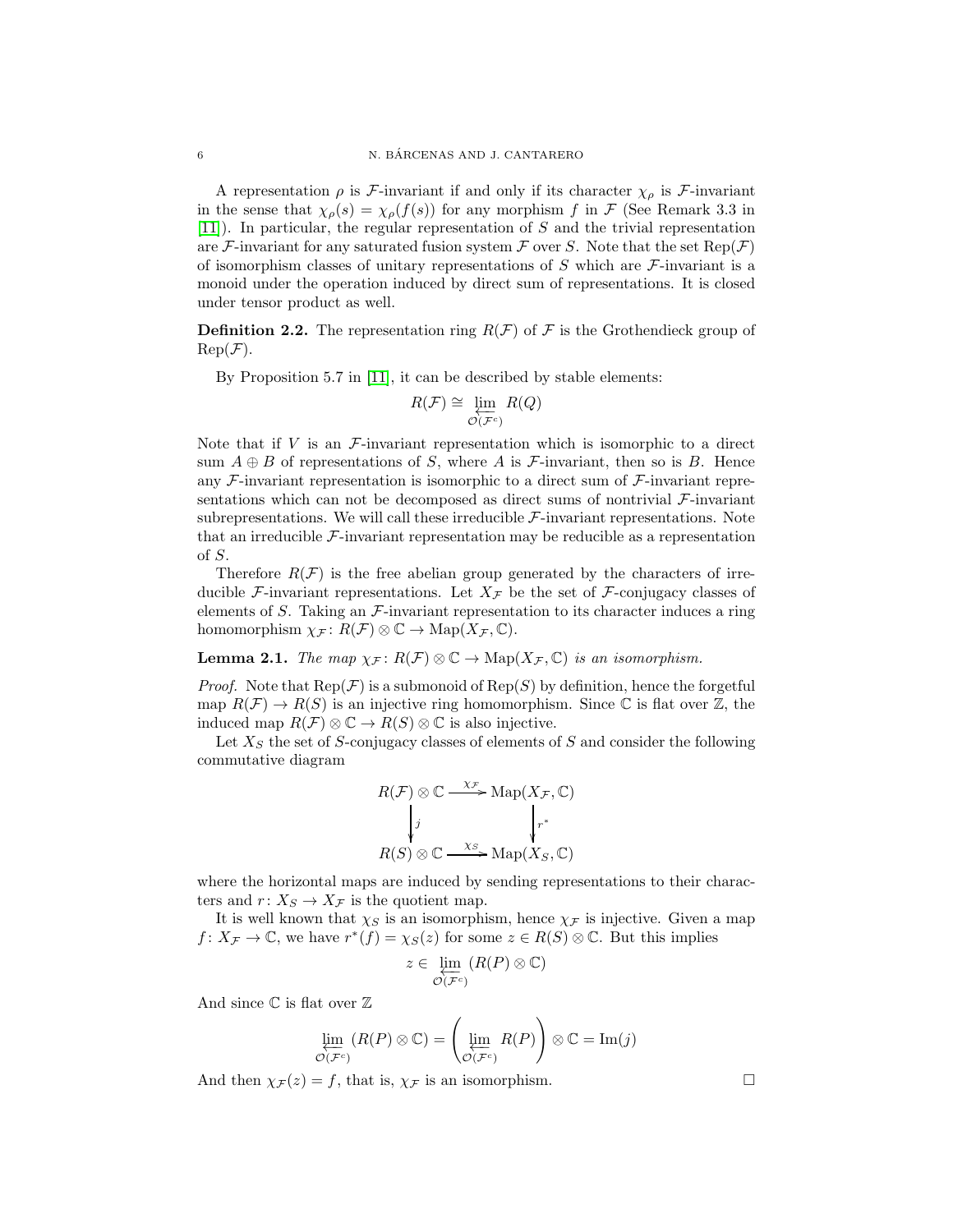**Corollary 2.2.** The characters of the irreducible  $\mathcal{F}-invariant$  representations of S form a basis of the vector space of F-invariant maps  $S \to \mathbb{C}$ . In particular, the number of irreducible  $\mathcal{F}-invariant$  representations equals the number of  $\mathcal{F}-conjugacy$ classes of S.

We denote by  $I(G)$  the augmentation ideal of the group G, that is, the kernel of the augmentation map  $R(G) \to \mathbb{Z}$ . Similarly, we denote by  $I(\mathcal{F})$  the kernel of the augmentation map  $R(F) \to \mathbb{Z}$ .

Given  $P \leq S$ , we can regard  $R(P)$  as a module over  $R(\mathcal{F})$  via the composition  $R(\mathcal{F}) \to R(S) \to R(P)$ . In this section we prove that the  $I(P)$ -adic topology of  $R(P)$  coincides with the  $I(F)$ -adic topology of  $R(P)$  seen as an  $R(F)$ -module via this map. By Theorem 6.1 in [\[1\]](#page-27-0), it suffices to show that the  $I(S)$ -adic topology of  $R(S)$  coincides with its  $I(\mathcal{F})$ -adic topology.

Let n be the order of S and consider the subring A of  $\mathbb C$  generated by  $\mathbb Z$  and the nth roots of unity. Characters of representations of  $S$  take values in  $A$ , since they are sums of eigenvalues of unitary matrices whose multiplicative orders divide  $n$ . Since A is flat over  $\mathbb{Z}$ , a similar argument to the one used in the proof of Lemma [2.1](#page-5-0) shows that  $R_A(\mathcal{F}) := R(\mathcal{F}) \otimes A$  has a decomposition

$$
R_A(\mathcal{F}) = \varprojlim_{\mathcal{O}(\mathcal{F}^c)} R_A(P)
$$

and it can be seen as a subring of  $\text{Map}(X_{\mathcal{F}}, A)$ .

<span id="page-6-1"></span>**Lemma 2.3.** Every prime ideal of  $R_A(\mathcal{F})$  is the restriction of a prime ideal of  $\text{Map}(X_{\mathcal{F}}, A)$  and every prime ideal of  $R(\mathcal{F})$  is the restriction of a prime ideal of  $R_A(\mathcal{F})$ .

*Proof.* Since  $\text{Map}(X_\mathcal{F}, A)$  is a finitely generated abelian group, it follows by the theorem of Cohen-Seidenberg (Theorem 3 in page 257 of [\[31\]](#page-28-2)) as in Lemma 6.2 of [\[1\]](#page-27-0).

Note that  $\text{Map}(X_{\mathcal{F}}, A)$  is a finitely generated free Z-module, in particular it is a Noetherian ring. Given  $x \in X_{\mathcal{F}}$  and a prime ideal p, the set of maps f with  $f(x) \in \mathfrak{p}$  is a prime ideal of  $\text{Map}(X_{\mathcal{F}}, A)$  and all its prime ideals are of this form. Let us denote

$$
P_{\mathfrak{p},x} = \{ \chi \in R_A(\mathcal{F}) \mid \chi(x) \in \mathfrak{p} \}
$$

where  $\chi(x)$  denotes the image of any element of x. By the previous lemma, all the prime ideals of  $R_A(\mathcal{F})$  have this form.

If  $\mathfrak{p} \neq (0)$  then  $\mathfrak{p} \cap \mathbb{Z}$  must be a nontrivial prime ideal of  $\mathbb{Z}$ , hence  $\mathfrak{p} \cap \mathbb{Z} = q(\mathfrak{p})\mathbb{Z}$ for a certain prime number  $q(\mathfrak{p})$ . Moreover,  $\mathfrak{p}$  is a maximal ideal of A and  $A/\mathfrak{p}$  is a finite field of characteristic  $q(\mathfrak{p})$ .

<span id="page-6-0"></span>**Lemma 2.4.** If  $\mathfrak{p} \neq (0)$  and  $q(\mathfrak{p}) = p$ , then  $\chi(s) = \chi(1)$  for any  $\chi \in R_A(\mathcal{F})$  and any  $s \in S$ .

*Proof.* It suffices to show this when  $\chi$  is the character of a representation of S. Since the restriction of this representation to the subgroup generated by s breaks as a direct sum of one-dimensional representations, we can also assume that this representation is one-dimensional and so  $\chi$  is multiplicative. The order of s is a power of p, hence the multiplicative order of  $\chi(s)$  in  $A/\mathfrak{p}$  is a power of p. But  $A/\mathfrak{p}$ is a finite field of characteristic p, hence  $\chi(s) = 1 = \chi(1)$ .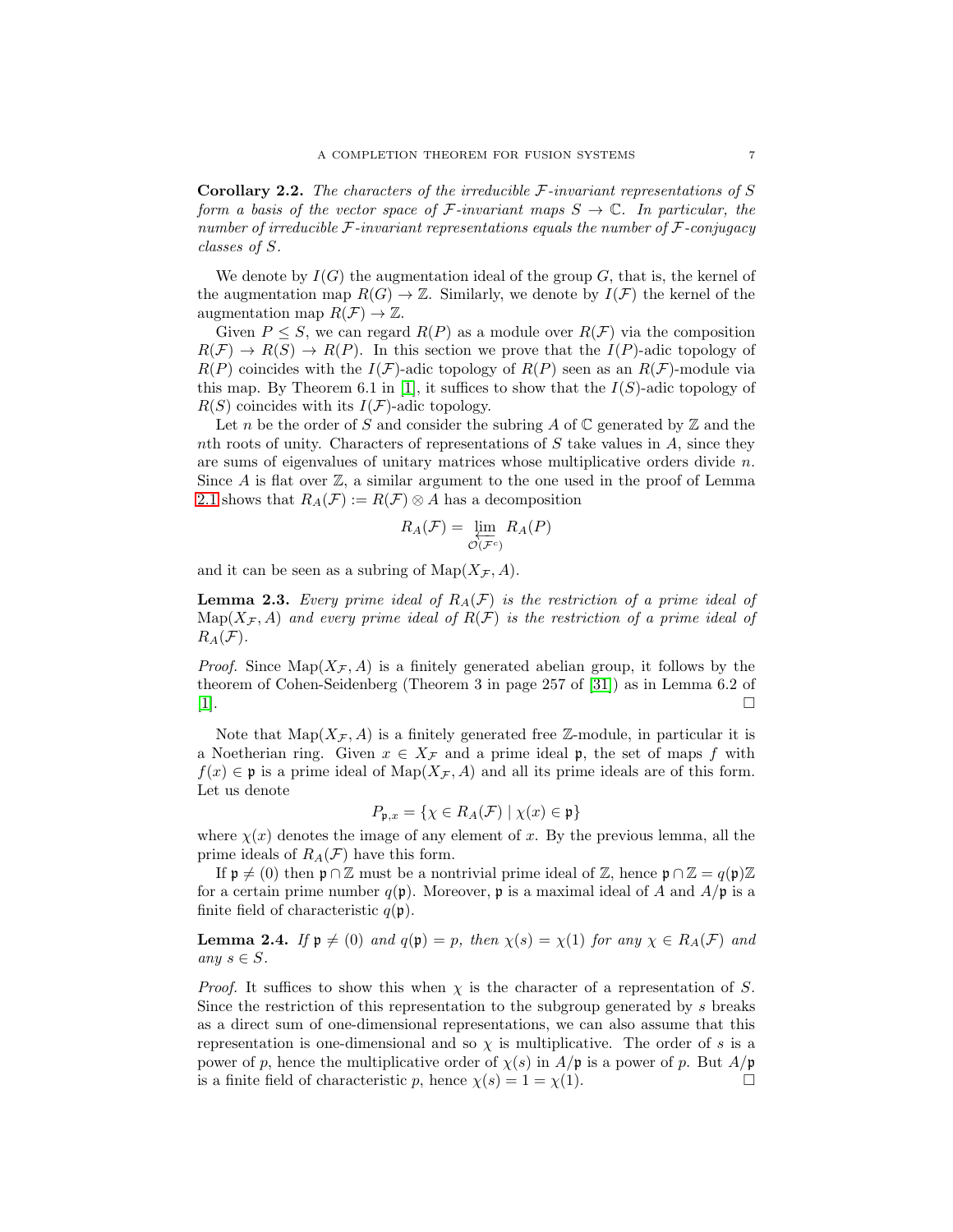For simplicity, we will use the following notation. Given  $x \in X_{\mathcal{F}}$ , we will denote

$$
x_{\mathfrak{p}} = \begin{cases} 1 & \text{if } \mathfrak{p} \neq (0) \text{ and } q(\mathfrak{p}) = p \\ x & \text{otherwise} \end{cases}
$$

where 1 denotes the  $\mathcal{F}$ -conjugacy class of 1.

**Lemma 2.5.** The ideal  $P_{p,x}$  is contained in  $P_{q,y}$  if and only if  $p \subseteq q$  and  $x_p = y_q$ .

*Proof.* Suppose that  $\mathfrak{p} \subseteq \mathfrak{q}$  and  $x_{\mathfrak{p}} = y_{\mathfrak{q}}$ . Let  $\chi \in P_{\mathfrak{p},x}$ , that is,  $\chi(x) \in \mathfrak{p}$ . By Lemma [2.4,](#page-6-0) we have

$$
\chi(x) = \chi(x_{\mathfrak{p}}) = \chi(y_{\mathfrak{q}}) = \chi(y)
$$

and so  $\chi(y) \in \mathfrak{p} \subseteq \mathfrak{q}$ . Hence  $\chi \in P_{\mathfrak{q},y}$ .

On the other hand,  $P_{\mathfrak{p},x} \subseteq P_{\mathfrak{q},y}$  implies  $\mathfrak{p} = P_{\mathfrak{p},x} \cap A \subseteq P_{\mathfrak{q},y} \cap A = \mathfrak{q}$ . Suppose  $x_{\mathfrak{p}} \neq y_{\mathfrak{q}}$ . The class  $y_{\mathfrak{q}}$  is the disjoint union of a finite number of S-conjugacy classes, say of elements  $y_1, \ldots, y_n$ .

Assume  $\mathfrak{q} \neq (0)$  and  $q(\mathfrak{q}) = q$ . By Lemma 3 in [\[7\]](#page-27-20) there is character  $\chi_i$  in  $R_A(S)$ that takes values in Z and such that  $\chi_i(y_i) \equiv 1 \mod q$  and  $\chi_i(z) = 0$  if z is not S-conjugate to  $y_i$ . Let  $a_i = \chi_i(y_i)$  and consider the character

$$
\chi=\sum_{i=1}^n\left(\prod_{j\neq i}a_j\right)\chi_i
$$

which again lies in  $R<sub>A</sub>(S)$ . This character also takes values in Z and it satisfies

$$
\chi(y_j) = \prod_{i=1}^n a_i \equiv 1 \mod q
$$

for all j. Moreover  $\chi(z) = 0$  if z is not S-conjugate to  $y_i$  for any i. Since this character is constant in each F-conjugacy class, it actually lies in  $R_A(\mathcal{F})$ . And it satisfies  $\chi(y) = \chi(y_{\mathsf{q}}) \notin \mathsf{q}$  and  $\chi(x) = \chi(x_{\mathsf{p}}) \in \mathfrak{p}$ , which contradicts  $P_{\mathfrak{p},x} \subseteq P_{\mathsf{q},y}$ .

If  $\mathfrak{q} = 0$ , it is well known that there is  $\alpha_i \in R(S)$  such that  $\alpha_i(y_i) \neq 0$  and  $\alpha_i(z) = 0$  if z is not S-conjugate to  $y_i$ . Note that  $b_i = \alpha_i(y_i)$  belongs to A. We consider

$$
\alpha = \sum_{i=1}^n \left( \prod_{j \neq i} b_j \right) \alpha_i
$$

which is a character in  $R<sub>A</sub>(S)$ . It satisfies

$$
\alpha(y_j) = \prod_{i=1}^n b_i \neq 0
$$

for all j and  $\alpha(z) = 0$  if z is not S-conjugate to  $y_i$  for any i. Since this character is constant on each F-conjugacy class, it belongs to  $R_A(\mathcal{F})$ . And it satisfies  $\alpha(x)$  =  $\alpha(x_{\mathfrak{p}}) = 0 \in (0) = \mathfrak{p}$  and  $\alpha(y) = \alpha(y_{\mathfrak{q}}) \notin (0) = \mathfrak{q}$ . This is again a contradiction with  $P_{\mathfrak{p},x} \subseteq P_{\mathfrak{q},y}$ .

Note that all the prime ideals in  $A$  are either  $(0)$  or maximal ideals, hence we can conclude:

<span id="page-7-0"></span>**Proposition 2.6.** The prime ideals of  $R_A(\mathcal{F})$  are all of the form  $P_{\mathfrak{p},x}$ . Two such ideals  $P_{\mathfrak{p},x} = P_{\mathfrak{q},y}$  coincide if and only if  $\mathfrak{p} = \mathfrak{q}$  and  $x_{\mathfrak{p}} = y_{\mathfrak{q}}$ . If  $\mathfrak{p} \neq (0)$ , then  $P_{\mathfrak{p},x}$  is a maximal prime ideal, while  $P_{(0),x}$  is a minimal prime ideal. The maximal prime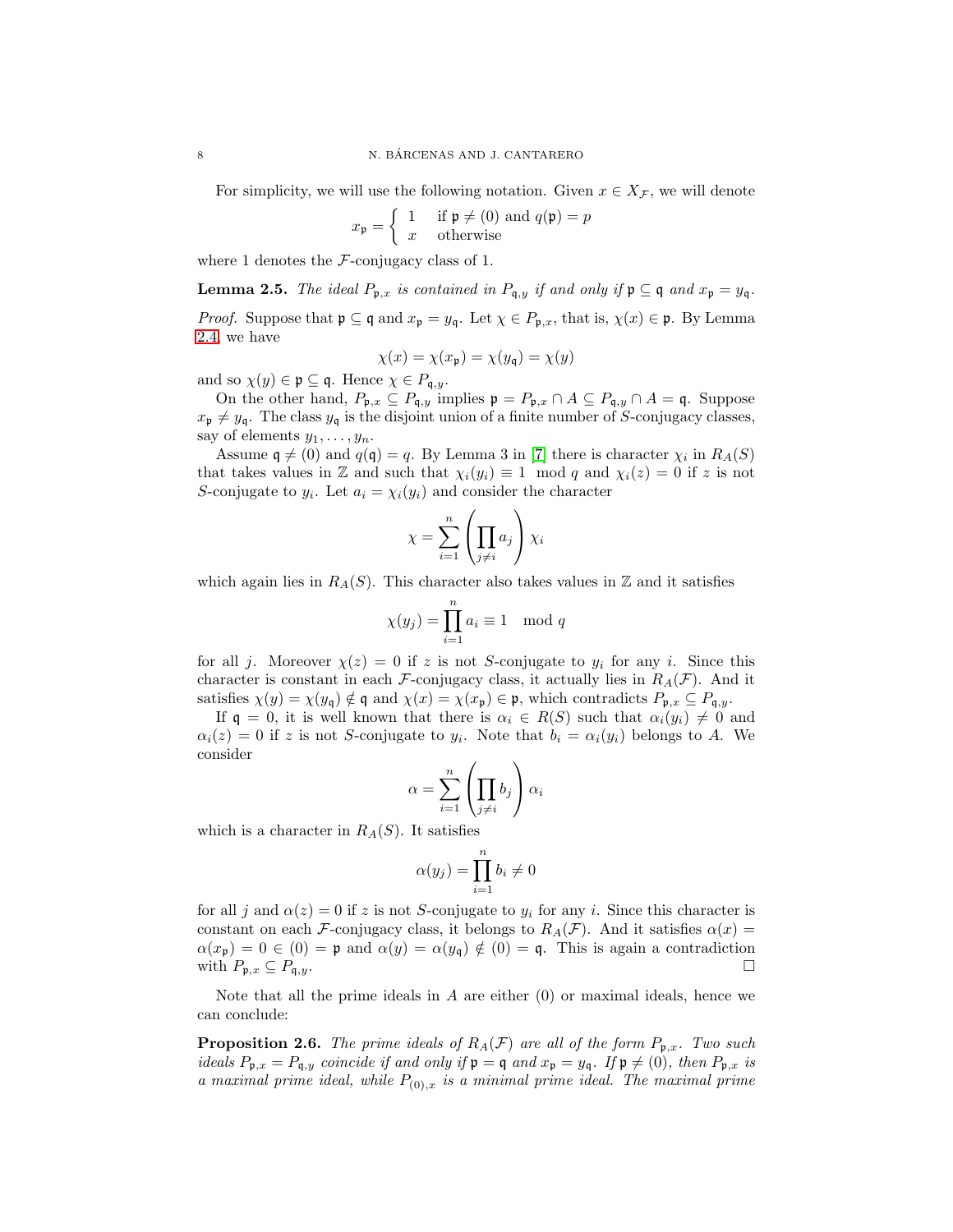ideals containing  $P_{(0),x}$  are the ideals  $P_{p,x}$  with  $p \neq (0)$ . The minimal prime ideals contained in  $P_{\mathfrak{p},x}$  for a certain  $\mathfrak{p} \neq (0)$  are the ideals  $P_{(0),y}$  with  $x_{\mathfrak{p}} = y$ .

In short there are the following ideals. There is a  $P_{(0),x}$  for each  $x \in X_{\mathcal{F}}$ , a  $P_{\mathfrak{p},x}$ for each  $x \in X_{\mathcal{F}}$  and each nontrivial prime ideal p of A with  $q(\mathfrak{p}) \neq p$ , and a  $P_{\mathfrak{p},1}$ for each nontrivial prime ideal  $\mathfrak p$  of A with  $q(\mathfrak p) = p$ .

**Corollary 2.7.** The spectra of  $R_A(\mathcal{F})$  and  $R(\mathcal{F})$  are connected in the Zariski topology.

<span id="page-8-0"></span>**Lemma 2.8.** The ideal  $P_{(0),1}$  coincides with  $I(\mathcal{F}) \otimes A$ .

*Proof.* See the proof of Lemma 6.4 in [\[1\]](#page-27-0).  $\Box$ 

Given  $y \in X_S$  and a prime ideal  $\mathfrak p$  of A, we consider

 $Q_{\mathfrak{p},y} = \{ \chi \in R_A(S) \mid \chi(y) \in \mathfrak{p} \}$ 

and denote by res the maps  $R_A(\mathcal{F}) \to R_A(S)$  and  $R(\mathcal{F}) \to R(S)$  induced by restriction.

<span id="page-8-1"></span>**Lemma 2.9.** If  $res^{-1}(Q_{\mathfrak{p},y}) = P_{\mathfrak{q},1}$ , then  $Q_{\mathfrak{p},y} = Q_{\mathfrak{q},1}$ .

*Proof.* Note that  $res^{-1}(Q_{\mathfrak{p},y}) = P_{\mathfrak{p},r(y)}$ , hence  $\mathfrak{p} = \mathfrak{q}$  and  $r(y)_{\mathfrak{p}} = 1$ . Hence  $y_{\mathfrak{p}} = 1$ and so  $Q_{\mathfrak{p},y} = Q_{\mathfrak{q},1}$ .

**Lemma 2.10.** The prime ideals of  $R(S)$  which contain res( $I(F)$ ) are the same as those which contain  $I(S)$ .

Proof. The proof is practically the same as that of Lemma 6.7 in [\[1\]](#page-27-0). Since the augmentation maps fit into a commutative diagram



we have  $res(I(\mathcal{F})) \subseteq I(S)$  and so the prime ideals that contain  $I(S)$  also contain  $res(I(\mathcal{F}))$ .

Let K be a prime ideal of  $R(S)$  which contains res $(I(\mathcal{F}))$ . By Lemma [2.3,](#page-6-1) there is a prime ideal p of A and  $x \in X_S$  such that  $K = R(S) \cap Q_{p,x}$ . Therefore  $res(I(\mathcal{F})) \subseteq Q_{\mathfrak{p},x}$ . Recall that  $I(\mathcal{F}) \otimes A = P_{(0),1}$  by Lemma [2.8](#page-8-0) and so

$$
res(P_{(0),1}) = res(I(\mathcal{F}) \otimes A) \subseteq res(I(\mathcal{F})) \otimes A \subseteq Q_{\mathfrak{p},x}
$$

and so  $P_{(0),1} \subseteq \text{res}^{-1}(Q_{\mathfrak{p},x})$ . By Lemma [2.6,](#page-7-0) we have  $\text{res}^{-1}(Q_{\mathfrak{p},x}) = P_{\mathfrak{q},1}$  for a certain prime ideal q of A and by Lemma [2.9,](#page-8-1)  $Q_{\mathfrak{p},x} = Q_{\mathfrak{q},1}$ . In particular  $I(S) \subseteq$ <br> $Q_{\mathfrak{p},x}$  and so  $I(S) \subseteq K$ .  $Q_{\mathfrak{p},x}$  and so  $I(S) \subseteq K$ .

**Theorem 2.11.** The  $I(S)$ -adic topology of  $R(S)$  coincides with its  $I(\mathcal{F})$ -adic topology.

Proof. Just like Theorem 6.1 in [\[1\]](#page-27-0), it follows from the previous lemma and the fact that in a Noetherian ring, the J-adic topology is the same as the  $rad(J)$ -adic topology. □

<span id="page-8-2"></span>**Corollary 2.12.** Let P be a subgroup of S. Then the  $I(P)$ -adic topology of  $R(P)$ coincides with its  $I(\mathcal{F})$ -adic topology.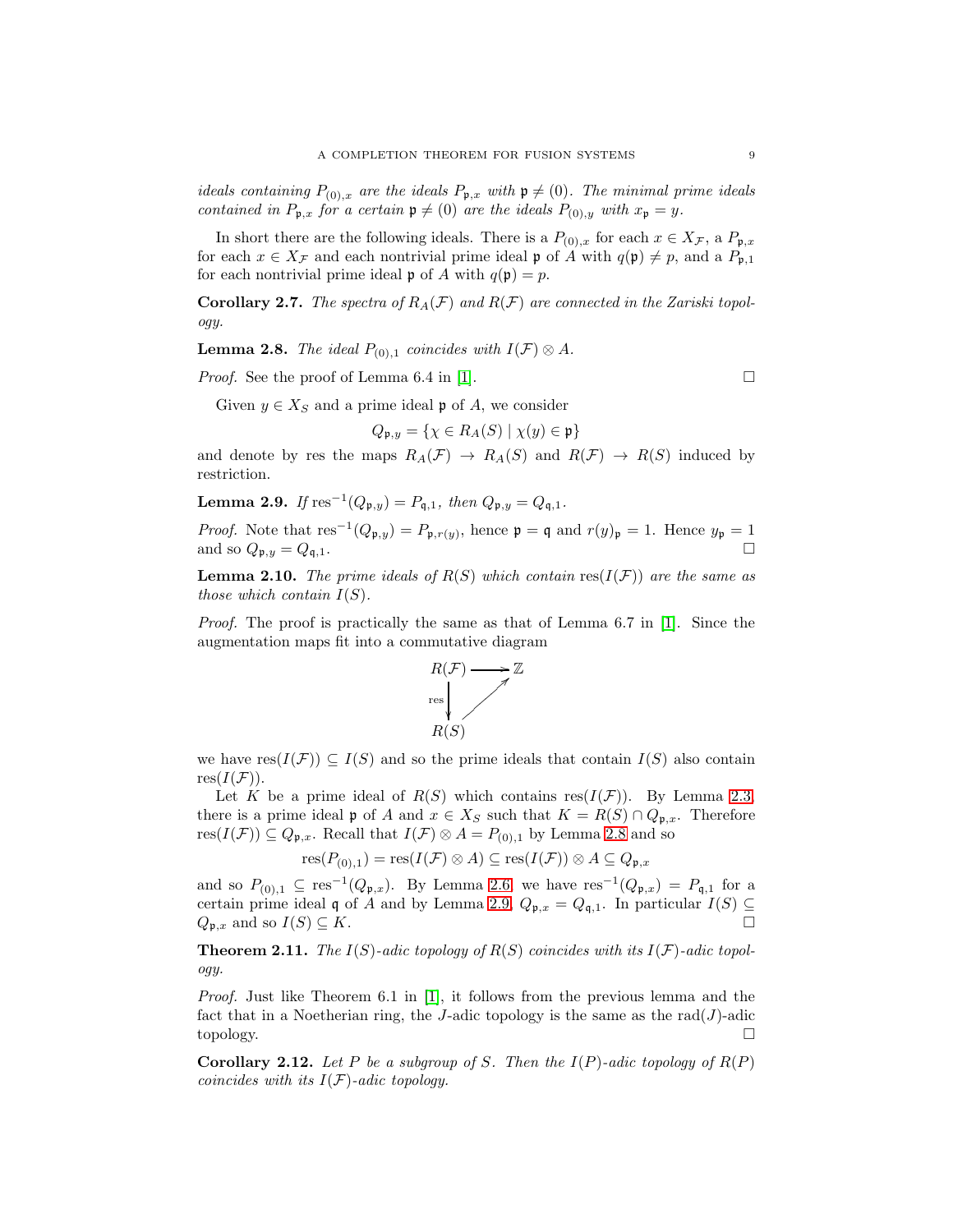#### 3. The completion theorem

<span id="page-9-0"></span>In this section we show a completion theorem for the  $K$ -theory of a p-local finite group  $(S, \mathcal{F}, \mathcal{L})$ . Note that the homomorphism

$$
K(|\mathcal{L}|_p^{\wedge}) \to K(BS)
$$

induced by the map  $BS \to |\mathcal{L}|_p^{\wedge}$  coincides with composing the isomorphism

$$
K(|\mathcal{L}|_p^{\wedge}) \cong \varprojlim_{\mathcal{O}(\mathcal{F}^c)} K(BP)
$$

from Theorem 4.2 of [\[11\]](#page-27-11) with the projection to the factor  $K(BS)$ . In particular, it is injective and we identify  $K(|\mathcal{L}|_p^{\wedge})$  as the subring of stable elements of  $K(BS)$ . That is, elements y such that  $res_P^S(y) = f^*(y)$  for all  $P \leq S$  and any  $f \in Hom_{\mathcal{F}}(P, S)$ . Here  $\text{res}_P^S$  is the map induced in K-theory by the inclusion of P in S.

<span id="page-9-1"></span>**Theorem 3.1.** Given a p-local finite group  $(S, \mathcal{F}, \mathcal{L})$ , the completion of  $R(\mathcal{F})$  with respect to the ideal  $I(\mathcal{F})$  is isomorphic to the K-theory ring of  $\vert \mathcal{L} \vert_p^{\wedge}$ .

*Proof.* The map  $\alpha_G : R(G) \to K(BG)$  constructed in Section 7 of [\[1\]](#page-27-0) is natural with respect to group homomorphisms, hence it defines a chain map

$$
\alpha_*\colon C^*(\mathcal{O}(\mathcal{F}^c);R)\to C^*(\mathcal{O}(\mathcal{F}^c);K)
$$

where R and K are the contravariant functors  $\mathcal{O}(\mathcal{F}^c) \to$  Ab which send P to  $R(P)$  and  $K(BP)$ , respectively. Here  $C^*(D; F)$  denotes the cochain complex of the category D with coefficients in a covariant functor  $F: D \to Ab$ , which can be used to compute the higher limits of the functor  $F$  (see Lemma 2 in [\[24\]](#page-27-21) for instance).

For any morphism  $f: P \to Q$  in  $\mathcal{O}(\mathcal{F}^c)$ , we have a commutative diagram



and therefore  $f^*$  is a homomorphism of  $R(F)$ -modules. So we can regard R as a contravariant functor  $\mathcal{O}(\mathcal{F}^c) \to R(\mathcal{F})$  – Mod and  $C^*(\mathcal{O}(\mathcal{F}^c); R)$  as a complex of  $R(\mathcal{F})$ -modules. Completion with respect to the ideal  $I(\mathcal{F})$  is an additive functor, so we have an isomorphism of complexes

$$
C^*(\mathcal{O}(\mathcal{F}^c);R)^\wedge_{I_{\mathcal{F}}} \cong C^*(\mathcal{O}(\mathcal{F}^c);R^\wedge_{I_{\mathcal{F}}})
$$

where  $R^{\wedge}_{I_{\mathcal{F}}}: \mathcal{O}(\mathcal{F}^c) \to \text{Ab}$  is the contravariant functor that sends P to  $R(P)^{\wedge}_{I_{\mathcal{F}}}$ .

The homomorphism  $\alpha_P$  induces an isomorphism  $R(P)^\wedge_{I(P)} \to K^*(BP)$  by Atiyah's completion theorem and the  $I(P)$ -adic topology coincides with the  $I(\mathcal{F})$ -adic topol-ogy by Corollary [2.12.](#page-8-2) Therefore the chain map  $\alpha_*$  induces an isomorphism of chain complexes.

$$
C^*(\mathcal O(\mathcal F^c);R_{I_\mathcal F}^\wedge)\cong C^*(\mathcal O(\mathcal F^c);K)
$$

On the other hand, since  $R(F)$  is a Noetherian ring, completion of finitely generated  $R(\mathcal{F})$ -modules with respect to the ideal  $I(\mathcal{F})$  is exact. Therefore we obtain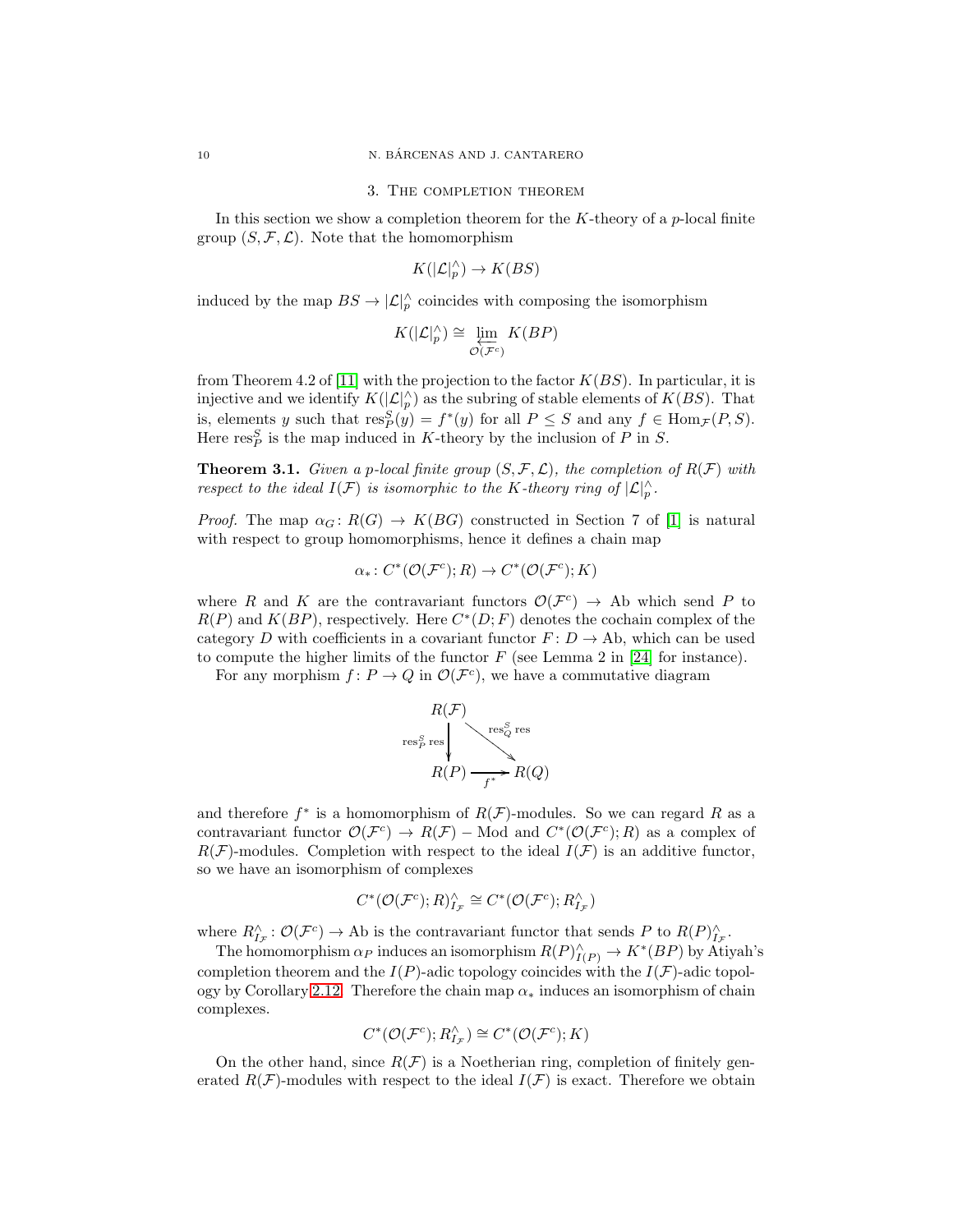an isomorphism of abelian groups

$$
K(|\mathcal{L}|_p^{\wedge}) \cong \varprojlim_{\mathcal{O}(\mathcal{F}^c)} K(BP)
$$
  
\n
$$
\cong H^0(C^*(\mathcal{O}(\mathcal{F}^c); K))
$$
  
\n
$$
\cong H^0(C^*(\mathcal{O}(\mathcal{F}^c); R)_{I_{\mathcal{F}}}^{\wedge})
$$
  
\n
$$
\cong H^0(C^*(\mathcal{O}(\mathcal{F}^c); R))_{I_{\mathcal{F}}}^{\wedge}
$$
  
\n
$$
\cong \left(\varprojlim_{\mathcal{O}(\mathcal{F}^c)} R(P)\right)_{I_{\mathcal{F}}}^{\wedge}
$$
  
\n
$$
\cong R(\mathcal{F})_{I_{\mathcal{F}}}^{\wedge}
$$

where the first isomorphism holds by Theorem 4.2 in [\[11\]](#page-27-11). This isomorphism is induced by restriction to  $K(BS)$  and so the isomorphism from  $R(\mathcal{F})^{\wedge}_{I_{\tau}}$  to  $K(|\mathcal{L}|^{\wedge}_{p})$ is induced by the restriction of the ring isomorphism  $R(S)_{F}^{\wedge} \to K(BS)$  to  $R(F)_{F}^{\wedge}$ . This shows that in fact it is a ring isomorphism.  $\square$ 

**Remark 3.1.** It is well known that the topology induced by  $I(S)$  coincides with the topology induced by  $pI(S)$  and so

$$
\widetilde{K}(BS) \cong I(S)^\wedge_{I(S)} \cong I(S)^\wedge_{pI(S)} \cong J(S)^\wedge_{J(S)}
$$

where  $J(S) = I(S) \otimes \mathbb{Z}_p^{\wedge}$ . Hence the induced map  $R(S)_p^{\wedge} \to K(BS; \mathbb{Z}_p^{\wedge})$  induces an isomorphism  $(R(S)_{p}^{\wedge})_{J(S)}^{\wedge} \to K(BS; \mathbb{Z}_{p}^{\wedge})$  since

$$
(R(S)^\wedge_p)^{\wedge}_{J(S)} \cong (\mathbb{Z}_p^\wedge \oplus J(S))^\wedge_{J(S)} \cong \mathbb{Z}_p^\wedge \oplus \widetilde{K}(BS) \cong \mathbb{Z}_p^\wedge \oplus \widetilde{K}(BS; \mathbb{Z}_p^\wedge) = K(BS; \mathbb{Z}_p^\wedge)
$$

The last isomorphism holds because  $\overline{H}^k(BS;\mathbb{Z}[1/p]) = 0$  and  $BU$  is simply connected and so

$$
\widetilde{K}(BS) \cong [BS, BU] \cong [BS, BU_p^{\wedge}] = \widetilde{K}(BS; \mathbb{Z}_p^{\wedge})
$$

by Theorem 1.4 in [\[23\]](#page-27-22). The same argument in the proof of the previous theorem shows that the completion of  $R(\mathcal{F})_p^{\wedge}$  at the ideal  $J(\mathcal{F}) = I(\mathcal{F}) \otimes \mathbb{Z}_p^{\wedge}$  is isomorphic to the *p*-adic K-theory ring  $K(|\mathcal{L}|_p^{\wedge}; \mathbb{Z}_p^{\wedge}).$ 

#### 4. Twistings and twisted representations

<span id="page-10-0"></span>In this section we introduce twisted representations of fusion systems and relate them to representations of central extensions. We begin by determining an appropriate model for the twistings classified by the third integral cohomology group.

Let  $|\mathcal{L}|_p^{\wedge}$  be the classifying space of the p-local finite group  $(S, \mathcal{F}, \mathcal{L})$ . By Theorem 4.2 in  $[11]$ , there is an isomorphism

$$
H^3(|\mathcal{L}|_p^\wedge;\mathbb{Z})\cong \varprojlim_{\mathcal{O}(\mathcal{F})}H^3(BS;\mathbb{Z})
$$

and so this is a finite abelian p-group. In particular

$$
H^3(|\mathcal{L}|_p^\wedge;\mathbb{Z})\cong H^3(|\mathcal{L}|_p^\wedge;\mathbb{Z})_{(p)}\cong H^3(|\mathcal{L}|_p^\wedge;\mathbb{Z}_{(p)})
$$

On the other hand, from the short exact sequence

$$
0 \to \mathbb{Z}_{(p)} \to \mathbb{Q} \to \mathbb{Q}/\mathbb{Z}_{(p)} \to 0
$$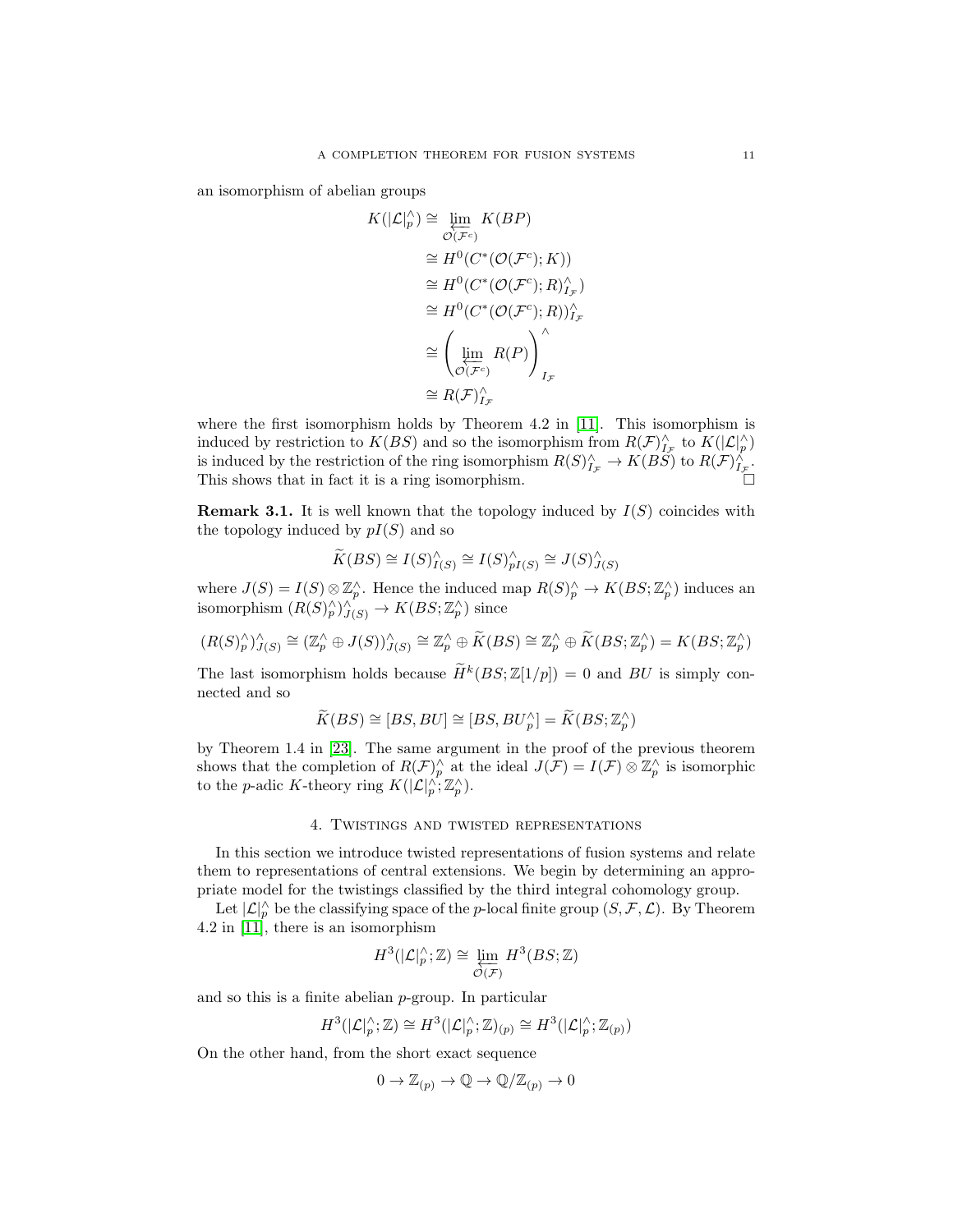and the group isomorphisms

$$
\mathbb{Q}/\mathbb{Z}_{(p)} \cong \mathbb{Z}[1/p]/\mathbb{Z} \cong \mathbb{Z}/p^{\infty}
$$

we obtain

$$
H^3(|\mathcal{L}|_p^{\wedge}; \mathbb{Z}_{(p)}) \cong H^2(|\mathcal{L}|_p^{\wedge}; \mathbb{Z}/p^{\infty})
$$

Let  $p^n$  be the order of S and consider the short exact sequence

$$
0 \to \mathbb{Z}/p^n \stackrel{i}{\to} \mathbb{Z}/p^\infty \stackrel{j}{\to} \mathbb{Z}/p^\infty \to 0
$$

where *i* is the standard inclusion and  $j(x) = p^n x$ . The map  $BS \to |\mathcal{L}|_p^{\wedge}$  induces maps between the associated long exact sequences in cohomology

$$
H^{2}(|\mathcal{L}|_{p}^{\wedge};\mathbb{Z}/p^{n}) \xrightarrow{i_{*}} H^{2}(|\mathcal{L}|_{p}^{\wedge};\mathbb{Z}/p^{\infty}) \xrightarrow{j_{*}} H^{2}(|\mathcal{L}|_{p}^{\wedge};\mathbb{Z}/p^{\infty})
$$
  
\n
$$
\downarrow \qquad \qquad \downarrow \qquad \qquad \downarrow
$$
  
\n
$$
H^{2}(BS;\mathbb{Z}/p^{n}) \xrightarrow{i_{*}} H^{2}(BS;\mathbb{Z}/p^{\infty}) \xrightarrow{j_{*}} H^{2}(BS;\mathbb{Z}/p^{\infty})
$$

Since the lower  $j_*$  is zero and the vertical arrows are injective, the top  $j_*$  is also zero. Hence both maps  $i_*$  are surjective. In particular, this shows that any twisting in  $H^3(|\mathcal{L}|_p^{\wedge}; \mathbb{Z})$  comes from an element in  $H^2(|\mathcal{L}|_p^{\wedge}; \mathbb{Z}/p^n)$ .

By these considerations and Lemma 6.12 in [\[8\]](#page-27-10), we can model the twistings of  $|\mathcal{L}|_p^{\wedge}$  by 2-cocycles on the quasicentric linking system  $\mathcal{L}^q$  (see Definition 1.9 in [\[8\]](#page-27-10)) with values in a cyclic p-group A. That is,  $\alpha$  is a function from pairs of composable morphisms in the quasicentric linking system  $\mathcal{L}^q$  to A such that  $\alpha(f,g)$  vanishes if f or g is an identity morphism and for any triple of f, g, h of composable morphisms, the cocycle condition is satisfied:

$$
\alpha(g,h) - \alpha(gf,h) + \alpha(f,hg) - \alpha(f,g) = 0
$$

The distinguished morphism  $\delta_S : S \to \text{Aut}_{\mathcal{L}^q}(S)$  together with the inclusion of Aut<sub> $\mathcal{L}^q$ </sub> (S) in  $\mathcal{L}^q$  define a functor  $BS \to \mathcal{L}^q$ . Restriction along this functor define a 2-cocycle for S with values in A which we also denote by  $\alpha$ . We will refer to  $\alpha$  as a 2-cocycle for  $(S, \mathcal{F}, \mathcal{L})$ .

Now that we have determined a model for our twistings, we recall how we use 2-cocycles to define twisted representations of groups, following [\[20\]](#page-27-23). From now on, A is a cyclic p-group which we regard inside  $S^1$  as the subgroup of corresponding roots of unity.

**Definition 4.1.** Let  $\alpha$  be a 2-cocycle for a group S with values in A. An  $\alpha$ -twisted representation of S is a map  $\rho: S \to U_n$  such that  $\rho(1)$  is the identity matrix and

$$
\rho(s)\rho(t) = \alpha(s,t)\rho(st).
$$

for any  $s, t \in S$ .

Two  $\alpha$ -twisted representations  $\rho_1, \rho_2 \colon S \to U_n$  are equivalent if there is a linear isomorphism  $f: \mathbb{C}^n \to \mathbb{C}^n$  such that  $\rho_1 = f \rho_2 f^{-1}$ . We denote by  $\alpha \operatorname{Rep}_n(S)$  the set of equivalence classes of  $\alpha$ -twisted *n*-dimensional representations of S.

**Remark 4.1.** Recall that an  $\mathcal{F}$ -invariant representation of S is a representation  $\rho$ such that  $\rho_{|P} = \rho_{|f(P)} \circ f$  in  $\text{Rep}(P, U_n)$  for any  $f \in \text{Hom}_{\mathcal{F}}(P, S)$ . However, note that  $j_P, f \in \text{Hom}_{\mathcal{F}}(P, S)$  induce maps

$$
f^* \colon \,^\alpha \operatorname{Rep}_n(S) \to f^{*_{\alpha}} \operatorname{Rep}_n(P)
$$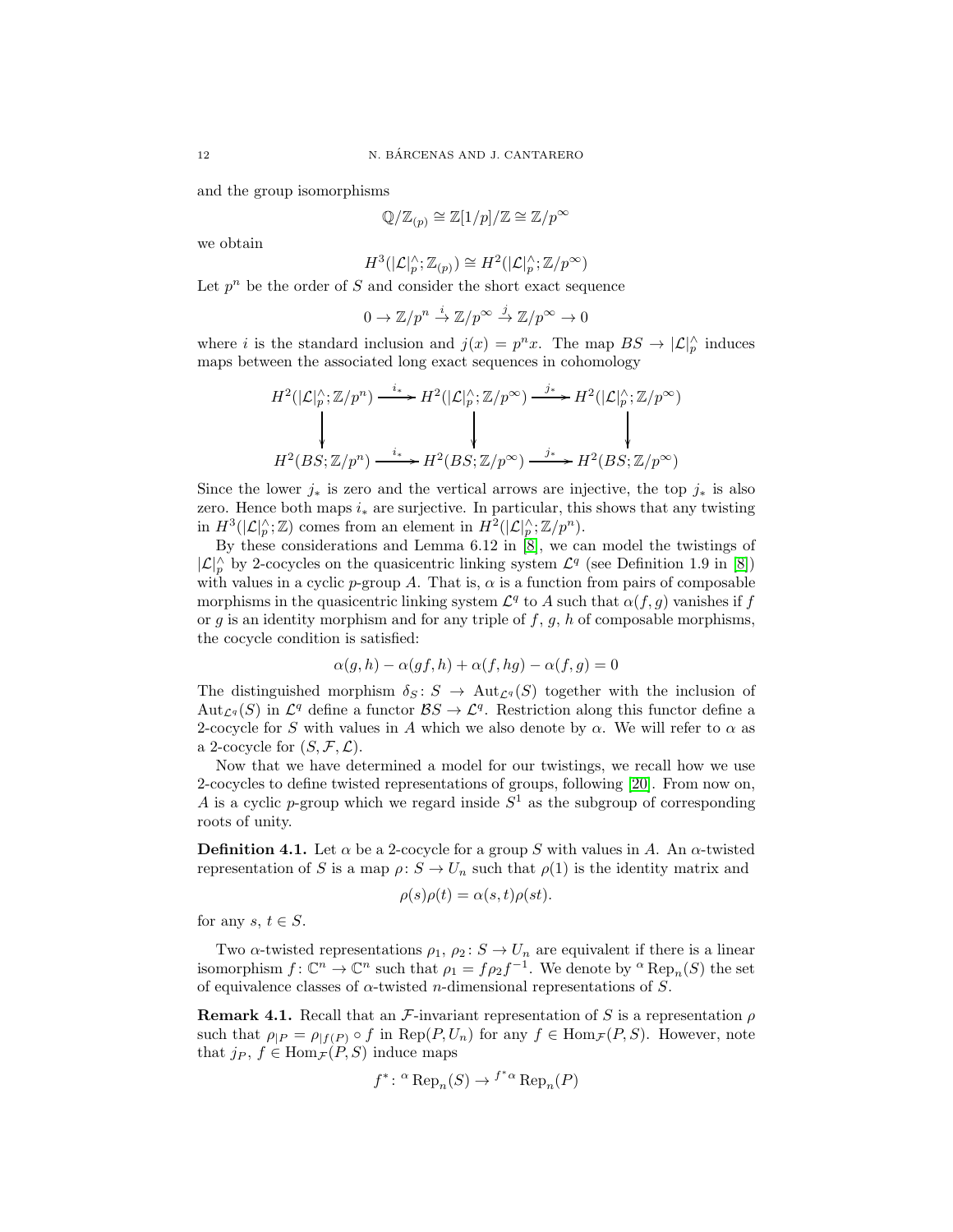and

$$
j_P^* \colon \alpha \text{Rep}_n(S) \to j_P^* \alpha \text{Rep}_n(P)
$$

But even if  $[\alpha] \in H^2(S; A)$  is invariant with respect to the fusion system, it is not necessarily the case that  $f^*\alpha = j_P^*\alpha$ . In general, they differ by a coboundary and so there is a bijection between the two sets of twisted representations of  $P$ , but they may not be equal.

Recall that a 2-cocycle  $\alpha: S \times S \to A$  determines a central extension of A by S as follows. Let  $S_{\alpha}$  be the set  $A \times S$  with the operation

$$
(a_1, s_1)(a_2, s_2) = (a_1 + a_2 + \alpha(s_1, s_2), s_1 s_2)
$$

This gives  $S_{\alpha}$  the structure of a group which fits into a central extension

$$
1 \to A \to S_{\alpha} \to S \to 1
$$

with the obvious homomorphisms. An  $\alpha$ -twisted representation  $\rho: S \to U_n$  defines a representation  $\rho_{\alpha} : S_{\alpha} \to U_n$  by

$$
\rho_\alpha(a,s)=a\rho(s)
$$

where we see a as a complex number. We refer to  $\rho_{\alpha}$  as the untwisting of  $\rho$ .

By Theorem 6.13 in [\[8\]](#page-27-10) there is a bijective correspondence between the set of equivalence classes of central extensions of  $(S, \mathcal{F}, \mathcal{L})$  by A and elements of  $H^2(|\mathcal{L}|_p^{\wedge}; A)$ . Given a class in  $H^2(|\mathcal{L}|_p^{\wedge}; A)$  and a 2-cocycle  $\alpha$  for the corresponding class in  $H^2(S; A)$ , we denote by  $(S_\alpha, \mathcal{F}_\alpha, \mathcal{L}_\alpha)$  the corresponding p-local finite group.

**Definition 4.2.** Let  $\alpha$  be a 2-cocycle for the *p*-local finite group  $(S, \mathcal{F}, \mathcal{L})$ . We say that an  $\alpha$ -twisted representation  $\rho$  of S is F-invariant if  $\rho_{\alpha}$  is  $\mathcal{F}_{\alpha}$ -invariant.

Let us denote by  $^{\alpha}$  Rep( $\mathcal{F}$ ) the set of isomorphism classes of  $\alpha$ -twisted representations of S that are  $\mathcal F$ -invariant. This set is a monoid under direct sum and the following is a natural definition.

**Definition 4.3.** Let  $\alpha$  be a 2-cocycle for the *p*-local finite group  $(S, \mathcal{F}, \mathcal{L})$ . The  $\alpha$ -twisted representation group of  $\mathcal F$  is the Grothendieck group of the monoid <sup>α</sup> Rep(*F*). We will denote it by  ${}^{\alpha}R(\mathcal{F})$ .

The abelian group  ${}^{\alpha}R(\mathcal{F})$  is an  $R(\mathcal{F})$ -module with the action

$$
R(\mathcal{F}) \times {}^{\alpha}R(\mathcal{F}) \to {}^{\alpha}R(\mathcal{F})
$$

$$
(V, W) \mapsto V \otimes W
$$

Note that representations obtained by untwisting are A-representations in the following sense.

**Definition 4.4.** We will say that a representation of  $S_\alpha$  is an A-representation if A acts by complex multiplication.

Let  $\text{Rep}(S_\alpha; A)$  be the monoid of isomorphism classes of A-representations of  $S_\alpha$ and  $R(S_\alpha; A)$  the corresponding Grothendieck group. By Lemma 1.2 in Chapter 4 of [\[20\]](#page-27-23), the process of untwisting determines isomorphisms

$$
\alpha \operatorname{Rep}(S) \cong \operatorname{Rep}(S_{\alpha}; A)
$$

$$
\alpha R(S) \cong R(S_{\alpha}; A)
$$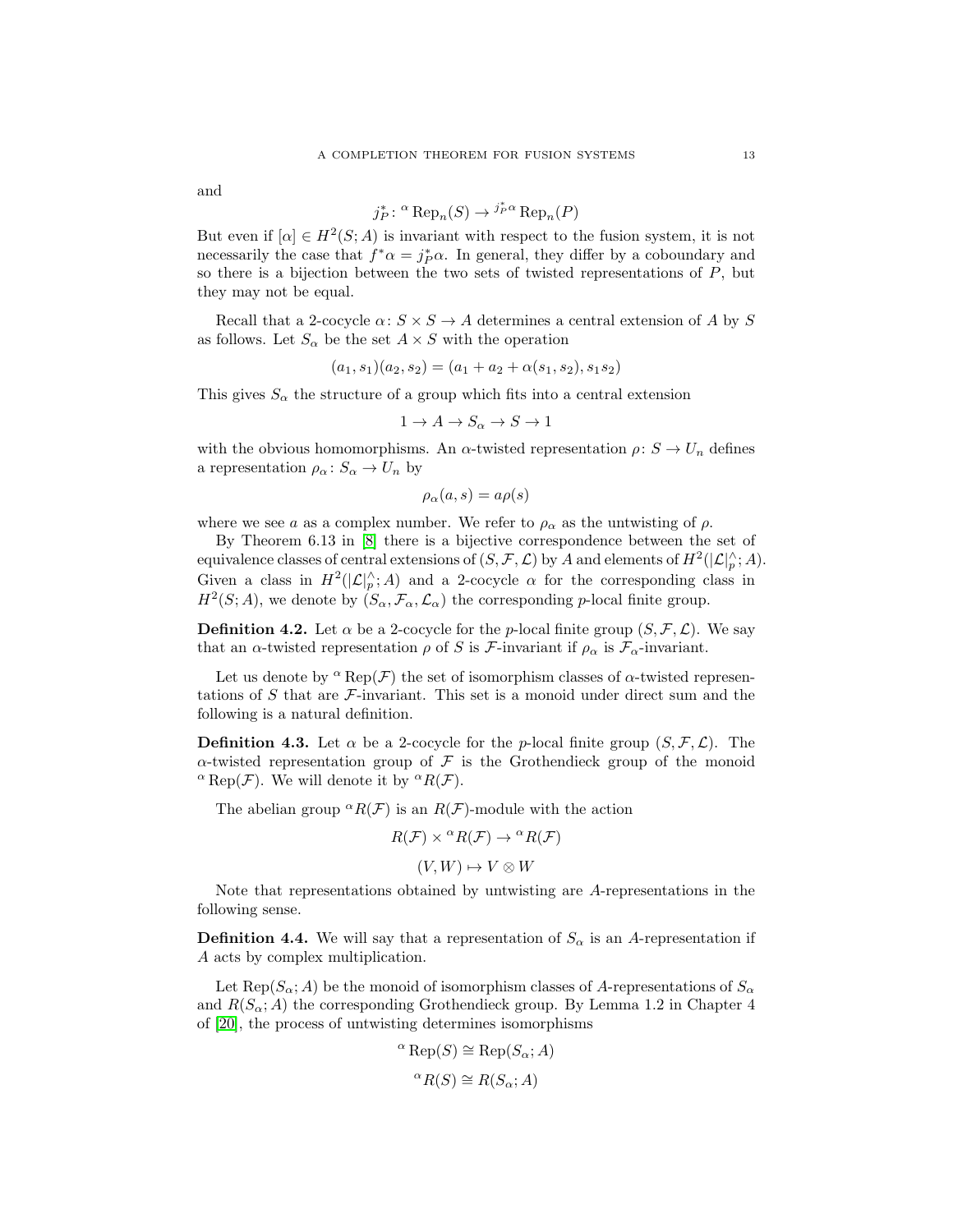Let us denote by  $\text{Rep}(\mathcal{F}_\alpha; A)$  the monoid of isomorphism classes of A-representations of  $S_{\alpha}$  that are  $\mathcal{F}_{\alpha}$ -invariant, that is

$$
Rep(\mathcal{F}_{\alpha}; A) = Rep(S_{\alpha}; A) \cap Rep(\mathcal{F}_{\alpha})
$$

and let  $R(\mathcal{F}_{\alpha};A)$  be the corresponding Grothendieck group. This is an  $R(\mathcal{F})$ module with the action

$$
R(\mathcal{F}) \times R(\mathcal{F}_{\alpha}; A) \to R(\mathcal{F}_{\alpha}; A)
$$

$$
(V, W) \mapsto V \otimes W
$$

where  $(a, s)v \otimes w = sv \otimes (a, s)w$ .

<span id="page-13-2"></span>**Lemma 4.1.** Let  $\alpha$  be a 2-cocycle for the p-local finite group  $(S, \mathcal{F}, \mathcal{L})$  and let  $(S_{\alpha}, \mathcal{F}_{\alpha}, \mathcal{L}_{\alpha})$  be the corresponding central extension. Then untwisting of  $\alpha$ -twisted representations of S induces an isomorphism of  $R(F)$ -modules

$$
{}^{\alpha}R(\mathcal{F}) \to R(\mathcal{F}_{\alpha}; A)
$$

*Proof.* Consider the restriction of the untwisting isomorphism  ${}^{\alpha}R(S) \cong R(S_{\alpha}; A)$ to  ${}^{\alpha}R(\mathcal{F})$ . By definition,  $\rho$  is an  $\mathcal{F}$ -invariant  $\alpha$ -twisted representation if and only if  $\rho_{\alpha}$  is  $\mathcal{F}_{\alpha}$ -invariant, hence the restriction  ${}^{\alpha}R(\mathcal{F}) \to R(\mathcal{F}_{\alpha};A)$  is an isomorphism of abelian groups. It is straightforward to check that it is an isomorphism of  $R(\mathcal{F})$ -modules.  $\Box$  modules.

<span id="page-13-1"></span>Corollary 4.2. Let  $\alpha$  be a 2-cocycle for the p-local finite group  $(S, \mathcal{F}, \mathcal{L})$ . Then  ${}^{\alpha}R(\mathcal{F})$  is a finitely generated module over the representation ring  $R(\mathcal{F})$ .

*Proof.* It follows from the previous lemma and the fact that  $R(\mathcal{F}_{\alpha}; A)$  is finitely generated as an abelian group.  $\square$ 

The following result is mentioned in the proof of Lemma 5.6 (d) of [\[9\]](#page-27-4) without proof. We include a proof here for completeness.

<span id="page-13-0"></span>**Lemma 4.3.** Let  $\mathcal{F}_{\alpha}$  be a saturated fusion system over  $S_{\alpha}$  and let A be a subgroup of  $S_{\alpha}$  which is central in  $\mathcal{F}_{\alpha}$ . Then there exists a characteristic biset  $\Lambda$  of  $\mathcal{F}_{\alpha}$  such that  $ax = xa$  for all  $x \in \Lambda$  and all  $a \in A$ .

*Proof.* We know there exists a characteristic biset  $\Omega$  by Proposition 5.5 of [\[9\]](#page-27-4). Consider the conjugation action of A on  $\Omega$ . Let us see that  $\Lambda = \Omega^A$  is a characteristic biset with the desired property. First of all,  $\Lambda$  inherits left and right actions of  $S_{\alpha}$ from  $\Omega$  because A is central in  $S_{\alpha}$ . And if  $x \in \Lambda$  and  $a \in A$ , then

$$
ax = aa^{-1}xa = xa
$$

so it satisfies the desired property. It remains to show that it satisfies the three conditions of a characteristic biset from Proposition 5.5 of [\[9\]](#page-27-4).

(1) The biset  $\Lambda$  is a disjoint union of bisets of the form  $S_{\alpha} \times_{(P,\varphi)} S_{\alpha}$  with  $P \leq S_{\alpha}$ and  $\varphi: P \to S_\alpha$  in  $\mathcal{F}_\alpha$ .

If  $[x, y]$  belongs to one the components  $S_\alpha \times_{(P,\varphi)} S_\alpha$  in the decomposition of  $\Omega$ and  $A$  is contained in  $P$ , then

$$
a[x,y]a^{-1} = [ax, ya^{-1}] = [xa, a^{-1}y] = [xa\varphi(a)^{-1}, y] = [xa a^{-1}, y] = [x, y]
$$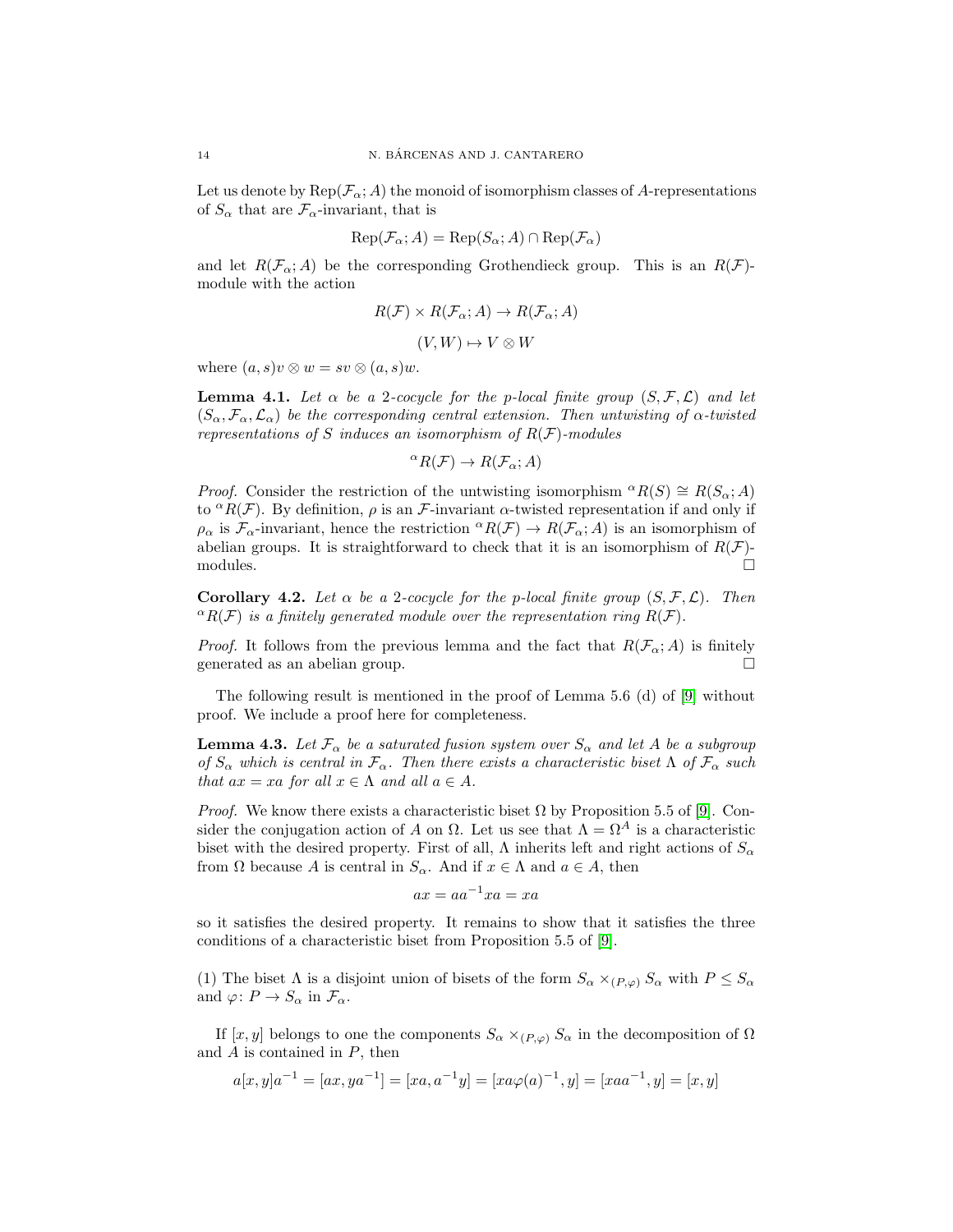and therefore  $S_{\alpha} \times_{(P,\varphi)} S_{\alpha}$  is contained in  $\Lambda$ . If A is not contained in P, let  $[x, y] \in (S_\alpha \times_{(P,\varphi)} S_\alpha)^A$  and  $a \in A - P$ . Then

$$
[ax, ya^{-1}] = [x, y]
$$

from where  $a \in P$ . This is a contradiction and so  $(S_\alpha \times_{(P,\varphi)} S_\alpha)^A$  is empty. We conclude that the biset  $\Lambda$  is the disjoint union of the bisets of the form  $S_{\alpha} \times_{(P,\varphi)} S_{\alpha}$ that appear in the decomposition of  $\Omega$  and that satisfy  $A \subseteq P$ .

(2) For each  $P \leq S_\alpha$  and each  $\varphi \in \text{Hom}_{\mathcal{F}_\alpha}(P, S_\alpha)$ , the  $(P, S_\alpha)$ -bisets  $\Lambda_{(P, S_\alpha)}$  and  $\Lambda_{(\varphi,S_{\alpha})}$  are isomorphic.

By Alperin's fusion lemma, it suffices to prove that  $\Lambda_{(Q,S_\alpha)}$  and  $\Lambda_{(\psi,S_\alpha)}$  are isomorphic  $(Q, S_{\alpha})$ -bisets for any  $\mathcal{F}_{\alpha}$ -centric subgroup Q and any  $\psi: Q \to S_{\alpha}$  in  $\mathcal{F}_{\alpha}$ . Since  $\Omega_{(Q,S_{\alpha})}$  and  $\Omega_{(\psi,S_{\alpha})}$  are isomorphic  $(Q, S_{\alpha})$ -bisets, there exists a  $(Q, S_{\alpha})$ equivariant bijection  $\theta \colon \Omega_{(Q,S_{\alpha})} \to \Omega_{(\psi,S_{\alpha})}$ . Given  $x \in \Lambda$  and  $a \in A$ , we have

$$
a\theta(x)a^{-1} = \theta(\psi(a)xa^{-1}) = \theta(axa^{-1}) = \theta(x)
$$

where the first equality holds because Q is  $\mathcal{F}_{\alpha}$ -centric and so it contains A. Hence θ restricts to a  $(Q, S_{\alpha})$ -equivariant bijection  $\Lambda_{(Q, S_{\alpha})} \to \Lambda_{(\psi, S_{\alpha})}$ .

(3) The number  $|\Lambda|/|S_{\alpha}|$  is congruent to 1 mod p.

By the first part, we know we can obtain  $\Lambda$  from  $\Omega$  by removing the summands  $S_{\alpha} \times_{(P,\varphi)} S_{\alpha}$  where P does not contain A. Since  $S_{\alpha}$  contains A, all the summands that we are removing satisfy  $P \neq S_{\alpha}$ . Then

$$
|\Lambda|/|S_{\alpha}| = |\Lambda/S_{\alpha}| = |\Omega/S_{\alpha}| - \sum_{P \neq S_{\alpha}} |S_{\alpha}/P| \equiv |\Omega|/|S_{\alpha}| \mod p
$$

and therefore  $|\Lambda|/|S_{\alpha}| \equiv 1 \mod p$ .

<span id="page-14-0"></span>**Theorem 4.4.** Let  $\rho$  be an A-representation of  $S_\alpha$ . Then there exists an Arepresentation of  $S_{\alpha}$  which is  $\mathcal{F}_{\alpha}$ -invariant and that contains  $\rho$  as a direct summand.

*Proof.* Since A is central in  $\mathcal{F}_{\alpha}$ , by Lemma [4.3](#page-13-0) there exists a characteristic biset Λ for F<sup>α</sup> such that ax = xa for all a ∈ S and all x ∈ Λ. Following Proposition 3.8 in [\[11\]](#page-27-11), if  $\rho$  is an *n*-dimensional representation, we consider the action of  $S_\alpha$  on  $\mathbb{C}[\Lambda]\otimes_{S_\alpha}\mathbb{C}^n$  induced by the left action of  $S_\alpha$  on  $\Lambda$ . Since  $\Lambda$  is characteristic, the same argument goes through to show that this representation is  $\mathcal{F}_{\alpha}$ -invariant and contains  $\rho$  as a direct summand. Moreover, A acts by complex multiplication on this new representation since

$$
a(x \otimes v) = ax \otimes v = xa \otimes v = x \otimes \rho(a)(v)
$$

and  $\rho$  is an A-representation.

We now prove an analogue of Proposition 5.7 in [\[11\]](#page-27-11) for A-representations.

<span id="page-14-1"></span>**Proposition 4.5.** There is an isomorphism  $R(\mathcal{F}_{\alpha}; A) \cong \varprojlim_{\mathcal{O}(\mathcal{F}_{\alpha}^c)}$  $R(Q; A)$  of modules over  $R(F)$ .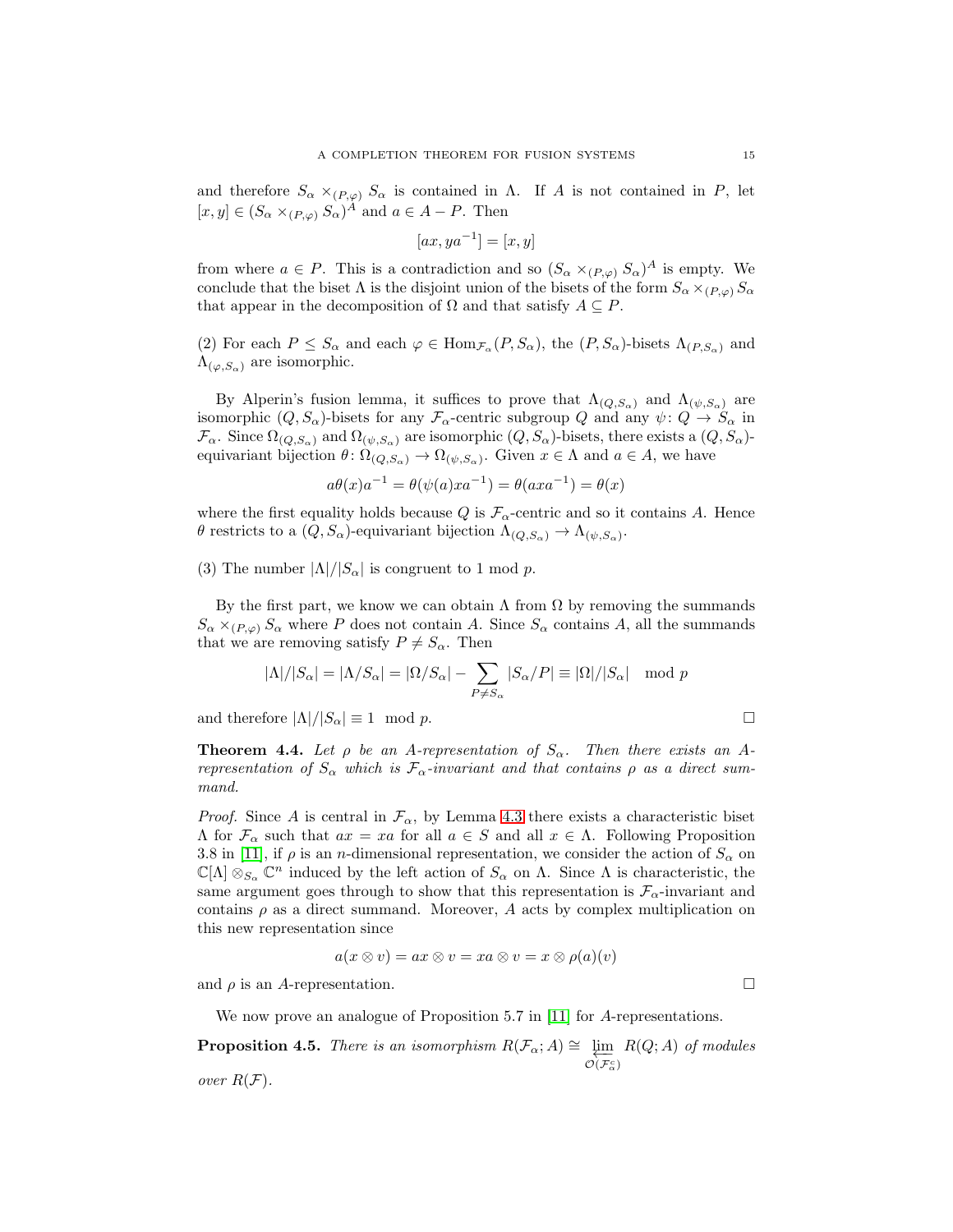*Proof.* The obvious map  $R(\mathcal{F}_{\alpha}; A) \rightarrow \varprojlim_{\mathcal{O}(\mathcal{F}_{\alpha}^c)}$  $R(Q; A)$  is clearly a monomorphism of

 $R(\mathcal{F})$ -modules. To see that it is surjective it suffices to show that given an element  $([\rho_Q] - [\beta_Q])_Q$  in the limit, there exists  $[\rho] - [\beta]$  in  $R(\mathcal{F}_{\alpha}; A)$  such that

$$
[\rho]-[\beta]=[\rho_S]-[\beta_S]
$$

By Lemma [4.4,](#page-14-0) there is a  $\mathcal{F}_{\alpha}$ -invariant A-representation  $\rho_S^{\mathcal{F}_{\alpha}}$  such that

$$
\rho_S^{{\cal F}_\alpha} = \rho_S \oplus \rho'
$$

Therefore

$$
[\rho_S] - [\beta_S] = [\rho_S^{\mathcal{F}_\alpha}] - [\beta_S \oplus \rho']
$$

and note that  $\beta_S \oplus \rho'$  is  $\mathcal{F}_{\alpha}$ -invariant because  $\rho_S^{\mathcal{F}_{\alpha}}$  and the difference are both  $\mathcal{F}_{\alpha}$ -invariant.

We end this section with the following result, which will be useful in the proof of Theorem [5.4](#page-17-0)

<span id="page-15-2"></span>**Lemma 4.6.** Let P be an  $\mathcal{F}_{\alpha}$ -centric subgroup of  $S_{\alpha}$ . The  $I(\mathcal{F})$ -adic and  $I(P/A)$ adic topologies coincide for  $R_A(P)$ .

*Proof.* The action of  $R(F)$  on  $R_A(P)$  factors through the restriction from  $R(F)$  to  $R(P/A)$ . By Corollary [2.12,](#page-8-2) the  $I(P/A)$ -adic and  $I(F)$ -adic topologies coincide for  $R(P/A)$  and therefore for  $R_A(P)$ .

# 5. The twisted completion theorem

<span id="page-15-0"></span>In this section we prove the general completion theorem for  $p$ -local finite groups. First we determine that the twisted K-theory of the classifying space can be computed by stable elements in a certain sense and use Lahtinen's completion maps in twisted K-theory [\[21\]](#page-27-3) to induce a completion map for the group of twisted representations of a fusion system. Since this group is also computed by stable elements, we can use the same argument as in Theorem [3.1.](#page-9-1)

We begin by giving an alternative description of twisted  $K$ -theory for some twistings. As before, let A be a cyclic p-group. The inclusion of A in  $S^1$  induces a homomorphism  $BA = U(\mathcal{H})/A \rightarrow PU(\mathcal{H})$  and therefore BA acts on Fred'(H). Let  $\pi: E \to B$  be a principal BA-bundle. We define  $K(E; \pi)$  to be the set of equivariant homotopy classes of BA-equivariant maps  $\phi: E \to \text{Fred}'(\mathcal{H})$ , that is,  $\phi(e \cdot g) = g^{-1}\phi(e)$  for all  $g \in BA$ .

<span id="page-15-1"></span>**Lemma 5.1.** Let  $\pi: E \to B$  be a principal BA-bundle and let  $\alpha: B \to K(\mathbb{Z}, 3)$  be the composition of the classifying map and the map  $BBA \rightarrow BBS^1$  induced by the inclusion of A in  $S^1$ . Then there is a bijection

$$
K(E; \pi) \cong {}^{\alpha}K(B)
$$

*Proof.* Let  $P \to B$  be the projective bundle classified by  $\alpha$ . Recall that  $^{\alpha}K(B)$  is the set of homotopy classes of sections of the associated bundle  $P \times_{PU(\mathcal{H})}\text{Fred}'(\mathcal{H}) \to B$ . It is straightforward to check that Theorem 8.1 in Chapter 4 of [\[19\]](#page-27-24) is still valid for homotopy classes of maps, hence this set is in bijective correspondence with the set of equivariant homotopy classes of  $PU(\mathcal{H})$ -equivariant maps  $\phi \colon P \to \text{Fred}'(\mathcal{H})$ , in the sense that  $\phi(eg) = g^{-1}\phi(e)$ .

Since  $\alpha$  is the composition of the classifying map  $B \to BBA$  for  $\pi$  with the map induced by the inclusion of A in  $S^1$ , the principal  $PU(\mathcal{H})$ -bundle  $P \to B$  is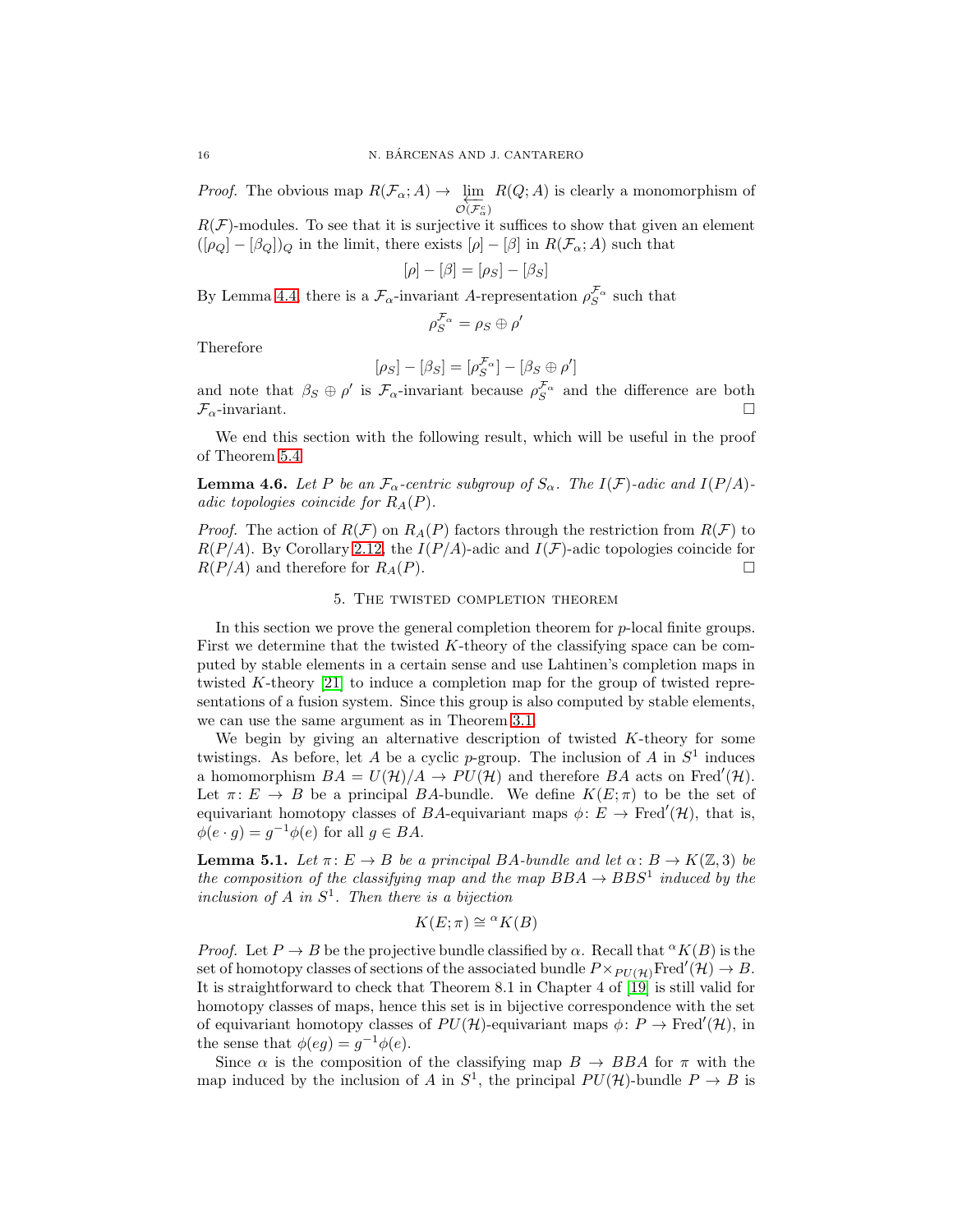isomorphic to  $E \times_{BA} PU(\mathcal{H}) \rightarrow B$ . Therefore the set of equivariant homotopy classes of  $PU(\mathcal{H})$ -equivariant maps  $P \to \text{Fred}'(\mathcal{H})$  is in bijection with the set of equivariant homotopy classes of BA-equivariant map  $E \to \text{Fred}'(\mathcal{H})$ .

The group structure of  ${}^{\alpha}K(B)$  is given by fiberwise composition in Fred'(H). The corresponding operation on  $K(E; \pi)$  is therefore also induced by composition in Fred $'(H)$  and the bijection in this lemma becomes an isomorphism of groups with this structure.

<span id="page-16-0"></span>Corollary 5.2. Let  $\alpha$  be a 2-cocycle for the p-local finite group  $(S, \mathcal{F}, \mathcal{L})$  and let  $\pi: |\mathcal{L}_{\alpha}|^{\wedge}_p \to |\mathcal{L}|^{\wedge}_p$  the corresponding principal BA-bundle. There is an isomorphism

$$
K(|\mathcal{L}_{\alpha}|_p^{\wedge}; \pi) \cong {}^{\alpha}K(|\mathcal{L}|_p^{\wedge})
$$

Remark 5.1. Note that a commutative diagram

$$
E' \xrightarrow{\quad q \quad} E
$$
  
\n
$$
\pi' \downarrow \qquad \qquad \downarrow \pi
$$
  
\n
$$
B' \longrightarrow B
$$

where  $\pi'$  and  $\pi$  and principal BA-bundles and q is BA-equivariant, induces a homomorphism  $q^*: K(E; \pi) \to K(E'; \pi')$ . This assignment is clearly functorial in the category of such maps. More generally, given principal  $BA$ -bundles  $\pi' : E' \to B'$ and  $\pi: E \to B$  that fit into a commutative diagram of spectra



where q is BA-equivariant, we have an induced map  $q^*: K(E; \pi) \to K(E'; \pi')$ because equivariant homotopy classes of BA-equivariant maps  $E \to \text{Fred}'(\mathcal{H})$  are in bijective correspondence with equivariant homotopy classes of  $BA$ -equivariant stable maps  $\Sigma^{\infty} E \to \Sigma^{\infty}$  Fred'(H). This assignment is also functorial.

**Remark 5.2.** By Proposition 4.9 of [\[28\]](#page-28-3), the characteristic biset  $\Lambda$  from Lemma [4.3](#page-13-0) determines a characteristic idempotent in  $A(S_\alpha, S_\alpha)^\wedge$  and the stable summand determined by the corresponding idempotent  $\omega$  in  $\{\Sigma^{\infty} \dot{B} S_{\alpha}, \Sigma^{\infty} B S_{\alpha}\}\$ is  $\Sigma^{\infty} |\mathcal{L}_{\alpha}|_{p}^{\wedge}$ .

Note that the  $S_{\alpha}$ -biset  $\Lambda$  constructed in the proof of Lemma [4.3](#page-13-0) is a disjoint union of  $S_\alpha$ -bisets of the form  $S_\alpha \times_{(P,\varphi)} S_\alpha$  where P contains A. Let  $S = S_\alpha/A$ . We can construct an S-biset  $\Lambda/A$  by including a copy of  $S \times_{(P/A,\varphi/A)} S$  for each copy of  $S_\alpha \times_{(P,\varphi)} S_\alpha$  in  $\Lambda$ . Now each  $S_\alpha$ -biset  $S_\alpha \times_{(P,\varphi)} S_\alpha$  in  $\Lambda$  determines a commutative diagram of stable maps

$$
\Sigma^{\infty}BS_{\alpha} \xrightarrow{\text{tr}_{P}^{S_{\alpha}}} \Sigma^{\infty}BP \xrightarrow{\Sigma^{\infty}B\varphi} \Sigma^{\infty}BS_{\alpha}
$$
\n
$$
\Sigma^{\infty}Bg \xrightarrow{\Sigma^{\infty}Bg_{|BP}} \Sigma^{\infty}Bg
$$
\n
$$
\Sigma^{\infty}BS \xrightarrow{\text{tr}_{P/A}^{S}} \Sigma^{\infty}B(P/A) \xrightarrow{\Sigma^{\infty}B(\varphi/A)} \Sigma^{\infty}BS
$$

where  $q: S_{\alpha} \to S$  is the quotient homomorphism and tr denotes the stable transfer map. These two bisets determine stable maps  $\omega$  and  $\omega/A$ , given by the sum of these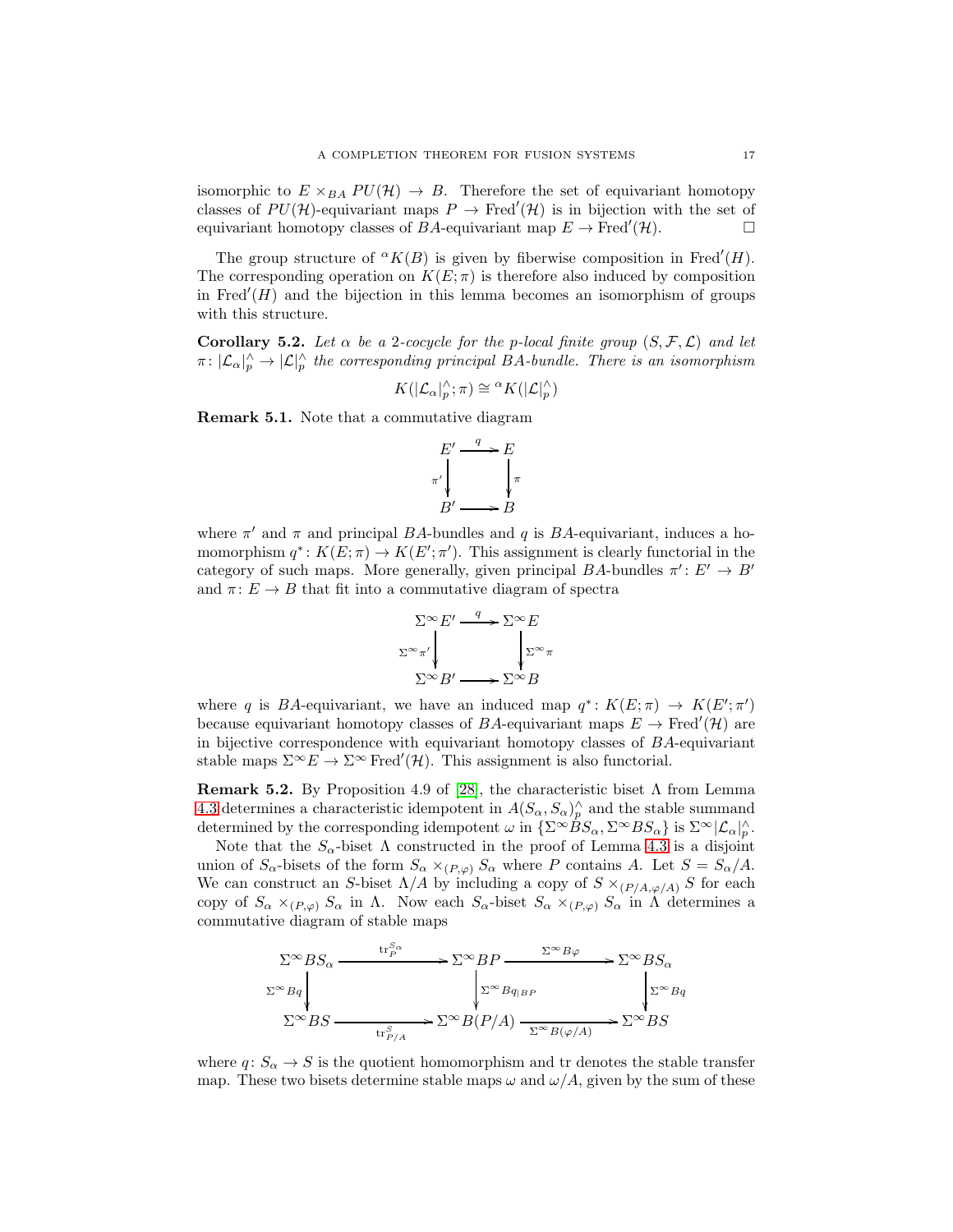stable maps above, each summand corresponding to a component of the biset. By the commutativity of the diagrams above, these stable maps fit into commutative diagram

$$
\Sigma^{\infty}BS_{\alpha} \xrightarrow{\omega} \Sigma^{\infty}BS_{\alpha}
$$

$$
\Sigma^{\infty}Bq \qquad \qquad \downarrow \Sigma^{\infty}Bq
$$

$$
\Sigma^{\infty}BS \xrightarrow{\omega/A} \Sigma^{\infty}BS
$$

<span id="page-17-1"></span>**Theorem 5.3.** Let  $\alpha$  be a 2-cocycle for the p-local finite group  $(S, \mathcal{F}, \mathcal{L})$  and  $\pi: |\mathcal{L}_{\alpha}|^{\wedge}_p \to |\mathcal{L}|^{\wedge}_p$  the corresponding principal BA-bundle. There is an isomorphism of abelian groups

$$
K(|\mathcal{L}_\alpha|_p^\wedge; \pi) \cong \varprojlim_{\mathcal{O}(\mathcal{F}_\alpha^c)} K(BQ; \pi_Q)
$$

where  $\pi_{\Omega} : BQ \to B(Q/A)$  is the pullback of  $\pi$  under the composition of the map induced by the inclusion of  $Q/A$  in S and the standard map  $BS \to |\mathcal{L}|_p^{\wedge}$ .

Proof. By the two previous remarks, one just needs to follow the proof of Theorem 4.2 of [\[11\]](#page-27-11) with the stable idempotent  $\omega$  described above.

<span id="page-17-0"></span>**Theorem 5.4.** For any p-local finite group  $(S, \mathcal{F}, \mathcal{L})$  and any  $\alpha \in H^3(|\mathcal{L}|_p^{\wedge})$ , the completion of  ${}^{\alpha}R(\mathcal{F})$  with respect to  $I(\mathcal{F})$  is isomorphic to  ${}^{\alpha}K(|\mathcal{L}|_p^{\wedge})$  as a module over  $K(|\mathcal{L}|_p^{\wedge}).$ 

*Proof.* For any subgroup Q of S, the constant map  $EQ \rightarrow *$  induces a homomorphism

$$
{}^{\alpha}R(Q) \to {}^{\alpha}K_Q(EQ)
$$

and  ${}^{\alpha}K_Q(EQ) \cong {}^{\alpha}K(BQ)$  by Proposition 3.2 in [\[17\]](#page-27-25). We obtain a homomorphism  ${}^{\alpha}R(Q) \rightarrow {}^{\alpha}K(BQ).$ 

Now let P be an  $\mathcal{F}_{\alpha}$ -centric subgroup of  $S_{\alpha}$ . Consider the composition

$$
R(P; A) \cong {}^{\alpha}R(P/A) \to {}^{\alpha}K(B(P/A)) \cong K(BP; \pi_P)
$$

where the first isomorphism is given by untwisting, the second map is the map mentioned in the previous paragraph and the last isomorphism comes from Lemma [5.1.](#page-15-1) The composition sends a representation of P to the homotopy class of the induced map  $BP \to \mathbb{Z} \times BU$ , hence it determines a natural transformation of functors  $\beta \colon \mathcal{O}(\mathcal{F}_{\alpha}^{c}) \to \text{Ab}.$ 

Let  $R(\cdot; A)$  and  $R(\cdot; A)_{I_{\mathcal{F}}}^{\wedge}$  be the contravariant functors  $\mathcal{O}(\mathcal{F}_{\alpha}^{c}) \to$  Ab which send P to  $R(P; A)$  and P to  $R(P; A)_{I_{\mathcal{F}}}^{\wedge}$ , respectively. We now follow the same argument from Theorem [3.1.](#page-9-1) Completion of  $R(F)$ -modules with respect to the ideal  $I(F)$  is an additive functor, so we have isomorphisms of complexes

$$
C^*(\mathcal{O}(\mathcal{F}^c_\alpha);R(\ ;A))^\wedge_{I_\mathcal{F}}\cong C^*(\mathcal{O}(\mathcal{F}^c_\alpha);R(\ ;A)^\wedge_{I_\mathcal{F}})
$$

The map  $\beta_P$  induces an isomorphism  $R(P;A)_{I(P/A)}^{\wedge} \to K^*(BP;\pi_P)$  of abelian groups by Theorem 1 in [\[21\]](#page-27-3). Since the  $I(P/A)$ -adic topology coincides with the I(F)-adic topology by Lemma [4.6,](#page-15-2) the chain map  $\beta_*$  induces an isomorphism of chain complexes.

$$
C^*(\mathcal{O}(\mathcal{F}_{\alpha}^c);R(\ ;A)^{\wedge}_{I_{\mathcal{F}}})\cong C^*(\mathcal{O}(\mathcal{F}_{\alpha}^c);K(\ ;\pi))
$$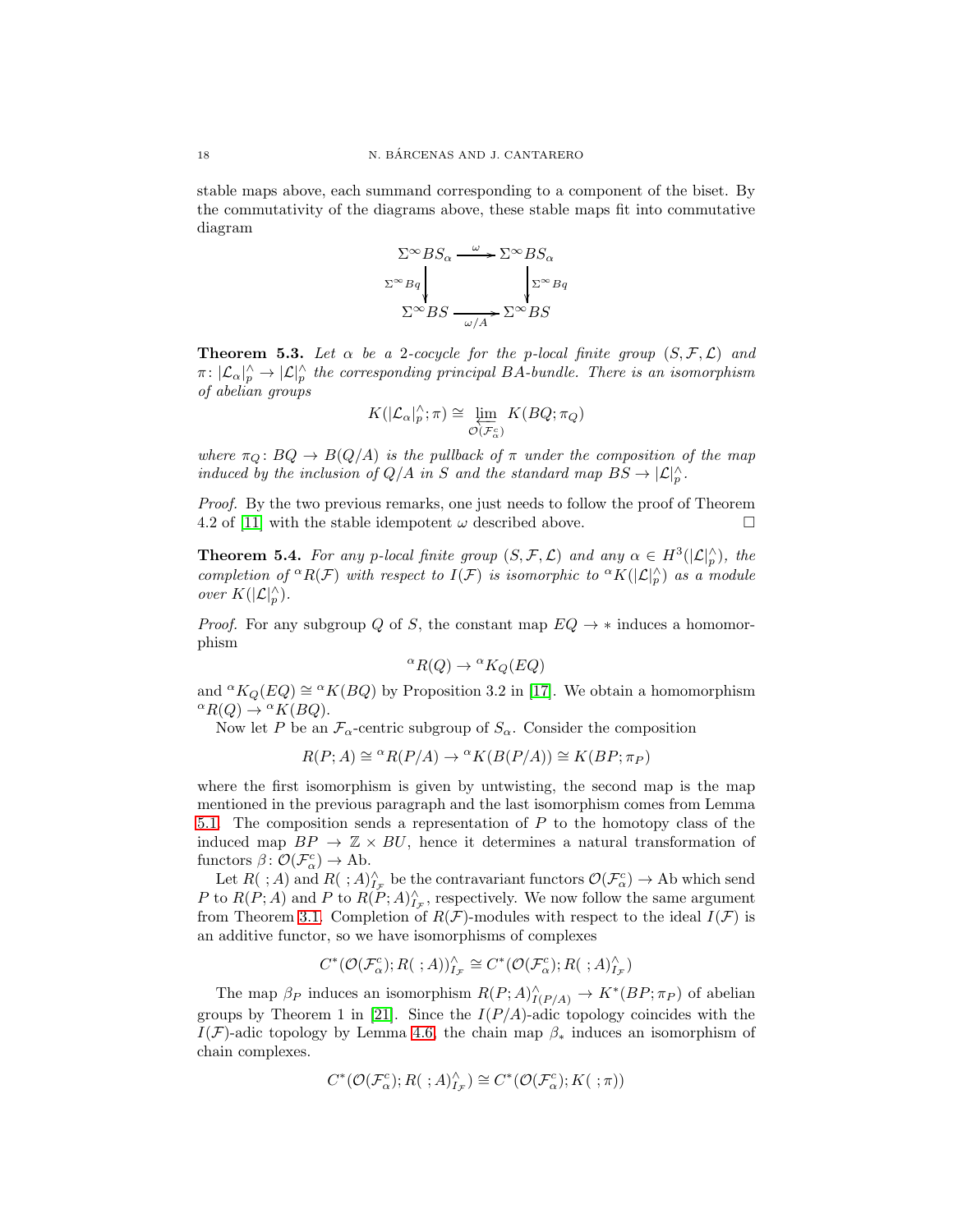where  $K(\cdot;\pi)$  denotes the contravariant functor  $\mathcal{O}(\mathcal{F}_{\alpha}^{c}) \to$  Ab which sends P to  $K(BP; \pi_P)$ . Then we have the following isomorphisms

$$
\alpha K(|\mathcal{L}|_p^{\wedge}) \cong K(|\mathcal{L}_{\alpha}|_p^{\wedge}; \iota)
$$
  
\n
$$
\cong \varprojlim_{\mathcal{O}(\mathcal{F}_{\alpha}^c)} K(BP; \pi_P)
$$
  
\n
$$
\cong H^0(C^*(\mathcal{O}(\mathcal{F}_{\alpha}^c); K(\ ; \pi)))
$$
  
\n
$$
\cong H^0(C^*(\mathcal{O}(\mathcal{F}_{\alpha}^c); R(\ ; A))_{I_F}^{\wedge})
$$

where the first isomorphism holds by Corollary [5.2](#page-16-0) and the second isomorphism by Theorem [5.3.](#page-17-1) Since  $R(\mathcal{F})$  is a Noetherian ring and the  $R(\mathcal{F})$ -modules  $R(P; A)$  are finitely generated by Lemma [4.2,](#page-13-1) completion of finitely generated  $R(\mathcal{F})$ -modules with respect to the ideal  $I(\mathcal{F})$  is an exact functor and so

$$
H^{0}(C^{*}(\mathcal{O}(\mathcal{F}_{\alpha}^{c}); R(\cdot; A))_{I_{\mathcal{F}}}^{\wedge}) \cong H^{0}(C^{*}(\mathcal{O}(\mathcal{F}_{\alpha}^{c}); R(\cdot; A)))_{I_{\mathcal{F}}}^{\wedge}
$$

$$
\cong \left(\varprojlim_{\mathcal{O}(\mathcal{F}_{\alpha}^{c})} R(P; A)\right)_{I_{\mathcal{F}}}^{\wedge}
$$

$$
\cong R_{A}(\mathcal{F}_{\alpha})_{I_{\mathcal{F}}}^{\wedge}
$$

$$
\cong {}^{a}R(\mathcal{F})_{I_{\mathcal{F}}}^{\wedge}
$$

where the third isomorphism follows from Proposition [4.5](#page-14-1) and the last isomorphism from Lemma [4.1.](#page-13-2) Therefore we obtain an isomorphism of abelian groups

$$
{}^{\alpha}K(|\mathcal{L}|_p^{\wedge}) \cong {}^{\alpha}R(\mathcal{F})_{I_{\mathcal{F}}}^{\wedge}
$$

This isomorphism is induced by the restriction of the isomorphism of  $K(BS)$ modules  ${}^{\alpha}R(S)_{I_{\mathcal{F}}}^{\wedge} \to {}^{\alpha}K(BS)$  to  ${}^{\alpha}R(\mathcal{F})_{I_{\mathcal{F}}}^{\wedge}$ . Hence it is an isomorphism of  $K(|\mathcal{L}|_p^{\wedge})$ modules.  $\square$ 

### 6. COMPUTATIONS

<span id="page-18-0"></span>In this final section, we include several computations of twisted and untwisted Ktheory of p-local finite groups that were obtained using Theorem [3.1](#page-9-1) and Theorem [5.4.](#page-17-0)

**Example 6.1.** Let  $p \neq 2$  and let F be the saturated fusion system of  $\Sigma_p$  over the p-Sylow S generated by  $\sigma = (1, 2, \ldots, p)$ . The irreducible representations of  $S \cong \mathbb{Z}/p$  are the tensor powers of the one-dimensional representation  $\rho$  that sends  $\sigma$  to  $e^{2\pi i/p}$ . Its representation ring is given by

$$
R(S) = \mathbb{Z}[\rho]/(\rho^p - 1)
$$

The irreducible representations of F are given by 1 and  $x = \rho + \rho^2 + \ldots + \rho^{p-1}$ since all the nontrivial powers of  $\sigma$  are conjugate in  $\Sigma_p$ . We have

$$
x^{2} = \left(\sum_{k=1}^{p-1} \rho^{k}\right)^{2} = (p-1)1 + (p-2)x
$$

hence

$$
R(F) = \mathbb{Z}[x]/(x^2 - (p-2)x - p + 1)
$$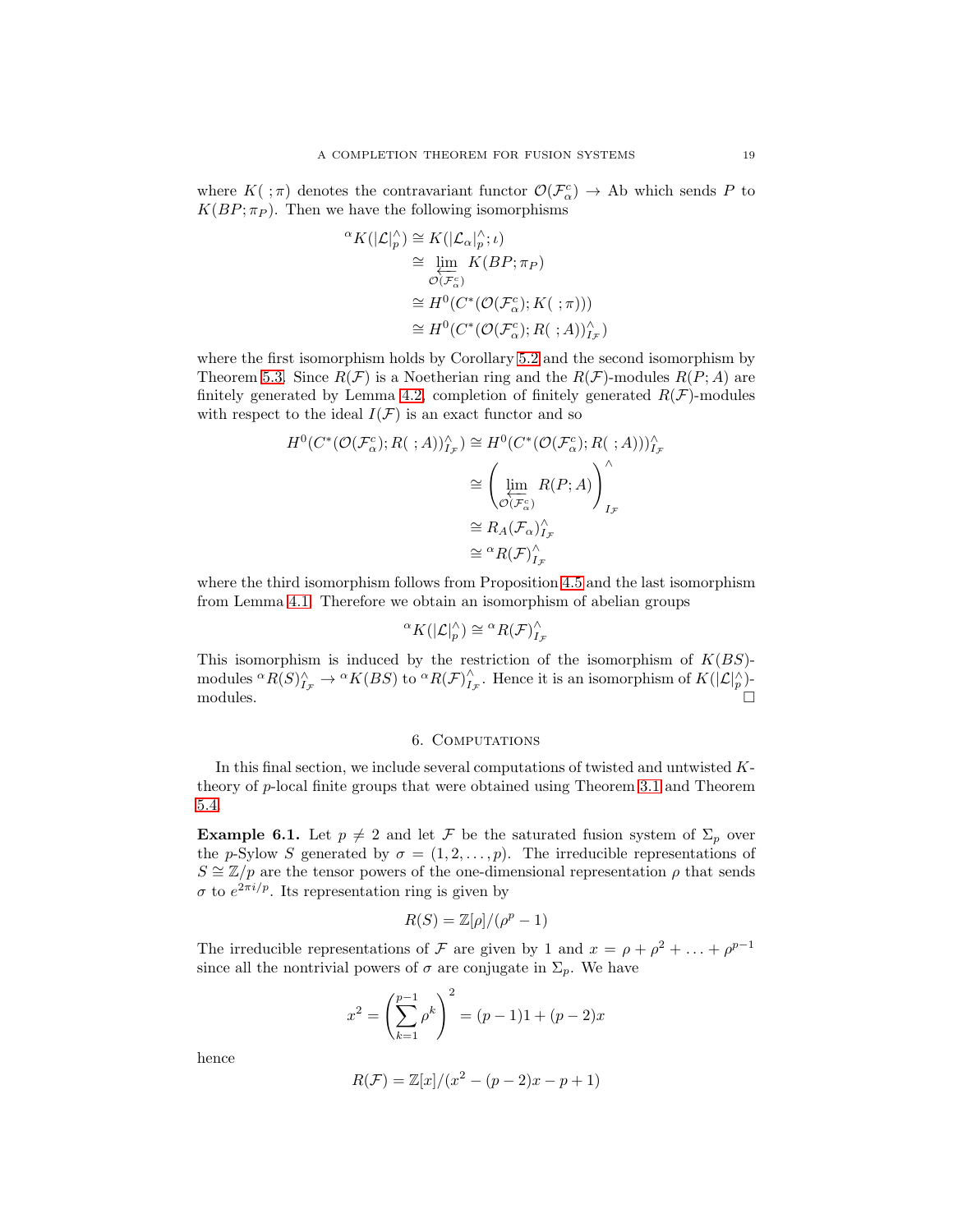and its augmentation ideal is generated by  $x - p + 1$  as an abelian group. By Theorem [3.1,](#page-9-1) we have

$$
K((B\Sigma_p)_p^{\wedge}) \cong \left[ \mathbb{Z}[x]/(x^2 - (p-2)x - p + 1) \right]_{(x-p+1)}^{\wedge}
$$

and making  $y = x - p + 1$ , we get

$$
\[Z[x]/(x^2 - (p-2)x - p + 1)\]_{(x-2)}^{\wedge} \cong \[Z[y]/(y^2 + py)\]_{(y)}^{\wedge} \cong \mathbb{Z}[[y]]/(y^2 + py)
$$

**Example 6.2.** Let  $\mathcal F$  be the fusion system of  $A_4$  over its 2-Sylow

 $S = \{1, (1, 2)(3, 4), (1, 3)(2, 4), (1, 4)(2, 3)\}\$ 

The nontrivial element  $\alpha$  in  $H^2(BA_4; \mathbb{Z}/2) \cong \mathbb{Z}/2$  corresponds to the group  $SL_2(\mathbb{F}_3)$ as a central extension of  $A_4$  by  $\mathbb{Z}/2$ . In this example we compute  ${}^{\alpha}K((BA_4)_2^{\wedge})$  as a module over  $K((BA_4)_2^{\wedge}).$ 

The central extension  $\mathcal{F}_{\alpha}$  is the fusion system of  $SL_2(\mathbb{F}_3)$  over a 2-Sylow  $S_{\alpha}$ , which is isomorphic to  $Q_8$ . The only irreducible representation  $\rho$  of  $Q_8$  where the center acts by complex multiplication is the 2-dimensional representation  $\rho$  coming from the action of  $Q_8$  on the quaternions, which satisfies

$$
\chi_{\rho}(g) = \begin{cases}\n2 & \text{if } g = 1 \\
-2 & \text{if } g = -1 \\
0 & \text{otherwise}\n\end{cases}
$$

Since  $-1$  is central in  $SL_2(\mathbb{F}_3)$ , this representation is  $\mathcal{F}_{\alpha}$ -invariant. Therefore

$$
R(\mathcal{F}_{\alpha}; \mathbb{Z}/2) \cong \mathbb{Z}\rho
$$

We need to determine its structure of module over  $R(\mathcal{F})$ . The group S is normal in  $A_4$  and  $\text{Aut}_{A_4}(S) \cong \mathbb{Z}/3$  is generated by conjugation by  $(1, 2, 3)$ . The set of irreducible representations of S is given by  $\{1, 1 \otimes \gamma, \gamma \otimes 1, \gamma \otimes \gamma\}$ , where  $\gamma$  is the sign representation of  $\mathbb{Z}/2$ . The action of  $\text{Aut}_{A_4}(S)$  on the three nontrivial irreducible representations is transitive and so the irreducible representations of  $\mathcal F$ are 1 and  $x = 1 \otimes \gamma + \gamma \otimes 1 + \gamma \otimes \gamma$ . One can check that  $x^2 = 2x + 3$  and so

$$
R(\mathcal{F}) \cong \mathbb{Z}[x]/(x^2 - 2x - 3)
$$

The action of  $R(F)$  on  $R(F_{\alpha}; \mathbb{Z}/2)$  is induced by tensor product after going through the quotient  $S_{\alpha} \to S$ . The composition of the representation x with this quotient results in the representation of  $S_{\alpha}$  with character

$$
\chi(g) = \begin{cases} 3 & \text{if } g = 1, -1 \\ -1 & \text{otherwise} \end{cases}
$$

and therefore  $x \cdot \rho$  is the representation with character

$$
\chi(g) = \begin{cases} 6 & \text{if } g = 1 \\ -6 & \text{if } g = -1 \\ 0 & \text{otherwise} \end{cases}
$$

that is,  $x \cdot \rho = 3\rho$ . In particular, the augmentation ideal  $I(\mathcal{F})$  acts trivially on  $R(\mathcal{F}_{\alpha}; \mathbb{Z}/2)$  and therefore

$$
{}^{\alpha}K((BA_4)_2^{\wedge}) \cong R(\mathcal{F}_{\alpha}; \mathbb{Z}/2) \cong \mathbb{Z}
$$

We can also compute  $K((BA_4)_2^{\wedge}) \cong \mathbb{Z}[[y]]/(y^2+4y)$  and since y is the element in K-theory corresponding to the element from  $x - 3$  in  $R(F)$ , we see that y acts trivially on  ${}^{\alpha}K((BA_4)_2^{\wedge}).$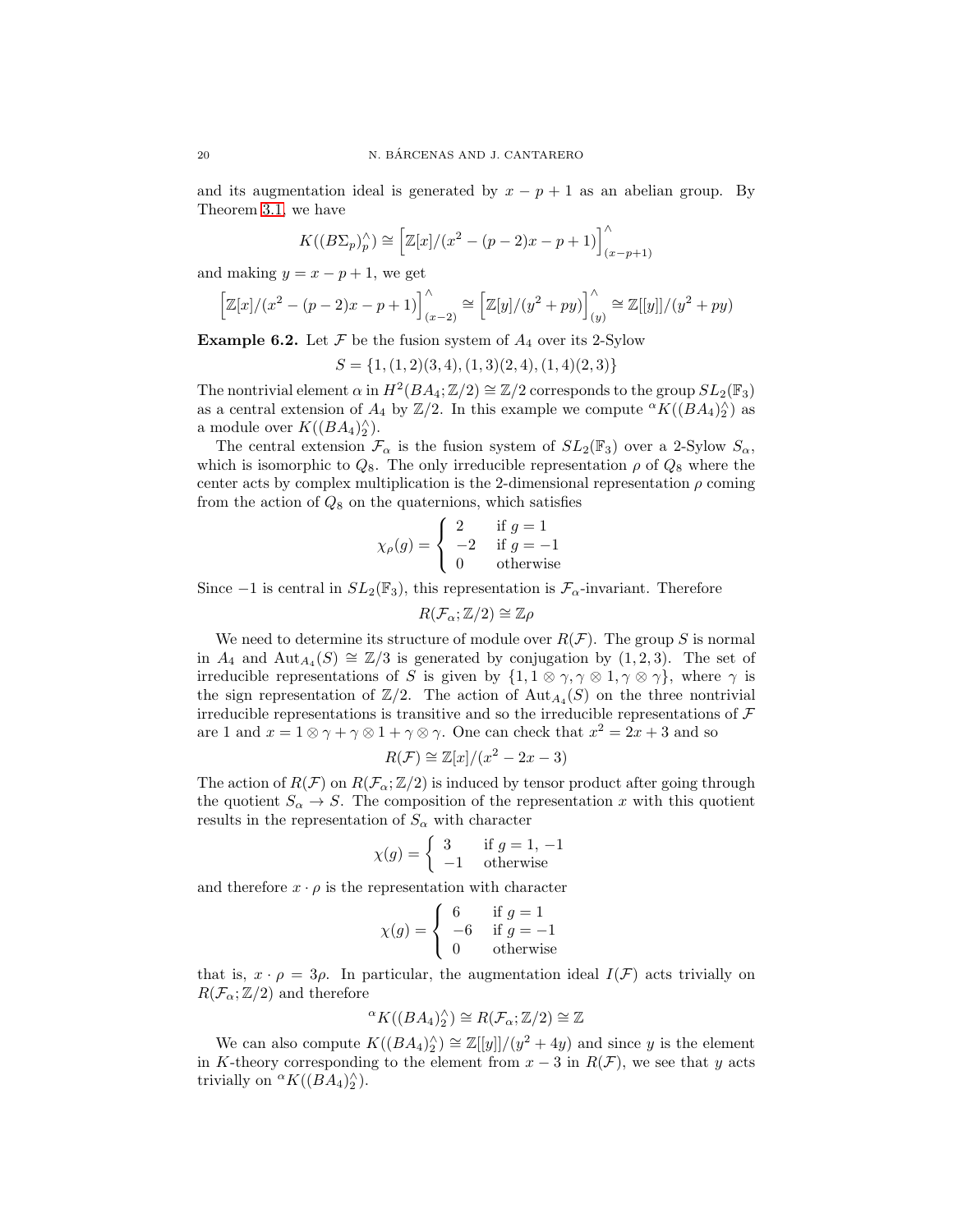**Example 6.3.** Consider the extraspecial 7-group of order  $7<sup>3</sup>$  and exponent 7

$$
S = \langle a, b, c \mid a^7 = 1, b^7 = 1, c^7 = 1, [a, b] = c, [a, c] = 1, [b, c] = 1 \rangle
$$

Ruiz and Viruel classified all the saturated fusion systems over  $S$  up to equivalence in [\[30\]](#page-28-0), finding three exotic 7-local finite groups. Following the notation in [\[32\]](#page-28-4), we use the names  $RV_1$ ,  $RV_2$  and  $RV_3$  for these exotic 7-local finite groups and their fusion systems, and  $BRV_i$  for their classifying spaces. In this example we compute the K-theory of the classifying spaces for the saturated fusion systems over  $S$  with more than two elementary abelian  $\mathcal{F}\text{-centric }\mathcal{F}\text{-radical 7-subgroups, in particular, }$ for the exotic 7-local finite groups  $RV_i$ .

By Theorem 5.5.4 in [\[18\]](#page-27-26), the group S has 49 irreducible 1-dimensional representations and six 7-dimensional irreducible representations. The 1-dimensional representations come from the quotient

$$
S \to S/Z(S) \cong \mathbb{Z}/7 \times \mathbb{Z}/7
$$

which gives a ring monomorphism

$$
\mathbb{Z}[x,y]/(x^7-1,y^7-1) \cong R(\mathbb{Z}/7 \times \mathbb{Z}/7) \to R(S)
$$

and so we denote by  $x^i y^j$  the corresponding representations of S. Let  $\omega$  denote a primitive seventh root of unity. The six remaining irreducible representations  $z_i$ for  $j = 1, \ldots, 6$  are described by their values on a and b.

$$
z_j(a) = \text{diag}(\omega^{6j}, \omega^{5j}, \dots, \omega^j, 1)
$$

and  $z_j(b)$  is the linear transformation that sends  $e_1$  to  $e_7$  and  $e_n$  to  $e_{n-1}$  if  $n \geq 2$ . Here  $\{e_1, \ldots, e_n\}$  denotes the standard basis of  $\mathbb{C}^7$ . Note that  $z_j(c) = w^j I$ .

The outer automorphism group of S is  $GL_2(\mathbb{F}_7)$ , where the action of a matrix  $M =$  $\begin{pmatrix} \alpha & \beta \\ \gamma & \epsilon \end{pmatrix}$  is given by

$$
a\mapsto a^{\alpha}b^{\gamma}\qquad b\mapsto a^{\beta}b^{\epsilon}\qquad c\mapsto c^{det(M)}
$$

The elementary abelian subgroups of S are the subgroups  $A_i$  generated by c and  $ab^i$  for  $i = 0, \ldots, 6$ , and the subgroup  $A_{\infty}$  generated by c and b. These subgroups have a natural action of  $GL_2(\mathbb{F}_7)$  by identifying each of them with  $\mathbb{F}_7^2$  in such a way that the aforementioned elements form the standard basis.

It is convenient to follow the incremental method of [\[32\]](#page-28-4), where these fusion systems are divided in two families, and the fusion systems in each family are ordered in such a way that we can form the next by adding new morphisms. For convenience, we include at the end of this example a table with the relevant values of the characters of the nontrivial representations of S that appear in this example.

The first family is given by the fusion systems of the groups  $O'N$ ,  $O'N \rtimes \mathbb{Z}/2$ , and of the exotic 7-local groups  $RV_2$  and  $RV_3$ .

• The O'Nan group O'N and  $O'N \rtimes \mathbb{Z}/2$ .

We have  $\text{Out}_{O'N}(S) \cong D_8 \times \mathbb{Z}/3$ . This is generated by the matrices

$$
\left(\begin{array}{cc} -1 & 0 \\ 0 & 1 \end{array}\right), \left(\begin{array}{cc} 2 & 0 \\ 0 & 2 \end{array}\right), \left(\begin{array}{cc} 0 & 1 \\ -1 & 0 \end{array}\right)
$$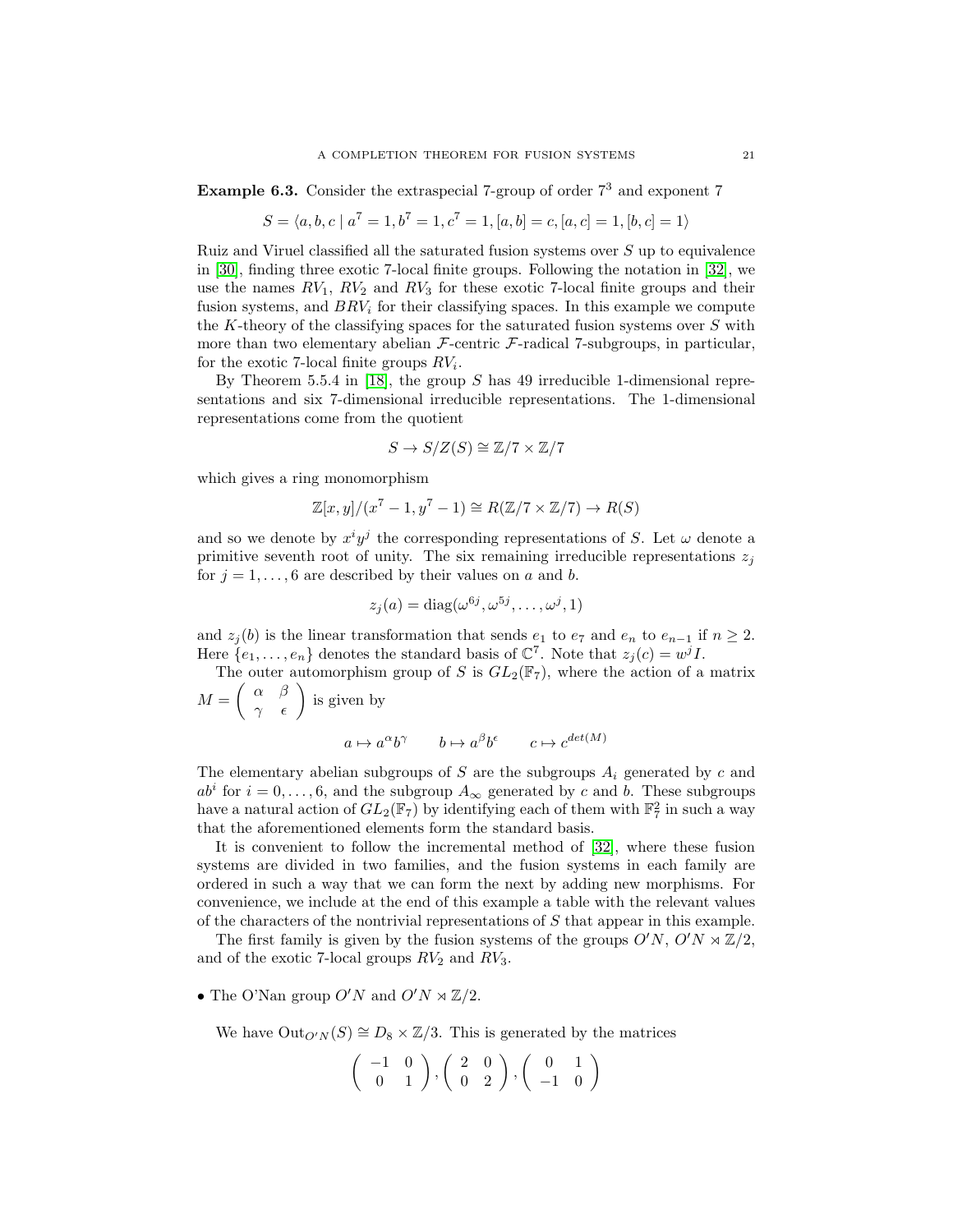The representations that are invariant under the action of  $\text{Out}_{O'N}(S)$  are direct sums of the trivial representation and the representations

$$
Z = \sum_{j=1}^{6} \phi_j
$$
  
\n
$$
X_1 = \sum_{j=1}^{6} x^j + \sum_{j=1}^{6} y^j
$$
  
\n
$$
X_2 = xy + x^6y + x^2y^2 + x^5y^2 + x^4y^4 + x^3y^4
$$
  
\n
$$
+ x^6y^6 + xy^6 + x^5y^5 + x^2y^5 + x^3y^3 + x^4y^3
$$

and the representation  $X_3$  which is the sum of the representations  $x^i y^j$  with  $(i, j) \neq j$  $(0, 0)$  which are not summands of  $X_1$  or of  $X_2$ .

Moreover, the groups  $A_0$  and  $A_1$  are centric and radical in  $\mathcal{F}_{O'N}(S)$  with  $SL_2(\mathbb{F}_7) \rtimes$  $\mathbb{Z}/2$  as group of automorphisms. Therefore c, b and ab are conjugate in  $\mathcal{F}_{O'N}(S)$ and so the nontrivial irreducible representations of this fusion system are  $A =$  $X_1 + X_2 + 3Z$  and  $B = X_3 + 4Z$ . Using their characters, we can compute

$$
R(\mathcal{F}_S(O'N)) = \mathbb{Z}[A, B]/I
$$

where I is the ideal generated by  $A^2 - 65A - 66B - 78$ ,  $B^2 - 108A - 107B - 120$ and  $AB - 84A - 84B - 72$ . Therefore

$$
K(B(O'N)^{\wedge}_{7}) \cong \mathbb{Z}[[z,w]]/(z^2 + 235z - 66w, w^2 + 277w - 108z, zw + 66w + 108z)
$$

where z, w are the elements in K-theory corresponding to  $A - 150$  and  $B - 192$ , respectively. The additional fusion for the group  $O'N \rtimes \mathbb{Z}/2$  in  $Out_{O'N \rtimes \mathbb{Z}/2}(S)$ , which is isomorphic to  $SD_{16}$  comes from the matrix

$$
\left(\begin{array}{cc} -1 & 1 \\ -1 & -1 \end{array}\right)
$$

which represents a morphism that maps a to  $a^6b^6$  and b to  $ab^6$ . We see that the representations A and B are invariant under the action of  $Out_{O'N\rtimes2}(S)$  and so  $R(\mathcal{F}_S(O'N)) = R(\mathcal{F}_S(O'N \rtimes 2)).$  Therefore

$$
K(B(O'N)_{7}^{\wedge}) \cong K(B(O'N \rtimes \mathbb{Z}/2)_{7}^{\wedge})
$$

## • The exotic 7-local finite groups  $RV_2$  and  $RV_3$ .

In the 7-local finite group  $RV_2$ , the group  $A_2$  is centric and radical with  $SL_2(\mathbb{F}_7) \rtimes$  $\mathbb{Z}/2$  as group of automorphisms. Therefore c is conjugate to  $ab^2$  in  $RV_2$ . Looking at the character table, we find that only nontrivial irreducible representation of  $RV_2$ is  $U = A + B = X_1 + X_2 + X_3 + 7Z$ . Therefore

$$
R(RV_2) \cong \mathbb{Z}[U]/(U^2 - 341U - 342)
$$

hence

$$
K(BRV_2) \cong \mathbb{Z}[[u]]/(u^2 + 343u)
$$

where u is the element coming from  $U - 342$ . Since the character of U is equal to  $-1$  for all nontrivial elements of S and  $RV_2$  is a subcategory of  $RV_3$ , it is also an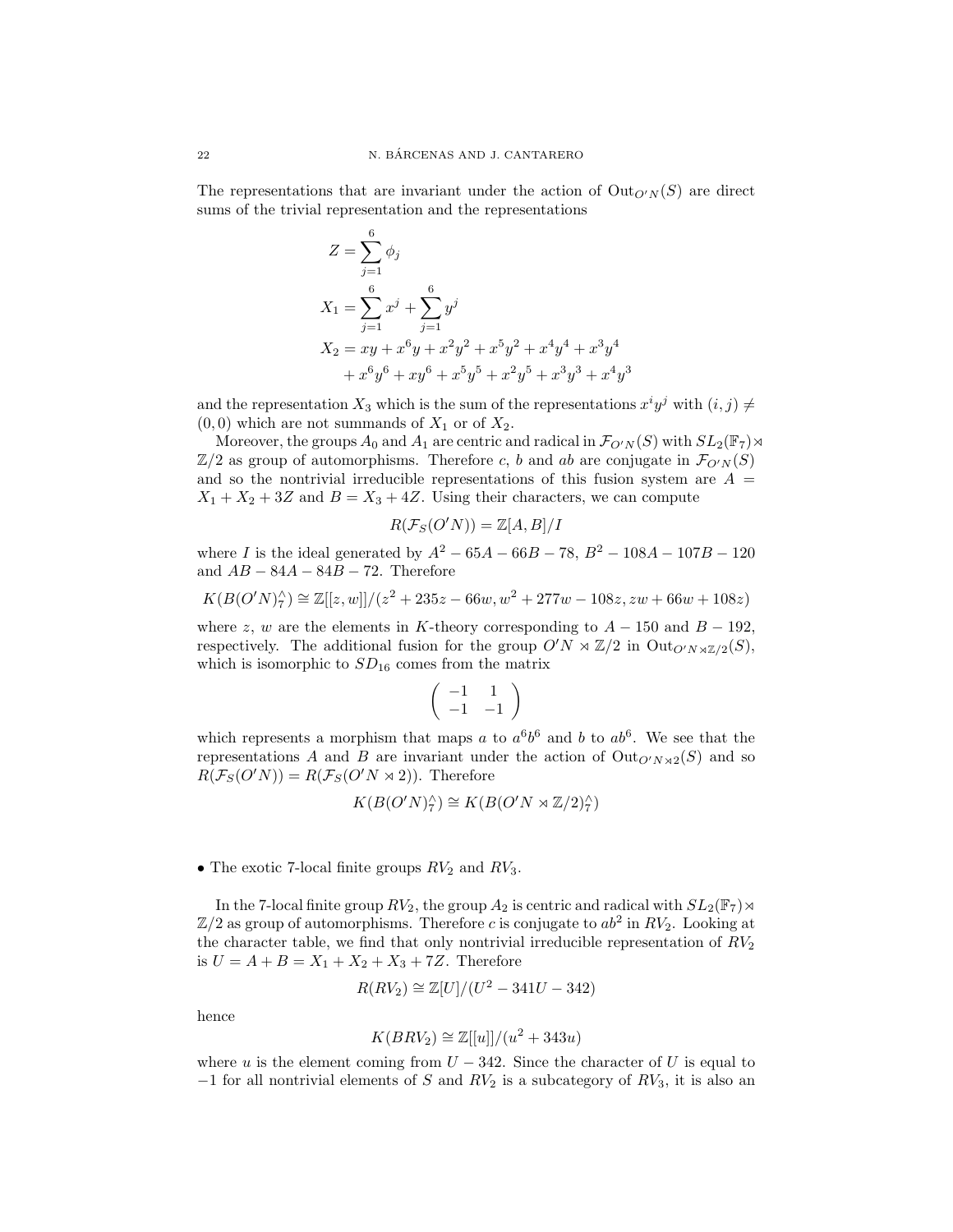irreducible representation of  $RV_3$  and so  $R(RV_2) = R(RV_3)$ . And therefore

$$
K(BRV_2) \cong K(BRV_3)
$$

The second family is given by the fusion systems of the groups  $He$ ,  $He \propto \mathbb{Z}/2$ ,  $Fi'_{24}$ ,  $Fi_{24}$  and the exotic 7-local finite group  $RV_1$ .

• The Held group  $He$ .

We have  $Out_{He}(S) \cong \mathbb{Z}_3 \times \Sigma_3$ . This group is generated by the matrices

$$
\left(\begin{array}{cc}2&0\\0&4\end{array}\right),\left(\begin{array}{cc}2&0\\0&2\end{array}\right),\left(\begin{array}{cc}0&1\\1&0\end{array}\right)
$$

The representations of S that are invariant under the action of  $Out_{He}(S)$  are direct sums of the trivial representation, the representation Z mentioned above and the representations

$$
Y_1 = x + x^2 + x^4 + y + y^2 + y^4
$$
  
\n
$$
Y_2 = x^3 + x^6 + x^5 + y^3 + y^6 + y^5
$$
  
\n
$$
Y_3 = xy + x^2y^2 + x^4y^4 + x^2y^4 + x^4y + xy^2 + x^4y^2 + xy^4 + x^2y
$$
  
\n
$$
Y_4 = x^3y^3 + x^6y^6 + x^5y^5 + x^6y^5 + x^5y^3 + x^3y^6 + x^5y^6 + x^3y^5 + x^6y^3
$$

and the representation  $Y_5$  which is the sum of the representations  $x^i y^j$  with  $(i, j) \neq 0$ which are not summands of the other  $Y_i$ .

The group  $A_6$  is centric and radical in  $\mathcal{F}_{He}(S)$  with  $SL_2(\mathbb{F}_7)$  as group of automorphisms, hence c and  $ab^{-1}$  are conjugate in He. Therefore the nontrivial irreducible representations of  $\mathcal{F}_{He}(S)$  are  $D_1 = Z + Y_1$ ,  $D_2 = Z + Y_2$ ,  $D_3 = Z + Y_3$ ,  $D_4 = Z + Y_4$  and  $D_5 = 3Z + Y_5$ . Using their characters we compute

$$
R(\mathcal{F}_{He}(S)) \cong \mathbb{Z}[D_1, D_2, D_3, D_4, D_5]/J
$$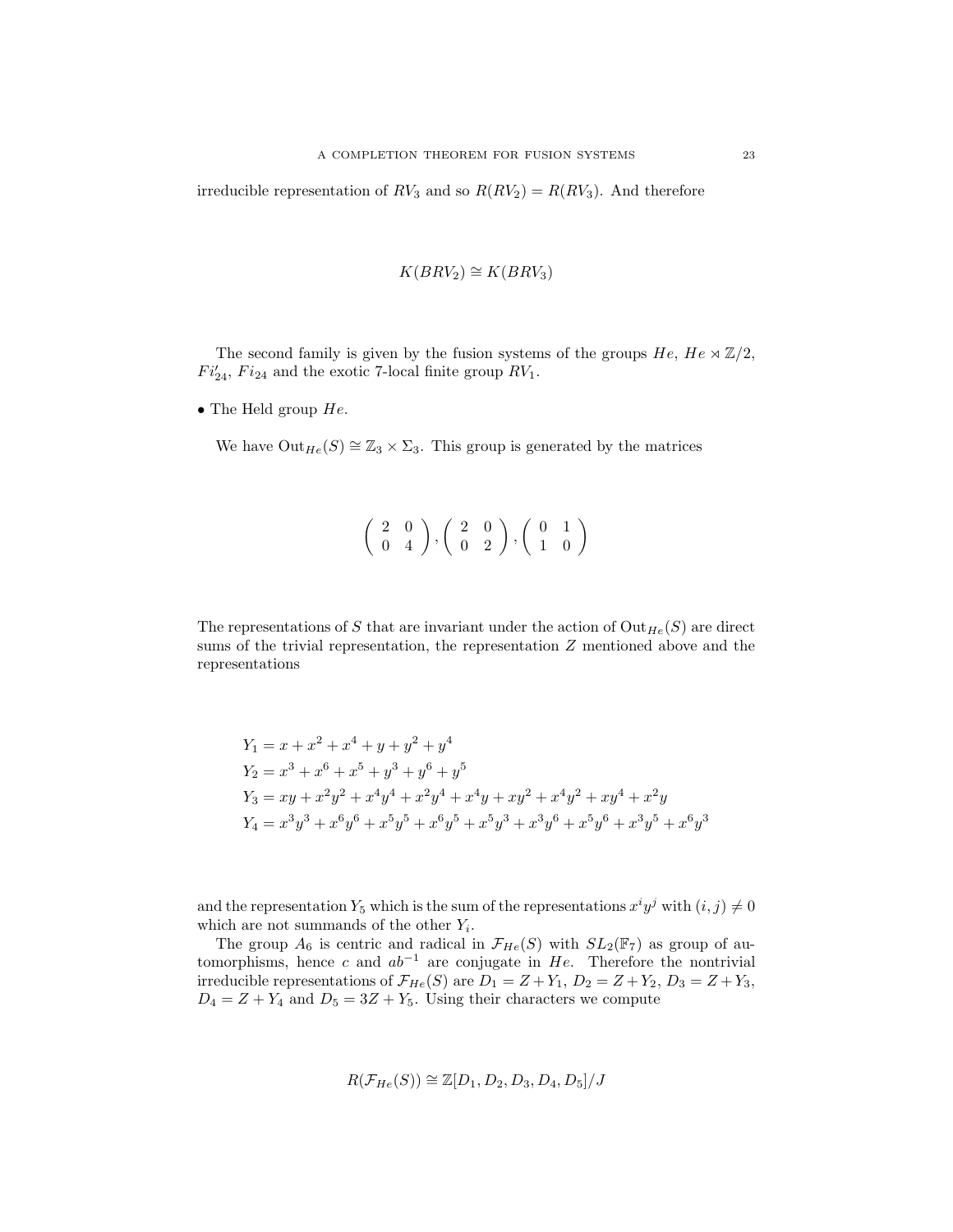where  $J$  is the ideal generated by the following elements

$$
D_1^2 - 7D_1 - 8D_2 - 8D_3 - 6D_4 - 6D_5 - 6
$$
  
\n
$$
D_2^2 - 8D_1 - 7D_2 - 6D_3 - 8D_4 - 6D_5 - 6
$$
  
\n
$$
D_3^2 - 6D_1 - 6D_2 - 7D_3 - 10D_4 - 8D_5 - 6
$$
  
\n
$$
D_4^2 - 6D_1 - 6D_2 - 10D_3 - 7D_4 - 8D_5 - 6
$$
  
\n
$$
D_5^2 - 60D_1 - 60D_2 - 60D_3 - 60D_4 - 61D_5 - 72
$$
  
\n
$$
D_1D_2 - 7D_1 - 7D_2 - 6D_3 - 6D_4 - 7D_5 - 12
$$
  
\n
$$
D_1D_3 - 6D_1 - 6D_2 - 8D_3 - 6D_4 - 8D_5 - 6
$$
  
\n
$$
D_1D_4 - 6D_1 - 9D_2 - 6D_3 - 8D_4 - 7D_5 - 6
$$
  
\n
$$
D_1D_5 - 21D_1 - 18D_2 - 20D_3 - 22D_4 - 20D_5 - 18
$$
  
\n
$$
D_2D_3 - 9D_1 - 6D_2 - 8D_3 - 6D_4 - 7D_5 - 6
$$
  
\n
$$
D_2D_4 - 6D_1 - 6D_2 - 6D_3 - 8D_4 - 8D_5 - 6
$$
  
\n
$$
D_2D_5 - 18D_1 - 21D_2 - 22D_3 - 20D_4 - 20D_5 - 18
$$
  
\n
$$
D_3D_4 - 9D_1 - 9D_2 - 7D_3 - 7D_4 - 7D_5 - 15
$$
  
\n
$$
D_3D_5 - 21D_1 - 24D_2 - 20D_3 - 22D_4 - 21D_5 - 18
$$
  
\n
$$
D_4D_5 - 24D_1 - 21D_2 -
$$

and therefore

$$
K(BHe_7^\wedge) \cong \mathbb{Z}[[v_1, v_2, v_3, v_4, v_5]]/I
$$

where  $v_i$  is the element in K-theory corresponding to  $D_i - \dim(D_i)$  and I is the ideal generated by the elements

$$
v_1^2 + 89v_1 - 8v_2 - 8v_3 - 6v_4 - 6v_5
$$
  
\n
$$
v_2^2 - 8v_1 + 89v_2 - 6v_3 - 8v_4 - 6v_5
$$
  
\n
$$
v_3^2 - 6v_1 - 6v_2 + 95v_3 - 10v_4 - 8v_5
$$
  
\n
$$
v_4^2 - 6v_1 - 6v_2 - 10v_3 + 95v_4 - 8v_5
$$
  
\n
$$
v_5^2 - 60v_1 - 60v_2 - 60v_3 - 60v_4 + 227v_5
$$
  
\n
$$
v_1v_2 + 41v_1 + 41v_2 - 6v_3 - 6v_4 - 7v_5
$$
  
\n
$$
v_1v_3 + 45v_1 - 6v_2 + 40v_3 - 6v_4 - 8v_5
$$
  
\n
$$
v_1v_4 + 45v_1 - 9v_2 - 6v_3 + 40v_4 - 7v_5
$$
  
\n
$$
v_1v_5 + 123v_1 - 18v_2 - 20v_3 - 22v_4 + 28v_5
$$
  
\n
$$
v_2v_3 - 9v_1 + 45v_2 + 40v_3 - 6v_4 - 7v_5
$$
  
\n
$$
v_2v_4 - 6v_1 + 45v_2 - 6v_3 + 40v_4 - 8v_5
$$
  
\n
$$
v_2v_5 - 18v_1 + 123v_2 - 22v_3 - 20v_4 + 28v_5
$$
  
\n
$$
v_3v_4 - 9v_1 - 9v_2 + 44v_3 + 44v_4 - 7v_5
$$
  
\n
$$
v_3v_5 - 21v_1 - 24v_2 + 124v_3 - 22v_4 + 30v_5
$$
  
\n
$$
v_4v_5 - 24v_1 - 21v_2 - 22v_3 + 124v_4 + 30v_5
$$

 $\bullet$  The group  $He \rtimes \mathbb{Z}/2.$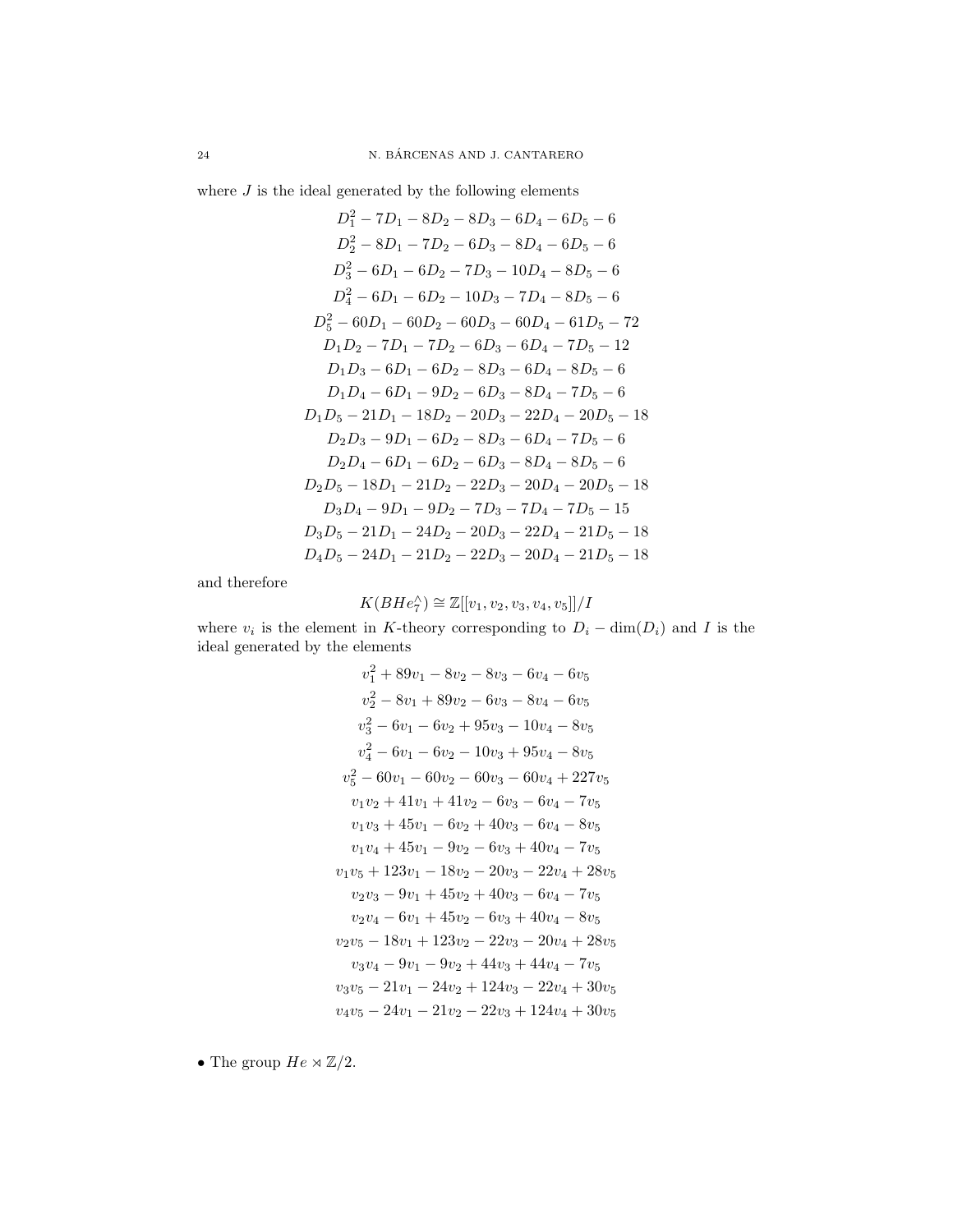We have  $\text{Out}_{He\rtimes\mathbb{Z}/2}(S) \cong \mathbb{Z}/6 \times \Sigma_3$  and the additional fusion comes from the matrix

$$
\left(\begin{array}{cc} -1 & 0 \\ 0 & -1 \end{array}\right)
$$

which represents a morphisms that sends a to  $a^6$  and b to  $b^6$ . There are also additional elements in the group of automorphisms of  $A_6$ , but they do not contribute to any conjugacy relationship in  $\mathcal{F}_{He\rtimes\mathbb{Z}/2}(S)$ . Therefore the nontrivial irreducible representations of  $\mathcal{F}_{He\rtimes2}(S)$  are  $M_1 = D_1 + D_2$ ,  $M_2 = D_3 + D_4$  and  $D_5$ . Using their characters we compute

$$
R(\mathcal{F}_{He\rtimes\mathbb{Z}/2}(S))\cong\mathbb{Z}[M_1,M_2,D_5]/K
$$

where  $K$  is the ideal generated by the following elements

$$
M_1^2 - 29M_1 - 26M_2 - 26D_5 - 36
$$
  
\n
$$
M_2^2 - 30M_1 - 31M_2 - 30D_5 - 42
$$
  
\n
$$
D_5^2 - 60M_1 - 60M_2 - 61D_5 - 72
$$
  
\n
$$
M_1M_2 - 27M_1 - 28M_2 - 30D_5 - 24
$$
  
\n
$$
M_1D_5 - 39M_1 - 42M_2 - 40D_5 - 36
$$
  
\n
$$
M_2D_5 - 45M_1 - 42M_2 - 42D_5 - 36
$$

and therefore

$$
K(B(He \rtimes \mathbb{Z}/2)_{7}^{\wedge}) \cong \mathbb{Z}[[t_1, t_2, t_3]]/L
$$

where  $t_1$ ,  $t_2$  and  $t_3$  are the elements in K-theory corresponding to  $M_1-96$ ,  $M_2-102$ and  $D_5 - 144$ , respectively, and L is the ideal generated by the elements

$$
t_1^2 + 163t_1 - 26t_2 - 26t_3
$$
  
\n
$$
t_2^2 - 30t_1 + 173t_2 - 30t_3
$$
  
\n
$$
t_3^2 - 60t_1 - 60t_2 + 227t_3
$$
  
\n
$$
t_1t_2 + 75t_1 + 68t_2 - 30t_3
$$
  
\n
$$
t_1t_3 + 105t_1 - 42t_2 + 56t_3
$$
  
\n
$$
t_2t_3 - 45t_1 + 102t_2 + 60t_3
$$

• The derived Fischer group  $Fi'_{24}$  and the Fischer group  $Fi_{24}$ .

In the fusion system  $\mathcal{F}_{Fi'_{24}}(S)$ , the group  $A_1$  is centric and radical with  $SL_2(\mathbb{F}_7) \rtimes$  $\mathbb{Z}/2$  as group of automorphisms. Hence c is conjugate to ab in  $Fi'_{24}$ . The nontrivial irreducible representations of  $\mathcal{F}_{Fi'_{24}}(S)$  are  $M_1$  and  $N = M_2 + D_5$ . The representation ring is given by

$$
R(\mathcal{F}_{Fi'_{24}}(S)) \cong \mathbb{Z}[M_1, N]/I
$$

where I is the ideal generated by  $M_1^2 - 29M_1 - 26N - 36$ ,  $N^2 - 180M_1 - 175N - 186$ and  $M_1N - 66M_1 - 70N - 60$ . Therefore

$$
K(B(Fi'_{24})^\wedge_7) \cong \mathbb{Z}[[r,s]]/(r^2+163r-26s,s^2-180r+317s, rs+180r+26s)
$$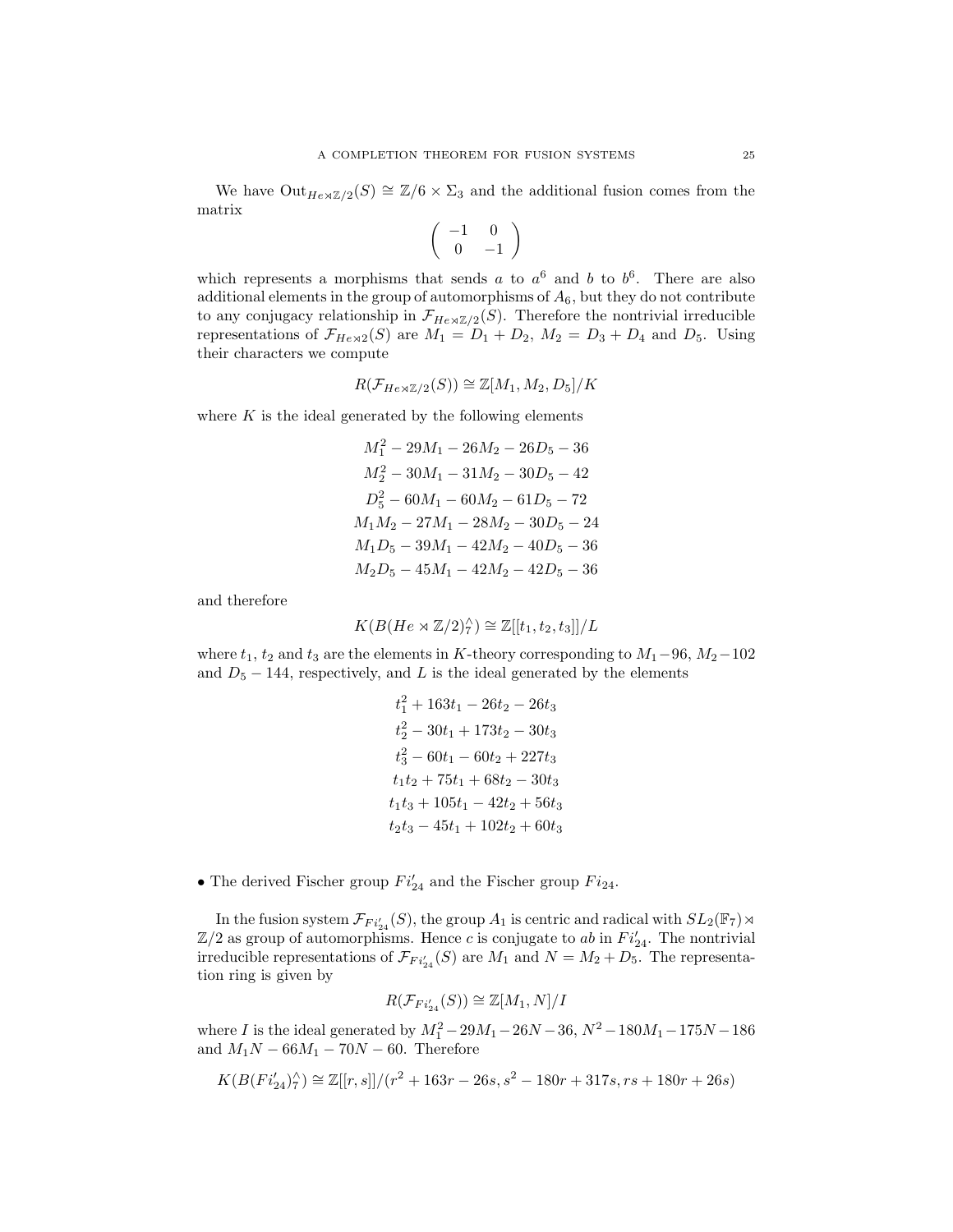where r and s and the elements in K-theory corresponding to  $M_1-96$  and  $N-246$ . In  $Fi_{24}$ , the additional fusion in  $\text{Out}_{Fi_{24}}(S) \cong \mathbb{Z}/36 \rtimes \mathbb{Z}/2$  is generated by the matrix

$$
\left(\begin{array}{cc}3 & 0 \\ 0 & 1\end{array}\right)
$$

but a was already conjugate to  $a^3$  in  $Fi'_{24}$ , hence this does not add new conjugacy relationships. Therefore  $R(\mathcal{F}_{Fi'_{24}}(S)) = R(\mathcal{F}_{Fi_{24}}(S))$  and so

$$
K(B(Fi'_{24})^\wedge_7) \cong K(B(Fi_{24})^\wedge_7)
$$

• The exotic 7-local finite group  $RV_1$ .

In  $RV_1$ , the subgroup  $A_0$  is centric and radical with  $GL_2(\mathbb{F}_7)$  as group of automorphisms. Hence  $c$  is conjugate to  $a$  and the only nontrivial irreducible representations of  $RV_1$  is the representation U already mentioned above. Therefore

$$
R(RV_1) \cong \mathbb{Z}[U]/(U^2 - 341U - 342)
$$

hence

$$
K(BRV_1) \cong \mathbb{Z}[[u]]/(u^2 + 343u)
$$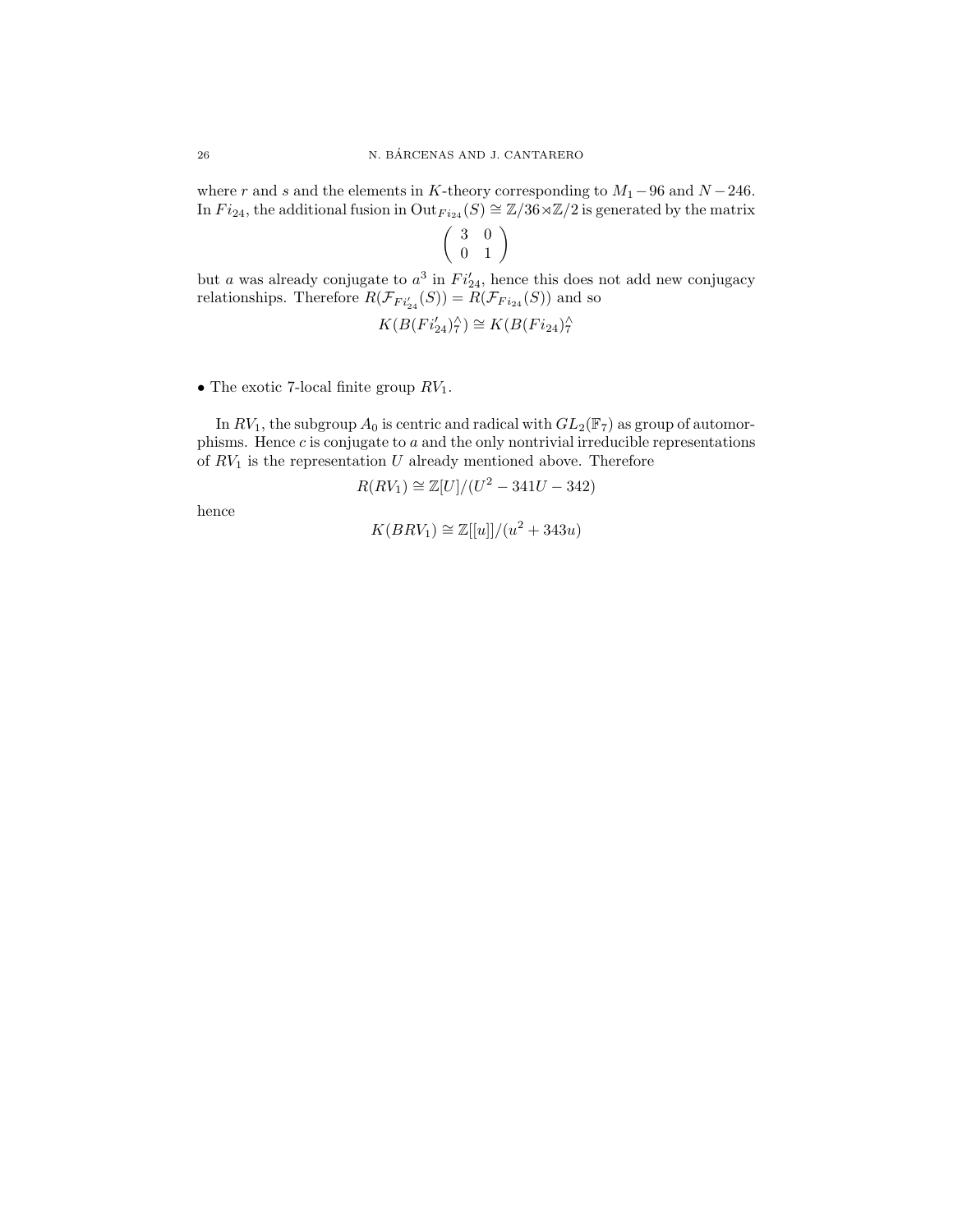For reference, we include here a table with some of the values of the characters of the nontrivial representations that appeared in this example. In this table  $\omega = e^{2\pi i}/7$  and  $\theta = \omega + \omega^2 + \omega^4$ .

|                  | $\mathbf{1}$   | $\overline{c}$ | $\boldsymbol{b}$      | $\alpha$              | ab                    | $ab^2\,$                   | $ab^3$                     | $ab^4$                | $ab^5$           | $ab^6$           |
|------------------|----------------|----------------|-----------------------|-----------------------|-----------------------|----------------------------|----------------------------|-----------------------|------------------|------------------|
| $x^i y^j$        | $\mathbf{1}$   | $\mathbf{1}$   | $\omega^j$            | $\omega^i$            | $\omega^{i+j}$        | $\overline{\omega^{i+2j}}$ | $\overline{\omega^{i+3j}}$ | $\omega^{i+4j}$       | $\omega^{i+5j}$  | $\omega^{i+6j}$  |
| $z_k$            | $\overline{7}$ | $7\omega^k$    | $\theta$              | $\theta$              | $\overline{0}$        | $\boldsymbol{0}$           | $\theta$                   | $\theta$              | $\overline{0}$   | $\boldsymbol{0}$ |
| $\boldsymbol{Z}$ | 42             | $-7$           | $\boldsymbol{0}$      | $\boldsymbol{0}$      | $\boldsymbol{0}$      | $\boldsymbol{0}$           | $\overline{0}$             | $\boldsymbol{0}$      | $\boldsymbol{0}$ | $\boldsymbol{0}$ |
| $X_1$            | 12             | 12             | $\overline{5}$        | 5                     | $-2$                  | $-2$                       | $-2$                       | $-2$                  | $-2$             | $-2$             |
| $X_2$            | 12             | 12             | $-2$                  | $-2$                  | 5                     | $-2$                       | $-2$                       | $-2$                  | $-2$             | $5\,$            |
| $X_3$            | 24             | 24             | $-4$                  | $-4$                  | $-4$                  | 3                          | 3                          | 3                     | 3                | $-4\,$           |
| $\boldsymbol{A}$ | 150            | 3              | 3                     | 3                     | 3                     | $-4$                       | $-4$                       | $-4$                  | $-4$             | 3                |
| $\boldsymbol{B}$ | 192            | $-4$           | $-4$                  | $-4$                  | $-4$                  | 3                          | 3                          | 3                     | 3                | $-4$             |
| U                | 342            | $-1$           | $-1$                  | $-1$                  | $-1$                  | $-1$                       | $-1$                       | $-1$                  | $-1$             | $-1$             |
| $Y_1$            | 6              | 6              | $3+\theta$            | $3+\theta$            | $2\theta$             | $2\theta$                  | $-1$                       | $2\theta$             | $-1$             | $-1$             |
| $Y_2$            | $\,6$          | $\,6$          | $3+\overline{\theta}$ | $3+\overline{\theta}$ | $2\overline{\theta}$  | $2\overline{\theta}$       | $-1$                       | $2\overline{\theta}$  | $-1$             | $-1$             |
| $Y_3$            | 9              | 9              | $3\theta$             | $3\theta$             | $\overline{\theta}-1$ | $\overline{\theta}-1$      | $\overline{2}$             | $\overline{\theta}-1$ | $\overline{2}$   | $\overline{2}$   |
| $\mathcal{Y}_4$  | 9              | $9\phantom{.}$ | $3\overline{\theta}$  | $3\overline{\theta}$  | $\theta-1$            | $\theta-1$                 | $\mathfrak{D}$             | $\theta-1$            | $\overline{2}$   | $\overline{2}$   |
| $Y_5$            | 18             | 18             | $-3\,$                | $-3\,$                | 4                     | $\overline{4}$             | $-3\,$                     | 4                     | $-3\,$           | $-3\,$           |
| $D_1$            | 48             | $-1$           | $3+\theta$            | $3+\theta$            | $2\theta$             | $2\theta$                  | $-1$                       | $2\theta$             | $-1$             | $-1$             |
| $D_2$            | 48             | $-1$           | $3+\overline{\theta}$ | $3+\overline{\theta}$ | $2\overline{\theta}$  | $2\overline{\theta}$       | $-1$                       | $2\overline{\theta}$  | $-1$             | $-1$             |
| $D_3$            | 51             | $\overline{2}$ | $3\theta$             | $3\theta$             | $\overline{\theta}-1$ | $\overline{\theta}-1$      | $\overline{2}$             | $\overline{\theta}-1$ | $\overline{2}$   | $\overline{2}$   |
| $\mathcal{D}_4$  | $51\,$         | $\overline{2}$ | $3\overline{\theta}$  | $3\overline{\theta}$  | $\theta-1$            | $\theta-1$                 | $\overline{2}$             | $\theta-1$            | $\overline{2}$   | $\overline{2}$   |
| $D_5$            | 144            | $-3$           | $-3$                  | $-3$                  | 4                     | $\overline{4}$             | $-3\,$                     | $\overline{4}$        | $-3$             | $-3\,$           |
| $M_1$            | 96             | $-2$           | $\bf 5$               | $\overline{5}$        | $-2$                  | $-2$                       | $-2$                       | $-2$                  | $-2$             | $-{\bf 2}$       |
| $M_2$            | $102\,$        | $\overline{4}$ | $-3\,$                | $-3\,$                | $-3$                  | $-3\,$                     | $\overline{4}$             | $-3\,$                | $\,4\,$          | $\,4\,$          |
| $\cal N$         | 246            | $\mathbf{1}$   | $-6\,$                | $-6\,$                | $\,1$                 | $\,1$                      | $\mathbf{1}$               | $\mathbf{1}$          | $\,1$            | $\mathbf{1}$     |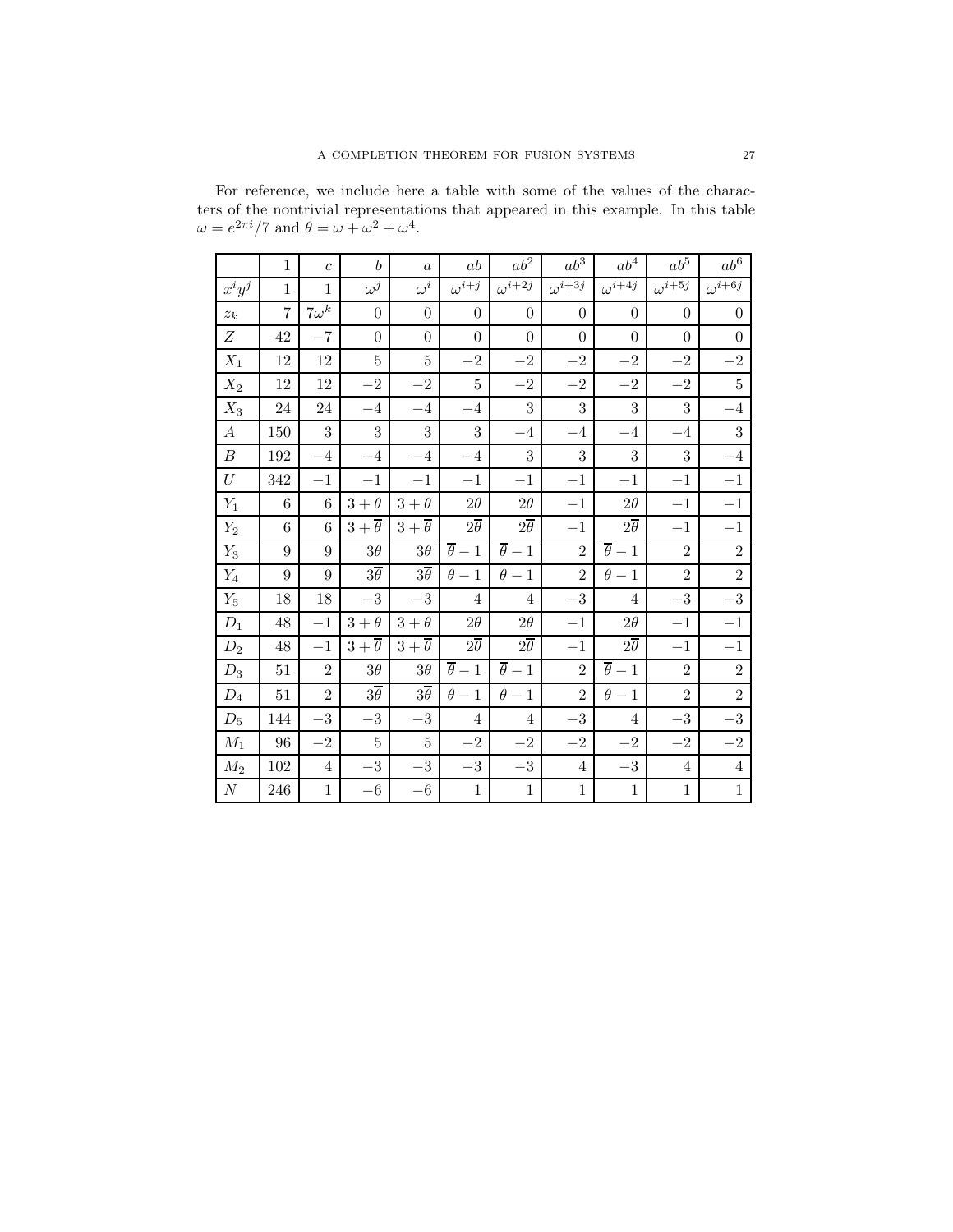### **REFERENCES**

- <span id="page-27-1"></span><span id="page-27-0"></span>[1] M. F. Atiyah, Characters and cohomology of finite groups, Inst. Hautes Etudes Sci. Publ. Math. (1961), no. 9, 23–64. MR 0148722
- [2] M. F. Atiyah and F. Hirzebruch, Vector bundles and homogeneous spaces, Proc. Sympos. Pure Math., Vol. III, American Mathematical Society, Providence, R.I., 1961, pp. 7–38. MR 0139181
- <span id="page-27-2"></span>[3] M. F. Atiyah and G. B. Segal, Equivariant K-theory and completion, J. Differential Geometry 3 (1969), 1–18. MR 0259946
- <span id="page-27-15"></span><span id="page-27-14"></span>[4] Michael Atiyah and Graeme Segal, Twisted K-theory, Ukr. Mat. Visn. 1 (2004), no. 3, 287– 330. MR 2172633
- [5] Noé Bárcenas, Jesús Espinoza, Michael Joachim, and Bernardo Uribe, Universal twist in equivariant K-theory for proper and discrete actions, Proc. Lond. Math. Soc.  $(3)$  108  $(2014)$ , no. 5, 1313–1350. MR 3214681
- <span id="page-27-17"></span>[6] A. K. Bousfield and D. M. Kan, Homotopy limits, completions and localizations, Lecture Notes in Mathematics, Vol. 304, Springer-Verlag, Berlin-New York, 1972. MR 0365573
- <span id="page-27-20"></span>[7] Richard Brauer and John Tate, On the characters of finite groups, Ann. of Math. (2) 62 (1955), 1–7. MR 0069825
- <span id="page-27-10"></span>[8] C. Broto, N. Castellana, J. Grodal, R. Levi, and B. Oliver, Extensions of p-local finite groups, Trans. Amer. Math. Soc. 359 (2007), no. 8, 3791–3858. MR 2302515
- <span id="page-27-4"></span>[9] Carles Broto, Ran Levi, and Bob Oliver, The homotopy theory of fusion systems, J. Amer. Math. Soc. 16 (2003), no. 4, 779–856. MR 1992826
- <span id="page-27-5"></span>[10] Carles Broto and Jesper M. Møller, Chevalley p-local finite groups, Algebr. Geom. Topol. 7 (2007), 1809–1919. MR 2366180
- <span id="page-27-11"></span>[11] J. Cantarero, N. Castellana, and L. Morales, Vector bundles over classifying spaces of p-local finite groups and Benson-Carlson duality, ArXiv 1701.08309 (2017).
- <span id="page-27-18"></span><span id="page-27-12"></span>[12] N. Castellana, I. Gálvez-Carrillo, and A. Tonks, Artin theorem for fusion systems, Preprint, 2016.
- <span id="page-27-6"></span>[13] Andrew Chermak, Fusion systems and localities, Acta Math. 211 (2013), no. 1, 47–139. MR 3118305
- [14] David A. Craven, Bob Oliver, and Jason Semeraro, Reduced fusion systems over p-groups with abelian subgroup of index p: II, Adv. Math. 322 (2017), 201-268. MR 3720798
- <span id="page-27-7"></span>[15] Antonio Díaz, Albert Ruiz, and Antonio Viruel, All p-local finite groups of rank two for odd prime p, Trans. Amer. Math. Soc. 359 (2007), no. 4, 1725–1764. MR 2272147
- <span id="page-27-13"></span>[16] P. Donovan and M. Karoubi, *Graded Brauer groups and K-theory with local coefficients*, Inst. Hautes Etudes Sci. Publ. Math. (1970), no. 38, 5–25. MR 0282363 ´
- <span id="page-27-25"></span>[17] Daniel S. Freed, Michael J. Hopkins, and Constantin Teleman, Loop groups and twisted Ktheory I, J. Topol. 4 (2011), no. 4, 737–798. MR 2860342
- <span id="page-27-26"></span><span id="page-27-24"></span>[18] Daniel Gorenstein, Finite groups, second ed., Chelsea Publishing Co., New York, 1980. MR 569209
- [19] Dale Husemoller, Fibre bundles, third ed., Graduate Texts in Mathematics, vol. 20, Springer-Verlag, New York, 1994. MR 1249482
- <span id="page-27-23"></span>[20] Gregory Karpilovsky, Group representations. Vol. 3, North-Holland Mathematics Studies, vol. 180, North-Holland Publishing Co., Amsterdam, 1994. MR 1280715
- <span id="page-27-3"></span>[21] Anssi Lahtinen, The Atiyah-Segal completion theorem in twisted K-theory, Algebr. Geom. Topol. 12 (2012), no. 4, 1925–1940. MR 2994825
- <span id="page-27-8"></span>[22] Ran Levi and Bob Oliver, Construction of 2-local finite groups of a type studied by Solomon and Benson, Geom. Topol. 6 (2002), 917–990. MR 1943386
- <span id="page-27-22"></span>[23] Haynes Miller, The Sullivan conjecture on maps from classifying spaces, Ann. of Math. (2) 120 (1984), no. 1, 39–87. MR 750716
- <span id="page-27-21"></span>[24] Bob Oliver, Higher limits via Steinberg representations, Comm. Algebra 22 (1994), no. 4, 1381–1393. MR 1261265
- <span id="page-27-19"></span>[25]  $\_\_\_\_\$ , Existence and uniqueness of linking systems: Chermak's proof via obstruction theory, Acta Math. 211 (2013), no. 1, 141–175. MR 3118306
- <span id="page-27-9"></span>[26] , Simple fusion systems over p-groups with abelian subgroup of index p: I, J. Algebra 398 (2014), 527–541. MR 3123784
- <span id="page-27-16"></span>[27] Lluis Puig, Frobenius categories, J. Algebra 303 (2006), no. 1, 309–357. MR 2253665